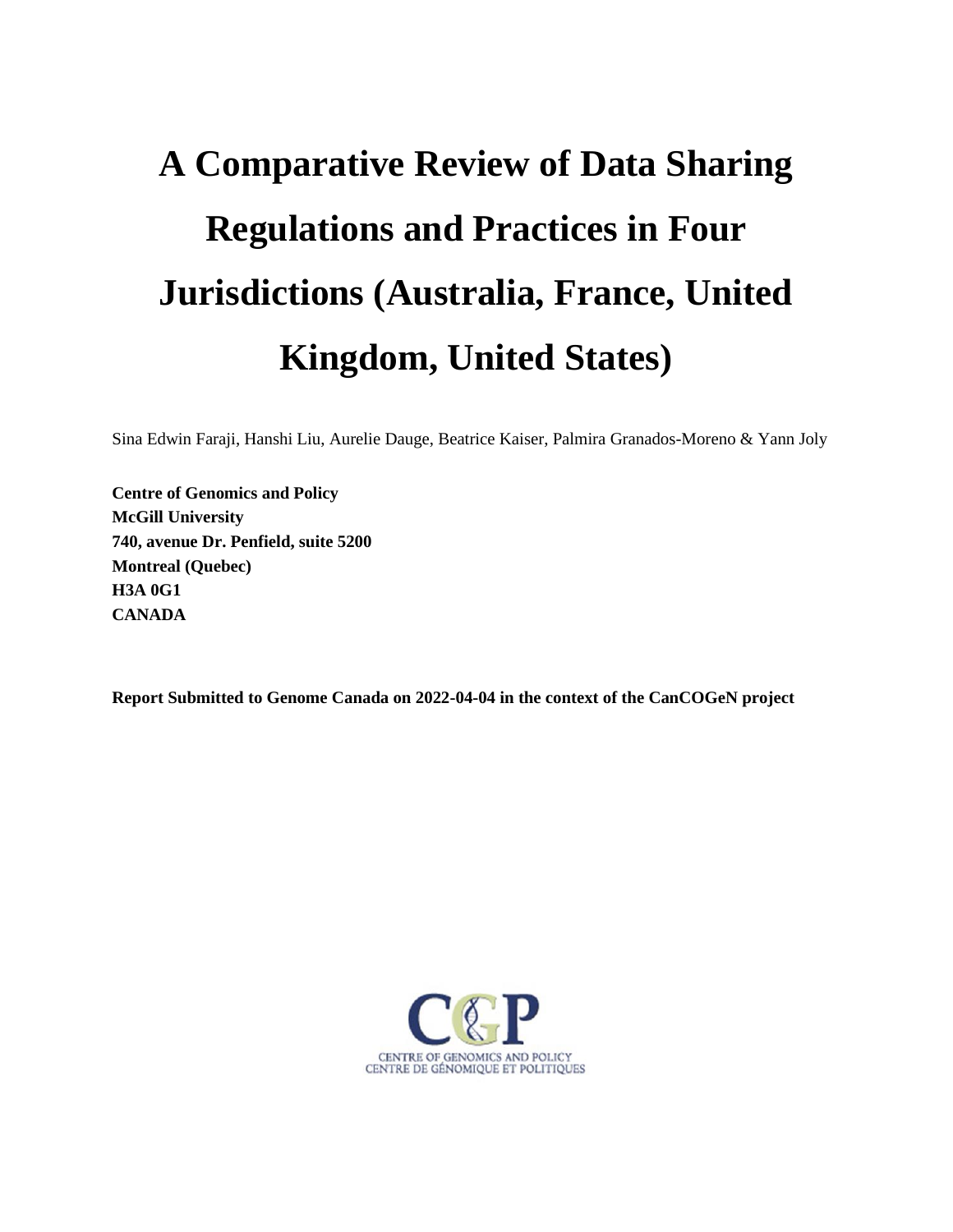#### **Abstract:**

This report compares the legal and organisational differences of four countries – the US, the UK, France and Australia – with regard to genetic and health data sharing initiatives both domestically and internationally. Reviewing statistics on the pace of viral sequence data deposits to international databases such as GISAID, this paper explains why some countries may achieve more complete and quicker health data sharing. Although performance in sharing is more easily measured for viral sequence data due to the challenge in obtaining similar statistics for human genomic data in controlled access, measuring performance remains relevant for host sequence data as well. As such, conclusions are also provided for more sensitive data such as host sequence data or viral sequence data with extensive metadata. For more sensitive information, we noted some legal and structural differences such as stricter formalities or the presence of more than one consortium that could impact the pace at which data is shared. For less sensitive data such as viral sequence data with minimal metadata, our comparison is inconclusive. Interestingly, while all the countries analyzed had very similar legal restrictions and analogous organisational structures, they performed very differently at sharing their genomic and metadata.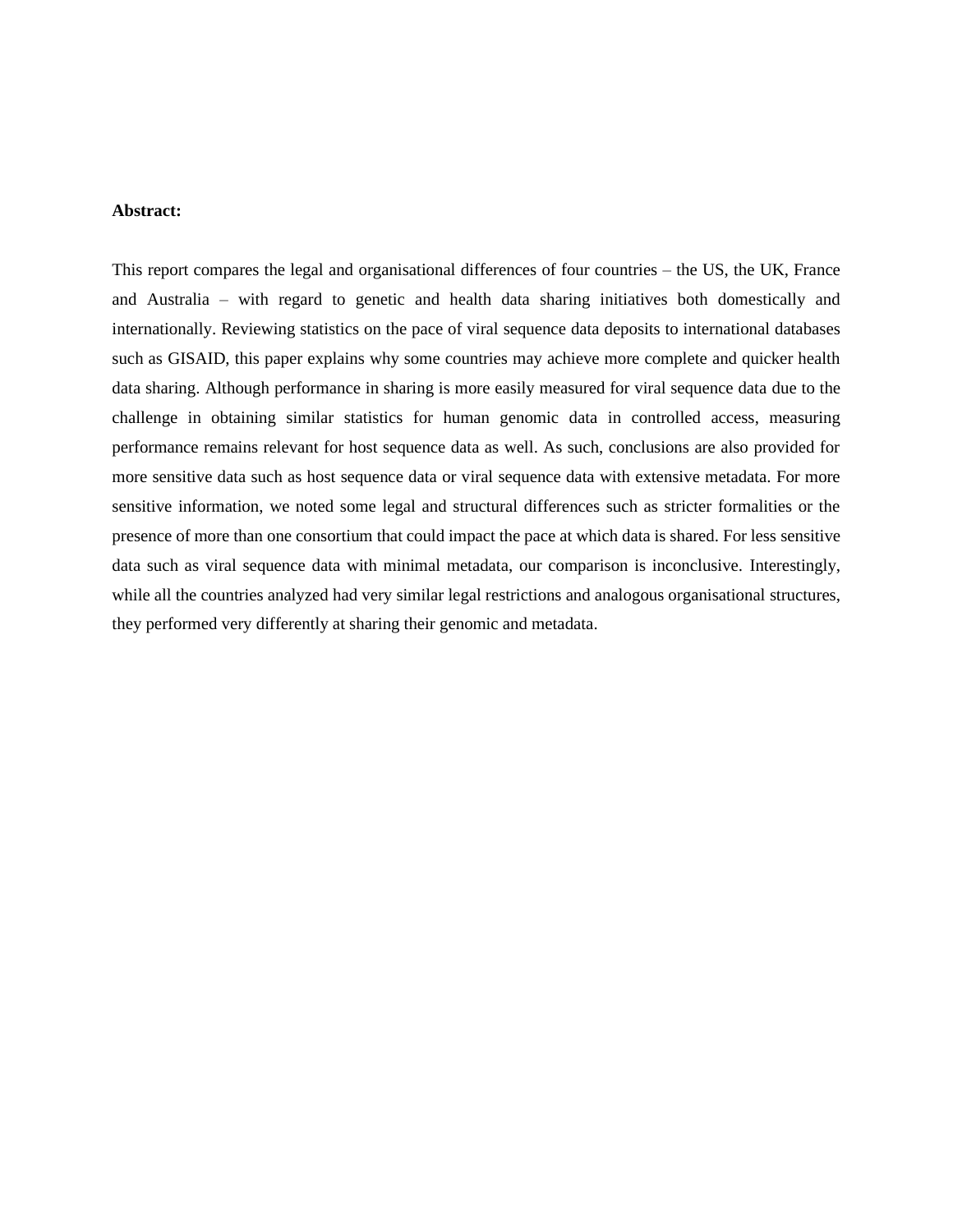#### **INTRODUCTION**

The COVID-19 pandemic has increased the need for accurate and timely access to information, especially for public health research that is essential to allow governments to take rapid measures to address COVID-19 variants. In April 2020, Genome Canada launched the Canadian COVID-19 Genomics Network (CanCOGeN), an initiative composed of two large projects. On one hand, VirusSeq is responsible for sequencing viral genomes and sharing them with accompanying metadata to the community and, on another, HostSeq focuses on host genome and metadata. Both projects aim to facilitate and encourage sharing and linkages of viral and patient data for public health research. Similar data-sharing efforts have been set up in countries all over the world.

The *Global Initiative on Sharing All Influenza Data* (GISAID) international initiative encourages sharing viral sequence genetic information related to COVID-19 by providing a repository for the data and overseeing access. GISAID is a registered access, free-of-charge, database. The *Access agreement* <sup>1</sup> used by GISAID does impose some limitations on data usage. Similarly, the *European Nucleotide Archive* (ENA) is a repository that specifically collates sequence data. It includes a comprehensive list of information such as raw sequencing data, sequence assembly information and functional annotation. While these repositories allow for better data communication internationally, they only host de-identified data to simplify the requirements of the sharing process. There is currently no open access centralized international platform for sharing more sensitive genetic information such as host sequence data.

In Canada, the sharing of data for both VirusSeq and HostSeq started at a slow pace at the beginning of the pandemic; early in 2021, things started to gradually pick up.<sup>2</sup> A similar phenomenon is observable globally where analogous initiatives are put into place. The variation of deposition times of unidentifiable virus sequence data into GISAID per country<sup>3</sup> poses an important question: What barriers to viral genetic sequence data sharing can explain the differing performance of various jurisdictions having contributed to this database? Although performance in sharing (pace of deposits and completeness of dataset) is more easily measured for viral sequence data in GISAID due to the challenge in accessing similar statistics for human genomic data<sup>4</sup>, measuring performance remains relevant for HostSeq. This report will look at both

<sup>&</sup>lt;sup>1</sup> "GISAID - Terms of Use", online: GISAID [<https://www.gisaid.org/registration/terms-of-use/>](https://www.gisaid.org/registration/terms-of-use/).

<sup>2</sup> CanCOGeN VirusSeq Data Sharing Committee, "CanCOGeN Pan-Canadian Experience In Data Sharing: Lessons Learned and Recommendations for the Road Ahead", Report [forthcoming in 2022].

<sup>3</sup> See Appendix 2A.

<sup>4</sup> See Appendix 2A.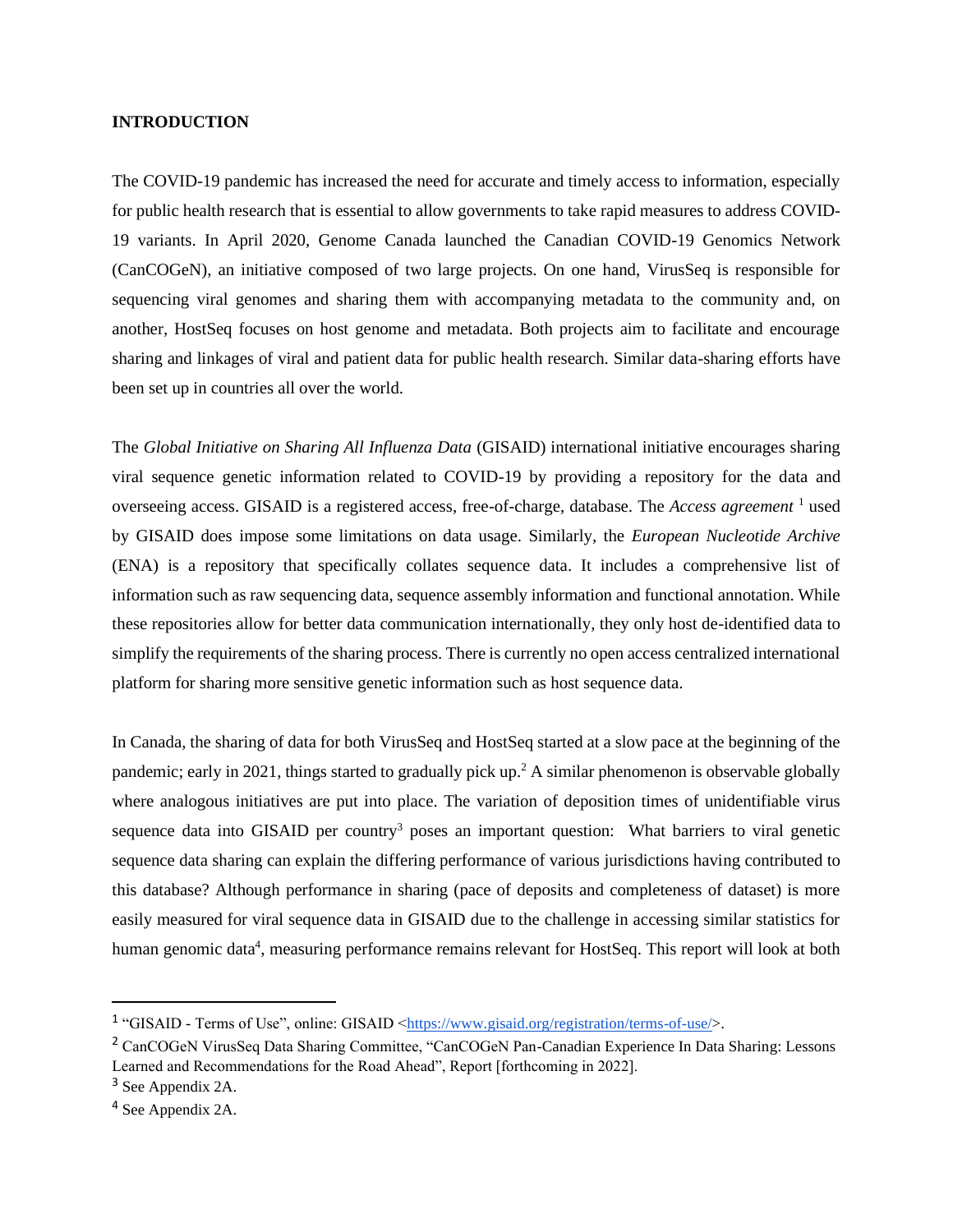the legal and organisational/practical context around the sharing of genomic data and accompanying metadata in the United States of America (US), the United Kingdom (UK), France and Australia. Specifically, three types of information will be considered: *(1) viral sequence data including limited nonidentifying metadata, (2) viral sequence data including extensive metadata, and (3) host sequence data with extensive metadata.* While (2) and (3) may allow for the identification of hosts, information of type (1) most likely does not allow for any personal identification.<sup>5</sup> The comparison between the aforementioned countries will allow for the better identification of legal and structural barriers to data sharing globally and may help uncover a path forward for Canadian genome data sharing for public health and research.

#### **I. AUSTRALIA**

#### *A. Legal Framework regulating data sharing*

The federal legal framework regulating the collection, use, and disclosure of personal data in Australia is mainly defined by the *Privacy Act 1988*.<sup>6</sup> The *Privacy Act* applies to private health service providers, but not to state and territory public sector health service providers (e.g., hospitals) and to state or territory government agencies for certain healthcare acts.<sup>7</sup> State and territory public hospitals or health care facilities are covered under specific state and territory privacy legislation if the state has enacted such legislation. In such states, these laws will also impose requirements on private-sector health services.<sup>8</sup>

The *Privacy Act* defines *personal information* as "information or an opinion about an identified individual, or an individual who is reasonably identifiable"<sup>9</sup> and states that within what is considered personal information, health, genetic and biometric information about an individual is deemed "sensitive

<sup>5</sup> Song et al, "Addressing Privacy Concerns in Sharing Viral Sequences and Minimum Contextual Data in a Public Repository During the COVID-19 Pandemic" (2022) 12 Frontiers in Genetics, online: [<https://www.frontiersin.org/article/10.3389/fgene.2021.716541>](https://www.frontiersin.org/article/10.3389/fgene.2021.716541).

<sup>6</sup> *Privacy Act 1988* (Cth), 1988/119.

<sup>&</sup>lt;sup>7</sup> "Rights and responsibilities", online: Office of the Australian Information Commissioner (OAIC) [<https://www.oaic.gov.au/privacy/the-privacy-act/rights-and-responsibilities>](https://www.oaic.gov.au/privacy/the-privacy-act/rights-and-responsibilities).

<sup>&</sup>lt;sup>8</sup> Private sector health service providers must comply with federal and state privacy laws in New South Wales, Victoria, and Australian Capital Territory; only public health service providers must comply with privacy legislation in Queensland, Tasmania, and the Northern Territory; South Australia and Western Australia don't have specific privacy legislation and privacy issues are handled by specific agencies such as privacy committees. See "Privacy in your state", online: OAIC [<https://www.oaic.gov.au/privacy/privacy-in-your-state>](https://www.oaic.gov.au/privacy/privacy-in-your-state).

<sup>9</sup> *Supra* note 6 at s 6.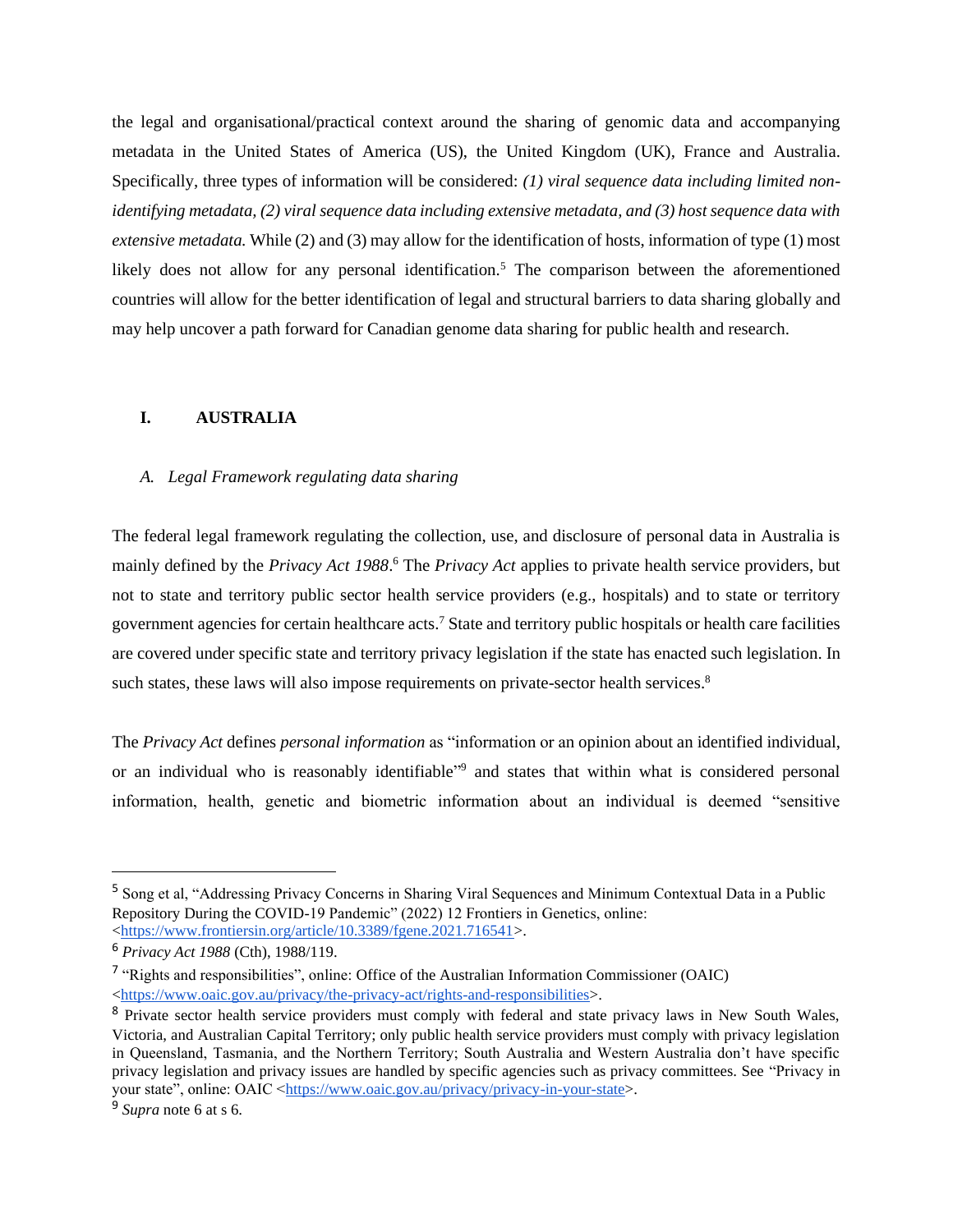information".<sup>10</sup> Sensitive health information may be disclosed in certain defined circumstances such as "permitted health situations" relating to research, genetic information, and cases of a responsible person for an individual.<sup>11</sup> When it is impractical for researchers to obtain consent, researchers are allowed a consent waiver to use personal information for health and medical research purposes, including genetic information, in specific situations.<sup>12</sup> The National Health and Medical Research Council (NHMRC), which oversees the human research ethics framework in Australia, has also implemented legally binding guidelines for the use of health and genetic data without consent*.* <sup>13</sup> While it may not be required for the collection, use or disclosure of sensitive information, consent may still be required to participate in a research study, according to the National Statement on Ethical Conduct in Human Research (NSECHR).<sup>14</sup>

The Office of the Australian Information Commissioner (OAIC) is responsible for enforcing data protection under the *Privacy Act*. <sup>15</sup> In accordance with this regulatory framework, collection of sensitive information, such as health and human genetic information, requires consent, express or implied,<sup>16</sup> and use should be limited to cases related to the specific purpose for which consent was granted.<sup>17</sup> It is expected that reasonable measures are employed to protect this information from "misuse, interference and loss, and unauthorized access, modification or disclosure".<sup>18</sup> These requirements are in line with the *National COVID-19 Privacy Principles*, created as a consistent national framework on handling personal information, which stipulate that personal information be stored in Australia and state an expectation that information provided to maintain the COVID-19 response be destroyed when no longer needed.<sup>19</sup>

In the context of the COVID-19 pandemic, all privacy regulators in Australia (federal, state, and territory) have formed a National COVID-19 Privacy Team and created the universal *National COVID-19 Privacy* 

<sup>10</sup> *Ibid*.

<sup>11</sup> *Ibid* at Schedule 1 Part 2 s.3.3 and 3.4 and Part III Division 2 s.16B.

<sup>12</sup> *Ibid* at s 95, 95A and 95AA.

<sup>13</sup>*Ibid* at Part IX s 95, 95A, 95AA[; "Health and medical research", online: OAIC](https://www.zotero.org/google-docs/?w9TXhn) [<](https://www.zotero.org/google-docs/?w9TXhn)<https://www.oaic.gov.au/privacy/the-privacy-act/health-and-medical-research>[>.](https://www.zotero.org/google-docs/?w9TXhn)

<sup>14</sup> See *National Statement on Ethical Conduct in Human Research*, 1864962755 2007. s 2.3.10.

<sup>&</sup>lt;sup>15</sup> "What we do", online: OAIC [<https://www.oaic.gov.au/about-us/what-we-do>](https://www.oaic.gov.au/about-us/what-we-do).

<sup>16</sup> *Supra* note 6 at Division 1 s 6 and Schedule 1 Part 2 s 3.3 and 3.4.

<sup>17</sup> *Ibid* at Schedule 1 Part 3 s 6.1 and 6.2; "National COVID-19 Privacy Principles" (2 September 2021), online: OAIC [<https://www.oaic.gov.au/privacy/guidance-and-advice/national-covid-19-privacy-principles>](https://www.oaic.gov.au/privacy/guidance-and-advice/national-covid-19-privacy-principles).

<sup>18</sup> OAIC, *supra* note 17; *supra* note 6 at Schedule 1 Part 4 s 11.

<sup>19</sup> OAIC, *supra* note 17.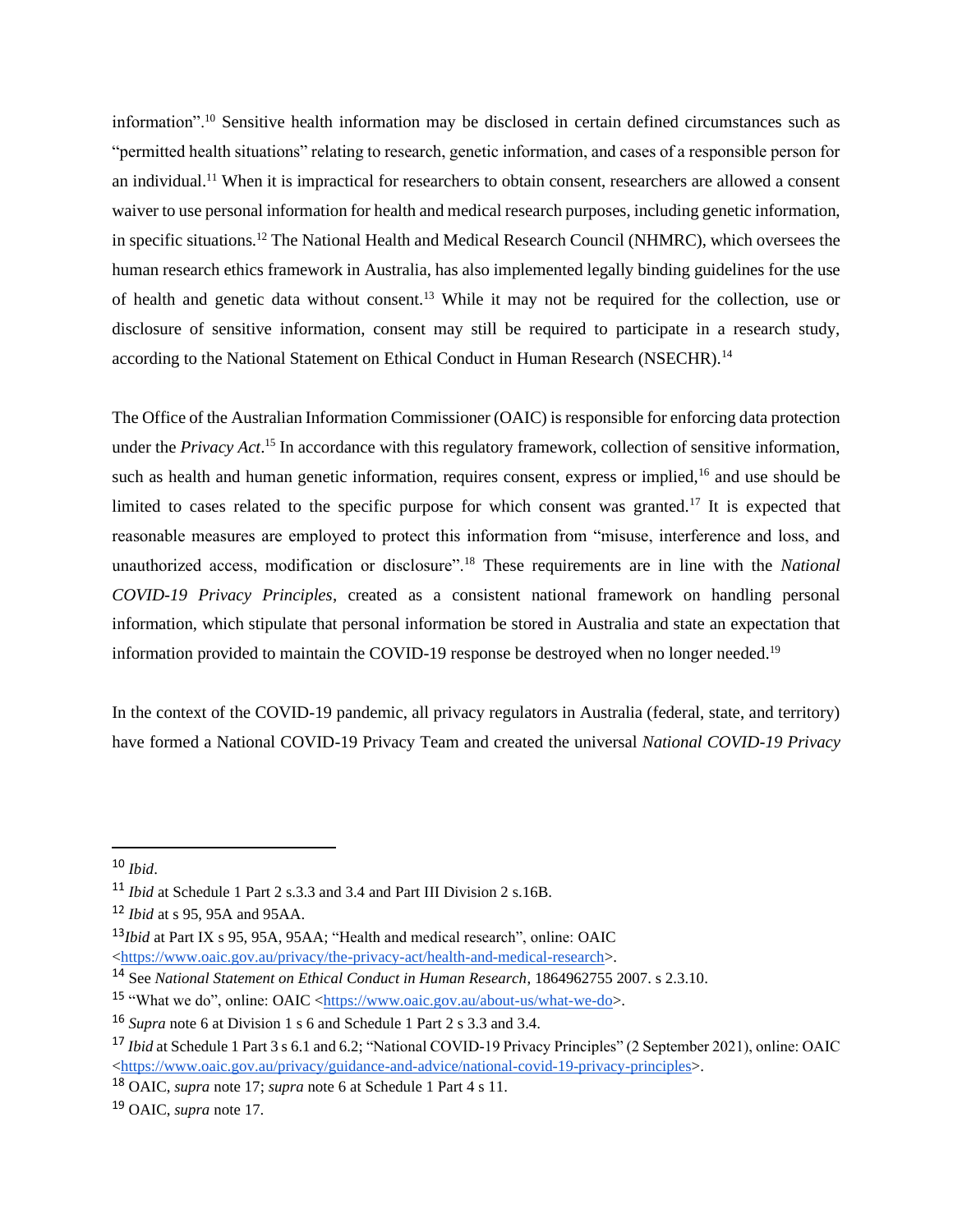*Principles*. <sup>20</sup> Recently, regulations were also implemented in the *Privacy Act* to dictate privacy measures relating to personal data collected via Australia's COVID app data.<sup>21</sup> The Australian Government Department of Health (Dept. Health) sets out how they manage personal information under the *Privacy Act* in their *Privacy Policy*. <sup>22</sup> In cases of public health emergencies, Australia adopted the *National Health Security Agreement 2011,* which supports their *National Health Security Act 2007*. <sup>23</sup> It promotes information sharing and allows personal information disclosure for a coordinated national response to public health crises, though genetic and viral data sharing are not explicitly mentioned.<sup>24</sup>

*B. Concrete actors and practices*

# *1. COVID-19 health data*

Australia's Department of Health publicly releases bi-weekly epidemiology reports on COVID-19 issued by the *Communicable Diseases Intelligence* (CDI) Coronavirus disease (COVID-19), using data from health surveillance systems, including the *National Interoperable Notifiable Disease Surveillance System* (NINDSS)<sup>25</sup> and the *National Incident Room* (NIR) to assess the severity of COVID-19.<sup>26</sup> Requests to access the specific data behind these reports are currently on hold and would require agreements with the states and territories via the *Communicable Diseases Network Australia* and may require ethics approval. 27

# *2. COVID-19 viral sequence data with minimal metadata*

<sup>&</sup>lt;sup>20</sup> "COVID-19 response from Australian privacy regulators" (27 March 2020) online: OAIC

 $\langle$ https://www.oaic.gov.au/updates/news-and-media/covid-19-response-from-australian-privacy-regulators>; OAIC, *supra* note 17.

<sup>21</sup> *Supra* note 6 at Part VIIIA.

<sup>22</sup> Austl, Commonwealth, Department of Health, *Privacy Policy* (October 2020).

<sup>23</sup> Austl, Commonwealth, *National Health Security Agreement* (July 2011).

<sup>24</sup> *Ibid*.

<sup>&</sup>lt;sup>25</sup> The NINDSS is in the process of replacing the previous system, the NNDSS.

<sup>26</sup> "Coronavirus disease (COVID-19) epidemiology reports, Australia, 2020–2021" (8 November 2021), online: Department of Health

[<sup>&</sup>lt;https://www1.health.gov.au/internet/main/publishing.nsf/Content/novel\\_coronavirus\\_2019\\_ncov\\_weekly\\_epidemi](https://www1.health.gov.au/internet/main/publishing.nsf/Content/novel_coronavirus_2019_ncov_weekly_epidemiology_reports_australia_2020.htm) [ology\\_reports\\_australia\\_2020.htm>](https://www1.health.gov.au/internet/main/publishing.nsf/Content/novel_coronavirus_2019_ncov_weekly_epidemiology_reports_australia_2020.htm); Austl, Commonwealth, Communicable Diseases Intelligence, *COVID-19 Australia Epidemiology Report* by COVID-19 National Incident Room Surveillance Team, Communicable Diseases Intelligence: Technical Supplement (Australian Government Department of Health, 2021).

<sup>27</sup> Department of Health, *supra* note 26.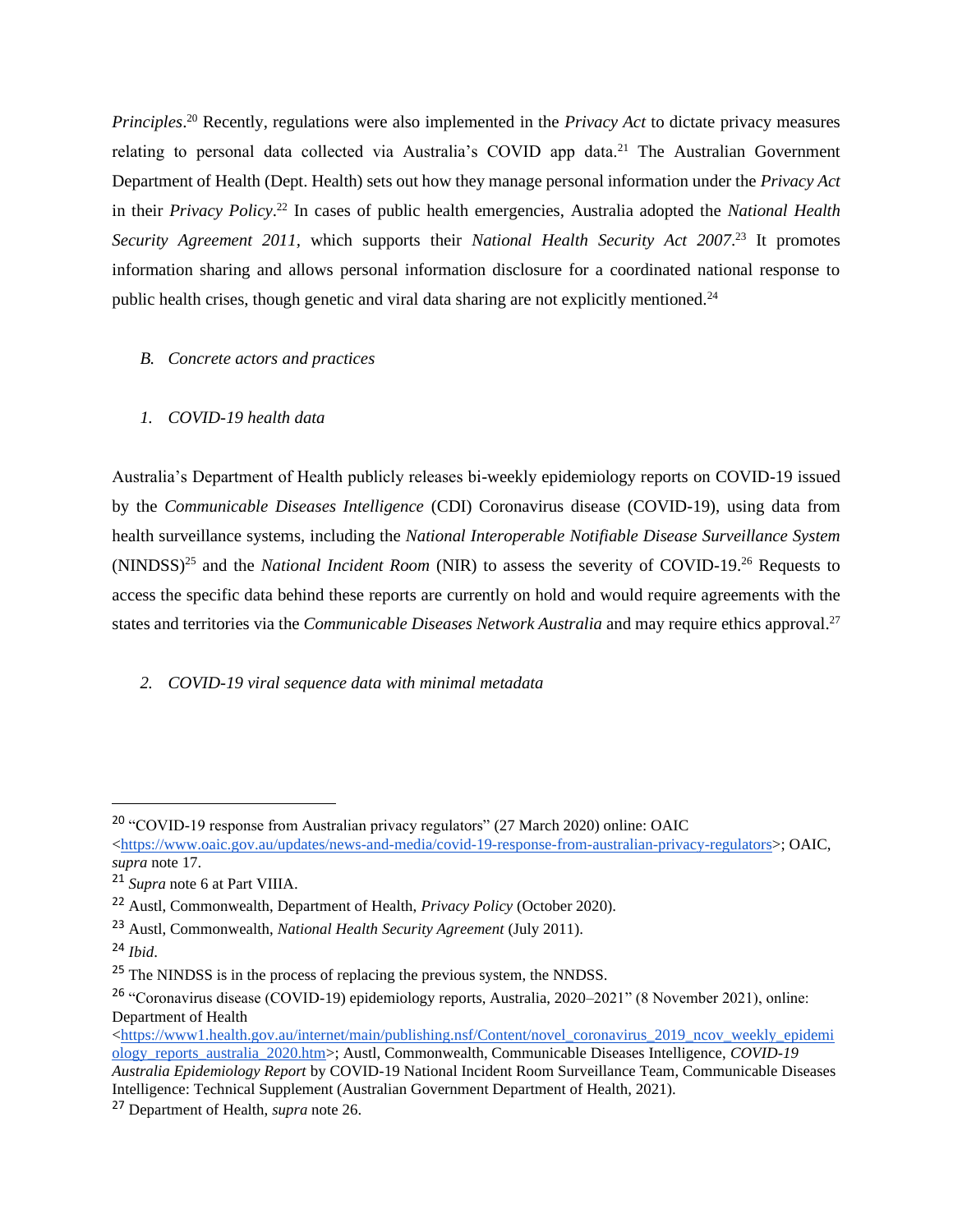AusTrakka is Australia's national platform established by the *Communicable Diseases Genomics Network* (CDGN) that allows for Australia (and New Zealand)-wide real-time surveillance and analysis of pathogen genomics.<sup>28</sup> In the context of COVID-19 viral data, AusTrakka has allowed all public health laboratories across Australia and New Zealand to access AusTrakka and upload their SARS-CoV-2 sequences to allow surveillance of cases and variants nationally.<sup>29</sup> Data from CDGN laboratories is shared with the NIR and included in CDI COVID-19 epidemiology reports.<sup>30</sup> Data sharing practices are outlined in a non-legally binding framework.<sup>31</sup> Requests to access AusTrakka compiled data for research must be approved by the CDGN.<sup>32</sup> The public health labs retain custodianship of their sequence and metadata.<sup>33</sup>Metadata collected for AusTrakka, at minimum, includes laboratory, patient jurisdiction and date of collection, with other recommended information.<sup>34</sup> Public health labs that contribute to AusTrakka must be individually requested to share their own sequence, meta, and epidemiological exposure data.<sup>35</sup> Public health labs can independently share viral sequence data and non-identifying metadata with international databases such as GISAID.<sup>36</sup> At the international level, access to AusTrakka data by any country (except for New Zealand) requires an approved request, which is governed by the *National Health Security Act* and *National Health*  Security Agreement.<sup>37</sup> Access requests for research and development purposes may be submitted, and if successful will require a contract or research agreement.<sup>38</sup>

#### *3. COVID-19 host sequence data with metadata and viral sequence data with extensive metadata*

Although Australia does not have a nationally organized effort to share host genomic data associated with viral genomic data, given that Public Health Labs (PHLs) have decision-making power over their sequenced data, they can decide to independently contribute to international projects. In fact, several Australian labs

[<https://www.cdgn.org.au/austrakka>](https://www.cdgn.org.au/austrakka); and AusTrakka & Communicable Diseases Genomics Network, *Framework for data sharing and analysis for SARS-CoV-2 in the AusTrakka system* (2020).

<sup>35</sup> *Ibid*.

<sup>37</sup> *Ibid*.

<sup>38</sup> *Ibid*.

<sup>28</sup> "National genomics reporting", online: Communicable Diseases Genomics Network (CDGN) [<https://www.cdgn.org.au/national-genomics-reporting>](https://www.cdgn.org.au/national-genomics-reporting); "AusTrakka: Overview", online: CDGN

<sup>29</sup> *Ibid*.

<sup>30</sup> CDGN, *supra* note 28.

<sup>31</sup> AusTrakka & Communicable Diseases Genomics Network, *supra* note 28.

<sup>32</sup> *Ibid*.

<sup>33</sup> *Ibid*.

<sup>&</sup>lt;sup>34</sup> Recommended metadata include patient age, gender, date of symptom onset, sequencing technology and strategy, and optional epidemiological exposure data; *ibid*.

<sup>36</sup> *Ibid*.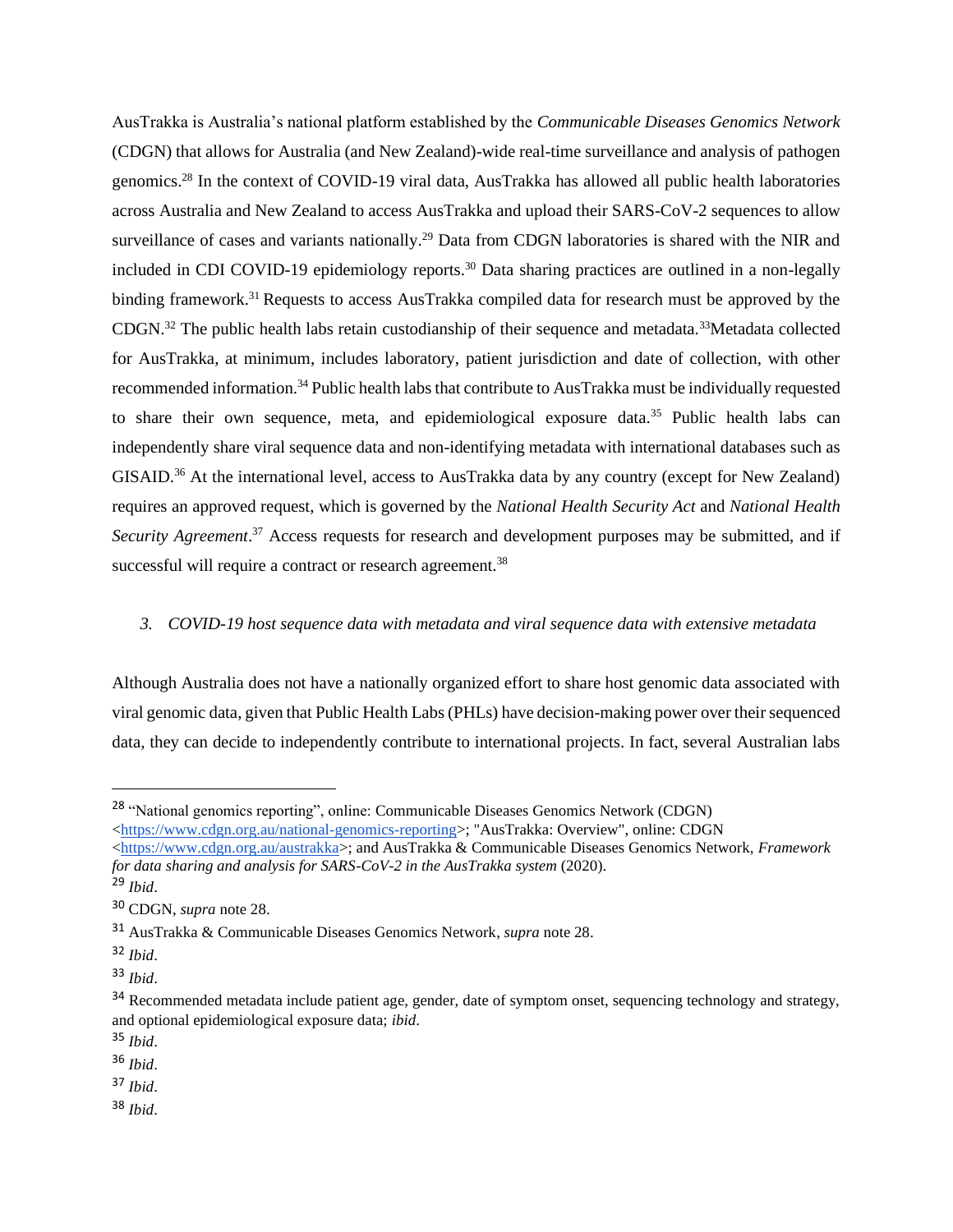are involved in the "COVID Human Genetic Effort", an international consortium investigating human genetic and immunological bases of COVID-19 infection.<sup>39</sup> The data shared with this consortium is not publicly available but is shared on a common hub between participating centres internationally.<sup>40</sup> As for viral sequence data, it should be noted that the amount of metadata shared with platforms such as AusTrakka remains at the discretion of PHLs. Hence, in addition to the minimal metadata stored by AusTrakka, the platform may also be hosting more sensitive data.

#### **II. UNITED STATES**

#### *A. Legal Framework regulating data sharing*

The US has adopted privacy and privacy-related legislation both at the federal and state levels.<sup>41</sup> Concerning genomic information and data sharing, the *Health Information Portability and Accountability Act* (HIPAA) regulates, at the federal level, the protection of personal information collected and held by "covered entities<sup>"42</sup> in the course of health care services.<sup>43</sup> While the HIPAA *Security Rule* (the "Security Rule") defines requirements for keeping individually identifiable "protected health information" (PHI) secure, the HIPAA Privacy Rule (the "Privacy Rule") governs the collection and disclosure of HIPAA-covered individually identifiable information.<sup>44</sup>

The Security Rule implements various security requirements by using appropriate administrative, physical, and technical safeguards to ensure the confidentiality, integrity, and security of information. The Security Rule applies to all individually identifiable health information a covered entity creates, receives, maintains, or transmits in electronic form.<sup>45</sup> The Privacy Rule is the primary and most consistently applicable standard in the US privacy protection landscape. In fact, it has predominance over any state law that is contrary to

<sup>39 &</sup>quot;Our Mission", online: COVID Human Genetic Effort (CHGE) [<https://www.covidhge.com/>](https://www.covidhge.com/).

<sup>40 &</sup>quot;Sequencing Hub Leaders", online: CHGE [<https://www.covidhge.com/sequencing-hubs>](https://www.covidhge.com/sequencing-hubs); "Participating Centers Regional Coordinators", online: CHGE [<https://www.covidhge.com/participating-centers>](https://www.covidhge.com/participating-centers).

<sup>41</sup> US, Pittman & Levenberg (Global Legal Group), *International Comparative Legal Guides*; US Department of Health and Human Services, *Summary of the HIPAA Privacy Rule* (2013), <[\(https://www.hhs.gov/hipaa/for](https://www.hhs.gov/hipaa/for-professionals/privacy/laws-regulations/index.html)[professionals/privacy/laws-regulations/index.html>](https://www.hhs.gov/hipaa/for-professionals/privacy/laws-regulations/index.html) Last modified: 27 July 2021).

<sup>&</sup>lt;sup>42</sup> HIPPA Rules only apply to "covered entities and business associates". Covered Entities in general include Health Care Providers such as doctors, pharmacies, nursing homes, clinics, insurance companies, certain government healthcare programs, and medical claims organizations, Business associates refer to the entities that covered entities engage in the course of fulfilling their HIPAA based activities.

<sup>43</sup> US Department of Health and Human Services, *supra* note 41, s Introduction.

<sup>44</sup> *Ibid*.

<sup>45</sup> *Ibid.*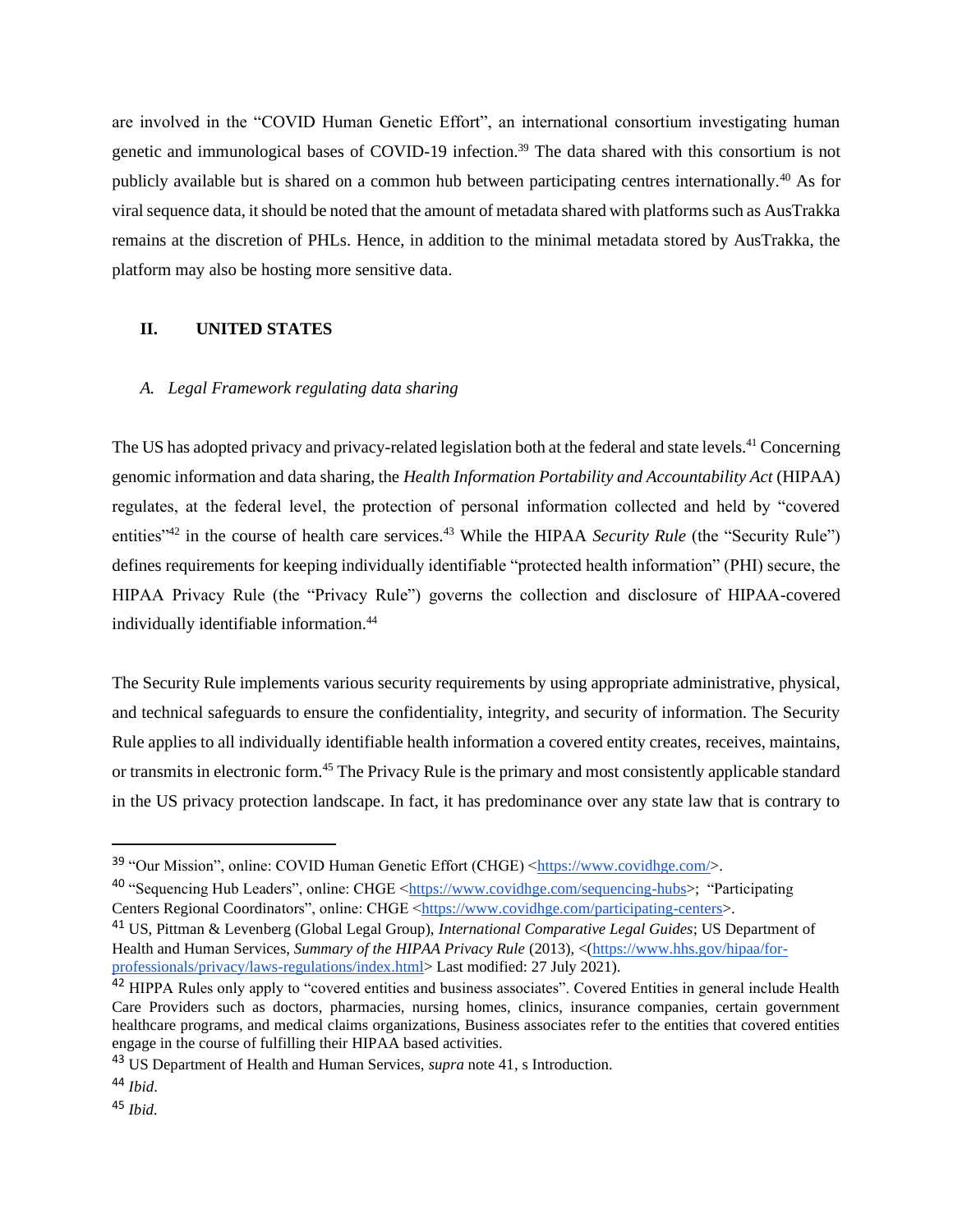it. The Privacy Rule focuses on the protection of "individually identifiable health information".<sup>46</sup> That is, data that can be reasonably attributed to an identifiable individual, including data that relates to the past, present, and future physical or mental health of an individual and the provision of healthcare to an individual. <sup>47</sup> To the extent that it allows a person to be individually identified, information specific to COVID-19 would also be covered by the Privacy Rule, especially given that laboratories and other healthcare settings are considered "covered entities" under the law.<sup>48</sup> In the context of COVID-19, properly de-hosted viral sequence data with minimal metadata would generally not be considered protected health information given that it should not allow for the identification of an individual. The same cannot be said, however, about host sequence data or viral sequence data linked with extensive metadata.

Protected health information can only be used and disclosed when permitted by HIPAA, which, in most cases, will require the consent of the individual source of the data.<sup>49</sup> However, HIPAA provides for exceptional circumstances where consent from the individual is not required, some of which are pertinent to the COVID-19 context. For instance, consent is not required from the individual for uses and disclosures related to public health activities, health oversight activities, research and to counter serious threats to health and safety.<sup>50</sup> It should be noted, however, that even though consent is not required for the research use or disclosure of protected health information, consent may still be required to participate in a research study, according to the Common Rule.<sup>51</sup> Some exceptions may apply under the Common Rule, where the requirement for consent could be waived or even fall under an exempt situation.<sup>52</sup> In general, despite the existence of these exceptions, such situations are still contingent on the researchers meeting various conditions. 53

#### *B. Concrete actors and practices*

<sup>46</sup> *Ibid* at s State Law.

<sup>47</sup> *Ibid* at s Introduction.

<sup>48</sup> *Ibid* at s Limiting Uses and Disclosures to Minimum Necessary.

<sup>49</sup> *Ibid* at s General Principles for Uses and Disclosures.

<sup>50</sup> *Ibid* at s Public Health Activities.

<sup>&</sup>lt;sup>51</sup> The Common Rule is the short name for the Federal Policy for the Protection of Human Subjects and applies to human subject research. It is a standard of ethics by which all government-funded U.S. research is held to. Among other things, it describes the type of research subject to regulation, provides definitions, sets forth requirements for an Institutional Review Board's authority and states requirements for informed consent.

<sup>52</sup> Office for Human Research Protections (OHRP), "2018 Requirements (2018 Common Rule)" (7 March 2017), online: HHS.gov [<https://www.hhs.gov/ohrp/regulations-and-policy/regulations/45-cfr-46/revised-common-rule](https://www.hhs.gov/ohrp/regulations-and-policy/regulations/45-cfr-46/revised-common-rule-regulatory-text/index.html)[regulatory-text/index.html>](https://www.hhs.gov/ohrp/regulations-and-policy/regulations/45-cfr-46/revised-common-rule-regulatory-text/index.html) (Last modified: 06 August 2021 14:38:48-0400).

<sup>53</sup> US Department of Health and Human Services, *supra* note 41 at s Permitted Uses and Disclosures; OHRP, *supra* note 47 at s General Requirements for Informed Consent.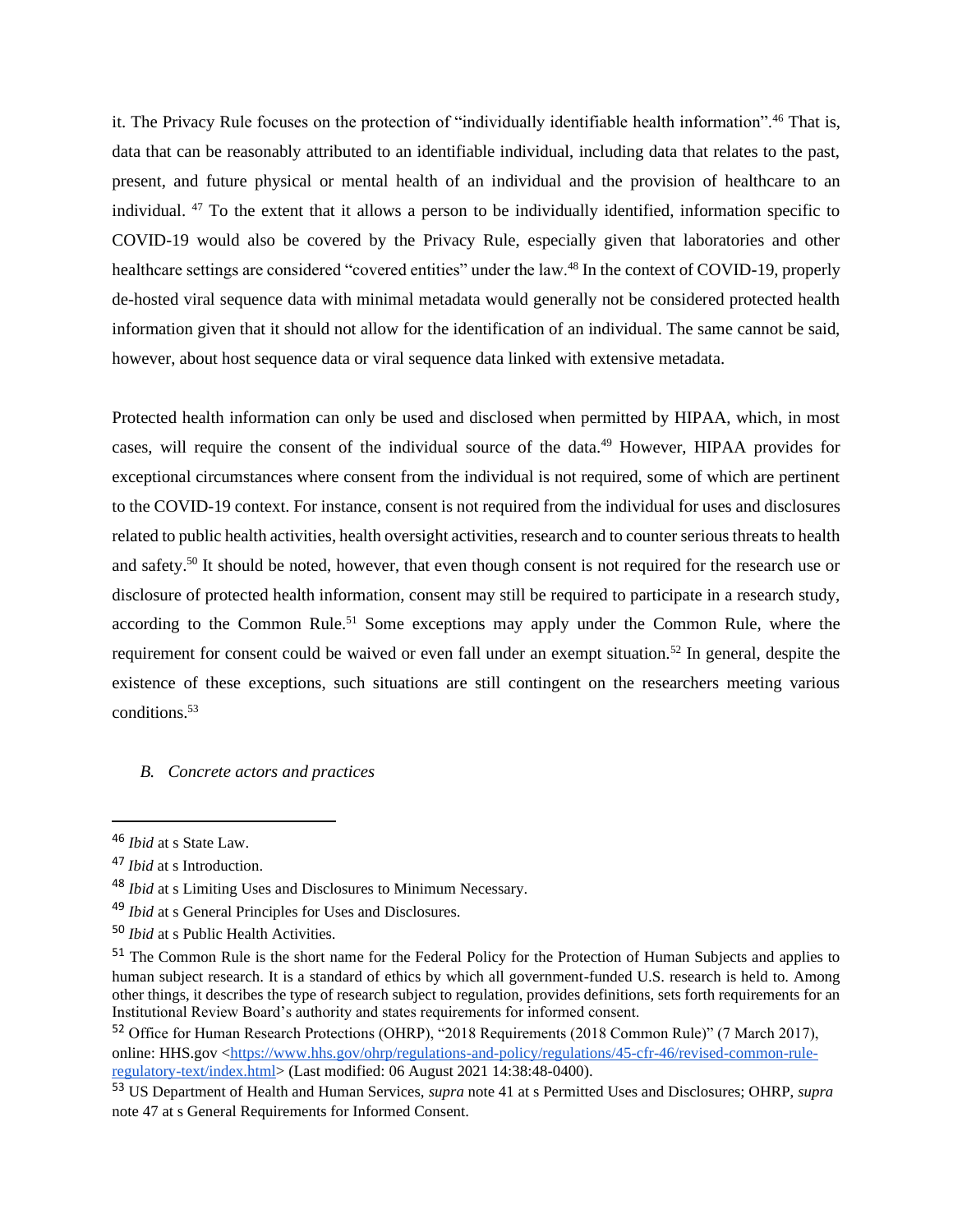#### *1. COVID-19 viral sequence data with minimal metadata*

Regarding viral sequence data with minimal metadata, the United States Center for Disease Control's (CDC) SARS-CoV-2 Sequencing for Public Health Emergency Response, Epidemiology and Surveillance (SPHERES) initiative is the primary facilitator of COVID-19 related genomic data sharing in the United States.<sup>54</sup> SPHERES is a continuation of the CDC's Advanced Molecular Detection program, which for the past seven years has centered around expanding the use of pathogen genomics, bioinformatics, and epidemiology to boost infectious disease surveillance and outbreak responses.<sup>55</sup> It consists of an active collaboration between over 60 federal agencies, federal laboratories, state/local laboratories, academic institutions, corporations, non-profit organizations, and international collaborators assembled to coordinate and standardize COVID-19 sequencing across the United States.<sup>56</sup> SPHERES does not collect data from COVID-19 patients. Rather, labs and other data providers have the option of submitting their data to public databases through SPHERES, or they may provide their data to the CDC, which then submits the data on their behalf.<sup>57</sup> Submitting such data through SPHERES may be practical for labs that lack the capacity to directly submit to public repositories themselves.

The National Center for Biotechnology Information (NCBI) receives data from data contributors and provides access to genomic information to the international community. <sup>58</sup> NCBI relies on contributors such as individual laboratories and large-scale sequencing projects to receive SARS-CoV-2 sequences.<sup>59</sup> Submissions are made through the NCBI GenBank, responsible for database collection of all publicly available nucleotide sequences and their protein translations.<sup>60</sup> Contributors can use the web-based tools for automatic submission to GenBank or they can submit the data via the GenBank Submission Portal or email.<sup>61</sup> GenBank does not store personal information and advises contributors to not include any data that

<sup>54</sup> "SARS-CoV-2 Sequencing for Public Health Emergency Response, Epidemiology, and Surveillance (SPHERES)" (11 February 2020), online: Centers for Disease Control and Prevention (CDC) [<https://www.cdc.gov/coronavirus/2019-ncov/variants/spheres.html>](https://www.cdc.gov/coronavirus/2019-ncov/variants/spheres.html).

<sup>55</sup> *Ibid* at s SPHERES Overview.

<sup>56</sup> *Ibid.*

<sup>57 &</sup>quot;CDC's Role in Tracking Variants" (8 September 2021), online: CDC [<https://www.cdc.gov/coronavirus/2019](https://www.cdc.gov/coronavirus/2019-ncov/variants/cdc-role-surveillance.html) [ncov/variants/cdc-role-surveillance.html>](https://www.cdc.gov/coronavirus/2019-ncov/variants/cdc-role-surveillance.html).

<sup>58</sup> "GenBank Overview", online: NCBI [<https://www.ncbi.nlm.nih.gov/genbank/>](https://www.ncbi.nlm.nih.gov/genbank/).

<sup>59</sup> Dennis A Benson et al, "GenBank" (2002) 30 Nucleic Acids Research 1 at 17–20.

<sup>60</sup> *Ibid*; *supra* note 58.

<sup>&</sup>lt;sup>61</sup> "How to submit data to GenBank", NCBI online: [<https://www.ncbi.nlm.nih.gov/genbank/submit/>](https://www.ncbi.nlm.nih.gov/genbank/submit/).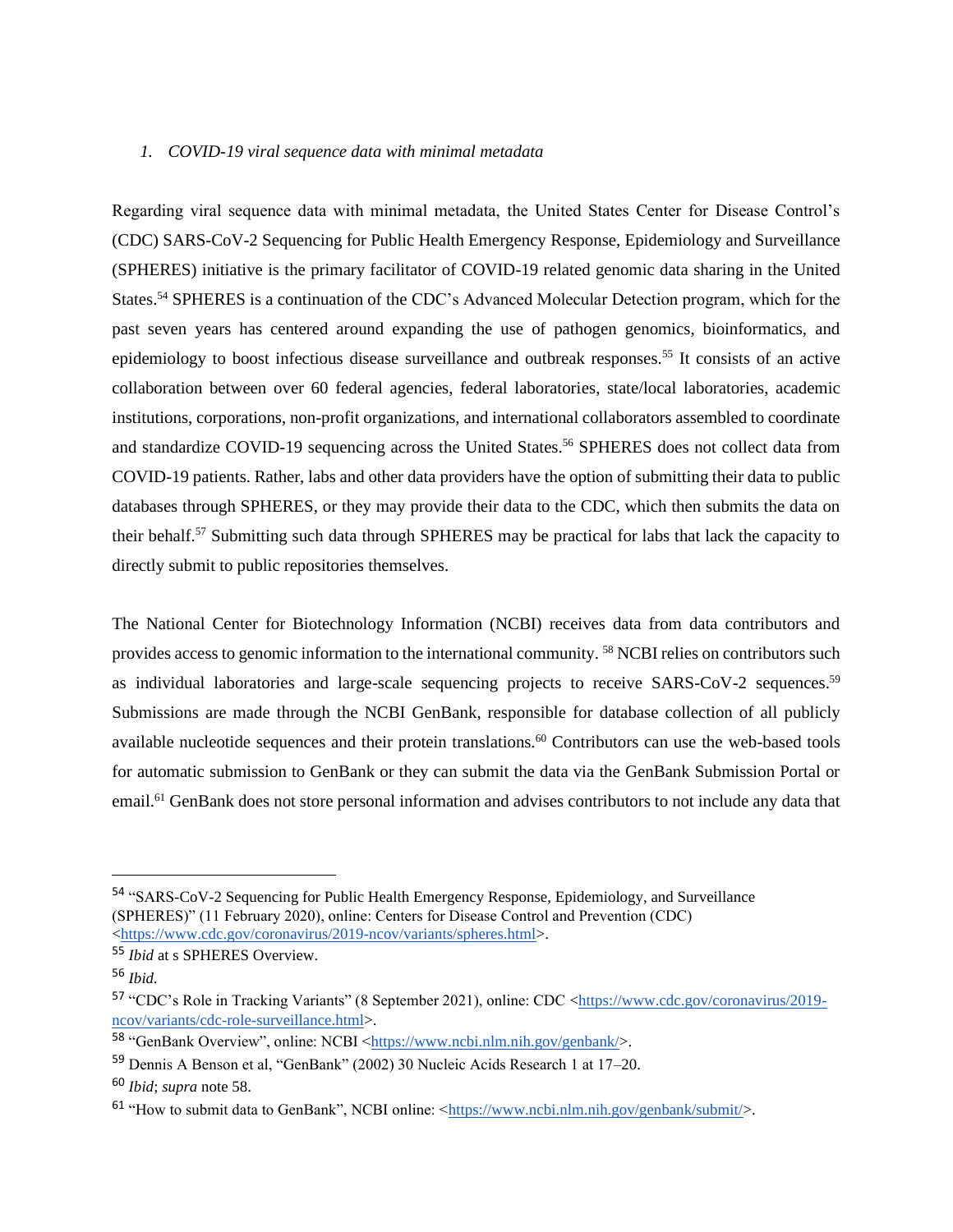could reveal the personal identity of the source of the data when submitting human sequences.<sup>62</sup> The data repository also provides public access to the viral sequences, notably through the NCBI Virus SARS-CoV-2 Data Hub Interactive Dashboard or, simply, by downloading viral genomes and protein sequences, annotation, and data reports from NCBI Datasets.<sup>63</sup>

# 2. *COVID-19 host sequence data with/without metadata and viral sequence data with extensive metadata*

While viral sequence data with limited metadata for COVID-19 is largely kept by the NCBI in the U.S., some of the more sensitive data is made available by the NCATS National COVID Cohort Collaborative (N3C) Data Enclave.<sup>64</sup> The N3C is a part of the larger NIH National Center for Advancing Translational Sciences (NCATS) and is used to study COVID-19 as well as its risks and health consequences.<sup>65</sup> The N3C directly collects the information case-by-case through collaborating medical institutions and health care organizations that make their data available to the N3C effort.<sup>66</sup> The N3C team must ensure that the submitted data meets legal and regulatory requirements, such as the Privacy Rule, before storing it.<sup>67</sup> Data sets received by the N3C include extensive meta information such as demographics, symptoms, lab test results, procedures, medications, medical conditions, physical measurements and more, but no host sequence data.<sup>68</sup> Access to data stored within the repository is provided based on a tiered system. In order from more to less restrictive<sup>69</sup>, the data is categorized into 3 groups - Limited Data Set (LDS), De-identified Data Set (DDS) and Synthetic Data Set (SDS) – and each group has a defined set of conditions that must

<sup>62</sup> *Ibid* at s Confidentiality.

<sup>63</sup> "NCBI SARS-CoV-2 Resources", s Explore the Data, online: NCBI [<https://www.ncbi.nlm.nih.gov/sars-cov-2/>](https://www.ncbi.nlm.nih.gov/sars-cov-2/). <sup>64</sup> "About the National COVID Cohort Collaborative" (1 February 2022), online: National Center for Advancing Translational Sciences [<https://ncats.nih.gov/n3c/about>](https://ncats.nih.gov/n3c/about).

<sup>65</sup> *Ibid*.

<sup>66</sup> *Ibid* at s What data does the N3C have and where does it come from?.

<sup>67</sup> *Ibid* at s How does the N3C keep data secure and protect patient privacy?.

<sup>68</sup> *Supra* note 64.

<sup>69</sup> NIH, "N3C Data Overview" (31 August 2020), online: National Center for Advancing Translational Sciences [<https://ncats.nih.gov/n3c/about/data-overview>](https://ncats.nih.gov/n3c/about/data-overview). at s Access Requirements for Researchers by Data Level.

From the NIH website on the data provided [https://ncats.nih.gov/n3c/about/data-overview:](https://ncats.nih.gov/n3c/about/data-overview) (1) Limited Data Set (LDS): Consists of patient data that retain the following protected health information — dates of service; patient ZIP code. (2) De-identified Data Set: Consists of patient data from the LDS with the following changes — Dates of service are algorithmically shifted to protect patient privacy; patient ZIP codes are truncated to the first three digits or removed entirely if the ZIP code represents fewer than 20,000 individuals or represents Tribal lands. (3) Synthetic Data Set: Consists of data that are computationally derived from the LDS and that resemble patient information statistically but are not actual patient data.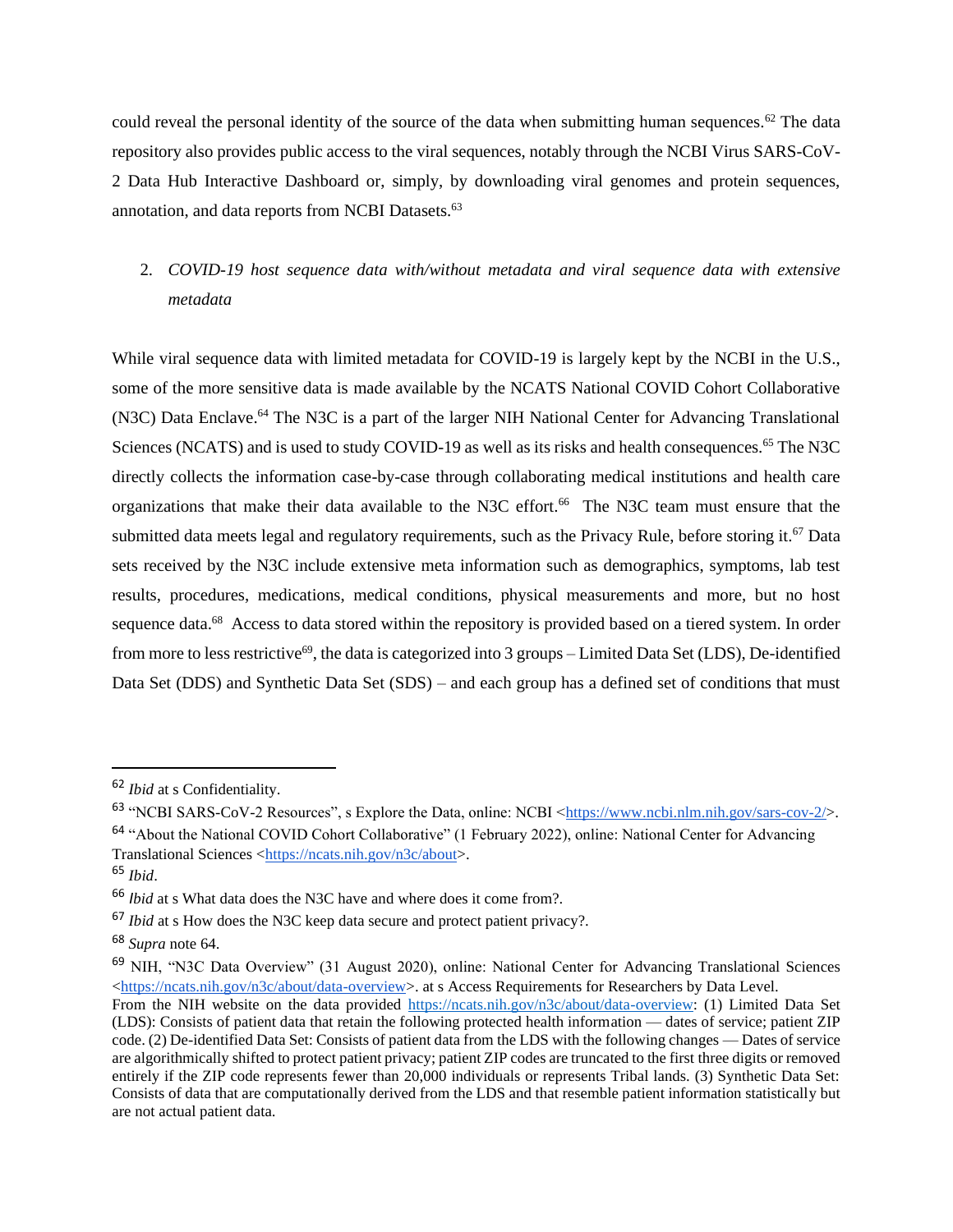be met for access.<sup>70</sup> For each tier of access, the patient described is the same. However, the metadata descriptors available are different.<sup>71</sup> Given that it is more restrictive, the LDS dataset uses fewer descriptors than the DDS dataset.<sup>72</sup> Finally, for the SDS dataset, the metadata descriptors available are computationally generated to resemble the LDS set but are not the actual LDS data.<sup>73</sup> Additionally, only researchers from US-based institutions can access LDS.<sup>74</sup>

#### **III. UNITED KINGDOM**

#### *A. Legal framework regulating data sharing*

The UK legal framework that protects personal data is composed mainly of two laws: the *UK General Data Protection Regulation* (UK GDPR) and the *Data Protection Act of 2018* (DPA 2018).<sup>75</sup> Both laws apply across different sectors and industries, such as healthcare, the commercial sector, or the public sector regardless of the way each member of these sectors "processes" "personal data".<sup>76</sup> Consequently, data that is not deemed to be "personal" or that is not "processed" does not fall within the aforementioned laws. Thus, viral data with minimal metadata that does not allow for the reidentification of individuals is likely exempt from them. On the other hand, host sequence data or viral sequence data with extensive metadata, if processed, would fall within their scope. In fact, the UK GDPR creates a "special category" for genetic data or data concerning health<sup> $77$ </sup> that can only be processed under specific conditions when necessary for

<sup>70</sup> *Ibid*.

<sup>71</sup> *Ibid*.

<sup>72</sup> *Ibid*.

<sup>73</sup> N3C registration, N3C Data Enclave account, Data Use Agreement (DUA) executed with NCATS, NIH IT training completion, Approved Data Use Request (DUR), Human Subjects Research Protection training completion and Local Human Research Protection Program IRB determination letter. <sup>74</sup> *Ibid*.

<sup>75</sup> "Guide to the UK General Data Protection Regulation (UK GDPR)" (29 March 2022), online: UK ICO  $\langle$ https://ico.org.uk/for-organisations/guide-to-data-protection/guide-to-the-general-data-protection-regulation[gdpr/>](https://ico.org.uk/for-organisations/guide-to-data-protection/guide-to-the-general-data-protection-regulation-gdpr/).; UK Parliament, *(Retained EU Legislation) Regulation (EU) 2016/679 of the European Parliament and of the Council of 27 April 2016 on the protection of natural persons with regard to the processing of personal data and on the free movement of such data, and repealing Directive 95/46/EC (General Data Protection Regulation* (UK GDPR).

<sup>76</sup> UK Parliament, *supra* note 75 at 4*;* Article 4(1) of the UK GDPR defines "personal data" as "any information relating to an identifiable or identified individual". Article 4(2) defines processing as any operation or set of operations, which is performed on personal data or on sets of personal data, whether or not by automated means, such as collection, recording, organisation, structuring, storage, adaptation or alteration, retrieval, consultation, use, disclosure by transmission, dissemination or otherwise making available, alignment or combination, restriction, erasure or destruction.

<sup>77</sup> UK Parliament, *supra* note 75 at 9 (1).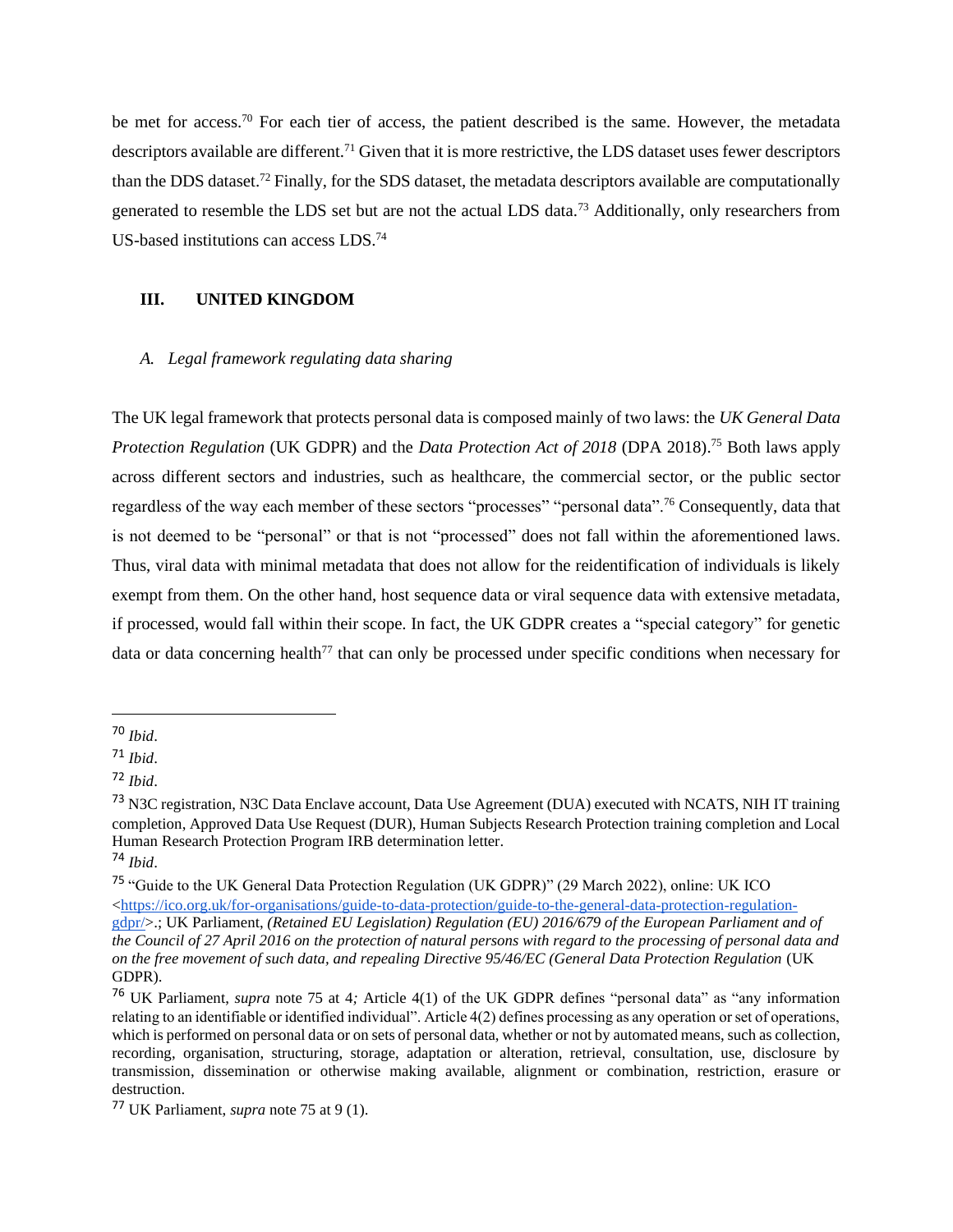reasons of substantial public interest or for public interest in the area of public health.<sup>78</sup> Special category data that is subject to article 9 of the UK GDPR is also subject, more broadly, to article 6 which describes lawful processing.<sup>79</sup> Although both articles provide for lawful processing when consent is obtained, article 9's consent threshold is more rigorous as it requires "explicit consent".<sup>80</sup> Accordingly, it should be noted, however, that consent is not necessarily required to process host sequence data or viral sequence data with extensive metadata.<sup>81</sup> For example, host sequence data that is used or disclosed while necessary both for the performance of a task carried out in the public interest and for reasons of public interest in the area of public health will generally not require consent.<sup>82</sup> Research aimed at addressing the COVID-19 pandemic would most likely fall within such a situation.<sup>83</sup>

This framework also regulates the transfer and sharing of data to countries outside of the UK. Other countries must provide an adequate level of protection that is similar to that in the UK<sup>84</sup> and provide appropriate data safeguards.<sup>85</sup>

#### *B. Concrete actors and practices*

In the UK, the principal consortium involved in sharing SARS-CoV-2 genomic data and associated contextual data is the COG-UK consortium. COG-UK is a partnership composed of several academic institutional partners, diagnostic laboratories, and National Health Service (NHS) laboratories.<sup>86</sup> The consortium collects the data and provides access to SARs-CoV-2 genomic data sharing to facilitate efforts

<sup>78</sup> UK Parliament, *supra* note 75 at 9 (2) g) and i).

<sup>79</sup> UK Parliament, *supra* note 75 at 6 and art.9.

<sup>80</sup> UK Parliament, *supra* note 75 at 9.

<sup>81</sup> UK Parliament, *supra* note 75.

<sup>&</sup>lt;sup>82</sup> Application of article 6 (1) e) and article 9 (2) i) of the UK GDPR. Article 9 (2) i) does require that it is processed on the basis of the law of the United Kingdom or a part of the United Kingdom.

<sup>&</sup>lt;sup>83</sup> Regina Becker et al, "COVID-19 Research: Navigating the European General Data Protection Regulation" (2020) 22 Journal of Medical Internet Research 8, e19799[. https://doi.org/10.2196/19799.](https://doi.org/10.2196/19799)

<sup>84 &</sup>quot;International transfers after the UK exit from the EU Implementation Period" (31 January 2022), online: UK ICO  $\langle$ https://ico.org.uk/for-organisations/guide-to-data-protection/guide-to-the-general-data-protection-regulation-

[gdpr/international-transfers-after-uk-exit/>](https://ico.org.uk/for-organisations/guide-to-data-protection/guide-to-the-general-data-protection-regulation-gdpr/international-transfers-after-uk-exit/). Under the UK GDPR and DPA 2018, certain countries are considered to hold privacy protection laws that provide a similarly adequate level of protection. Data sharing to these countries can therefore be based on "adequacy regulations".

<sup>&</sup>lt;sup>85</sup> Ibid at s Is the restricted transfer covered by appropriate safeguards?. Under the UK GDPR and DPA 2018, a transfer of personal data based on appropriate safeguards such as a legal instrument ensuring appropriate safeguards for the protection of personal data can be used. This is according to Chapter 5 Article 75 of the DPA 2018.

<sup>86</sup> "About Us | COVID-19 Genomics UK Consortium" (14 January 2021), online: COG-UK Consortium | UK-Wide Genomic Sequencing [<https://www.cogconsortium.uk/about/about-us/about-us/>](https://www.cogconsortium.uk/about/about-us/about-us/).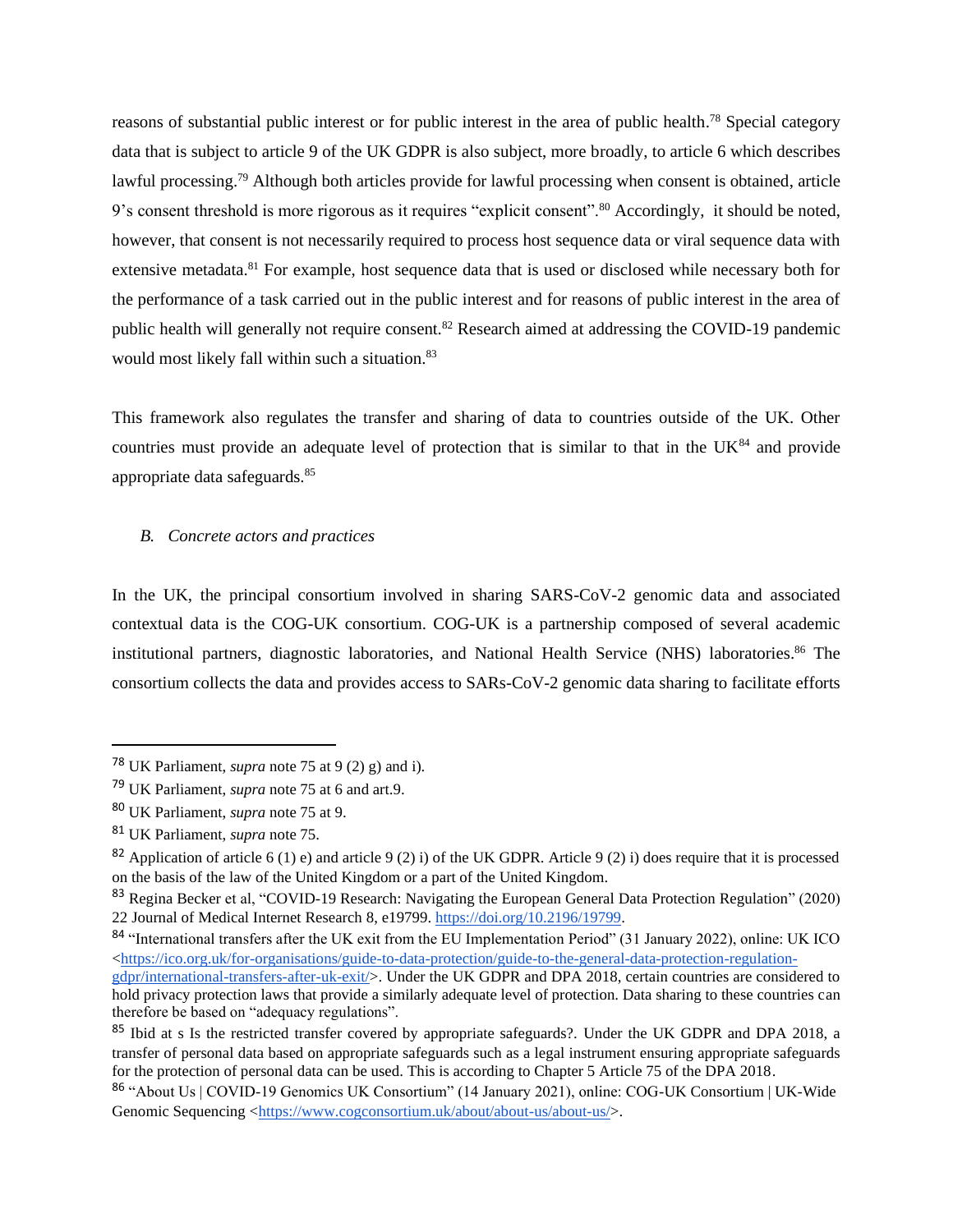in research and public health to address the pandemic.<sup>87</sup>COG-UK stores both viral sequence data with extensive or limited metadata within CLIMB-COVID, a secure digital cloud infrastructure that serves as a database.<sup>88</sup>

The COG-UK model proposes three levels of data with specific terms and conditions of data access for each level. The three levels proposed are Public, Consortium, and Restricted, with each advancing category of data being more descriptive, more sensitive, and more identifying.<sup>89</sup> The public data level contains only non-identifying low-level contextual data and the associated genomic sequence which is the case for a viral genomic sequence with minimal metadata.<sup>90</sup> This level has no official publication policy but acknowledging those who have generated the data and offering them the possibility of getting involved in the data analysis is encouraged.<sup>91</sup> The Consortium level comprises more detailed information such as the age, sex, and swab site (location of the lab where the sample was collected).<sup>92</sup> Since this level offers access to the public data in addition to the above-mentioned more detailed information, access requires COG-UK consortium membership.<sup>93</sup> This membership requires users to apply to the COG-UK consortium and to sign the COG-UK consortium agreement.<sup>94</sup> The restricted level provides access to the most sensitive and identifying data fields of data, such as individual ethnicity and socioeconomic status.<sup>95</sup> In addition to the requirements of consortium-level data access, the restricted level of data access requires a specific data-access agreement (DAA).<sup>96</sup> This DAA is evaluated by the COG-UK steering group and data-access representatives from each of the four involved public health agencies (England, Northern Ireland, Scotland, and Wales) whose data

<sup>87</sup> *Ibid.* 

<sup>88</sup> "CLIMB | COVID-19 Genomics UK Consortium" (2 February 2021), online: COG-UK Consortium | UK-Wide Genomic Sequencing [<https://www.cogconsortium.uk/priority-areas/data-linkage-analysis/climb/>](https://www.cogconsortium.uk/priority-areas/data-linkage-analysis/climb/).

<sup>89</sup>Ewan Harrison, *Data Sharing Inside and Outside of the COVID-19 Genomics UK Consortium* (2021). <sup>90</sup> *Ibid*.

<sup>91</sup> "Public Data & Analysis | COVID-19 Genomics UK Consortium" (12 January 2021), online: COG-UK Consortium | UK-Wide Genomic Sequencing [<https://www.cogconsortium.uk/tools-analysis/public-data-analysis-](https://www.cogconsortium.uk/tools-analysis/public-data-analysis-2/) $2/$ .

<sup>&</sup>lt;sup>92</sup> "A short history of the COVID-19 Genomics UK (COG-UK) Consortium" (17 December 2020), online: COVID-19 Genomics (COG-UK) Consortium | UK-Wide Genomic Sequencing [<https://www.cogconsortium.uk/a-short](https://www.cogconsortium.uk/a-short-history-of-the-covid-19-genomics-uk-cog-uk-consortium/)[history-of-the-covid-19-genomics-uk-cog-uk-consortium/>](https://www.cogconsortium.uk/a-short-history-of-the-covid-19-genomics-uk-cog-uk-consortium/); "Reflections on the achievements of COG-UK | COVID-19 Genomics UK Consortium" (22 January 2021), online: COG-UK Consortium | UK-Wide Genomic Sequencing [<https://www.cogconsortium.uk/reflections-on-the-achievements-of-cog-uk/>](https://www.cogconsortium.uk/reflections-on-the-achievements-of-cog-uk/); "Original structure | COVID-19 Genomics UK Consortium" (14 January 2021), online: COG-UK Consortium | UK-Wide Genomic Sequencing [<https://www.cogconsortium.uk/about/about-us/original-structure/>](https://www.cogconsortium.uk/about/about-us/original-structure/).

<sup>93</sup> *Supra* note 89.

<sup>94</sup> COG-UK Steering Group, *COG-UK Publication and Authorship Policy* (2021).

<sup>95</sup> *Supra* note 89.

<sup>96</sup> *Ibid.*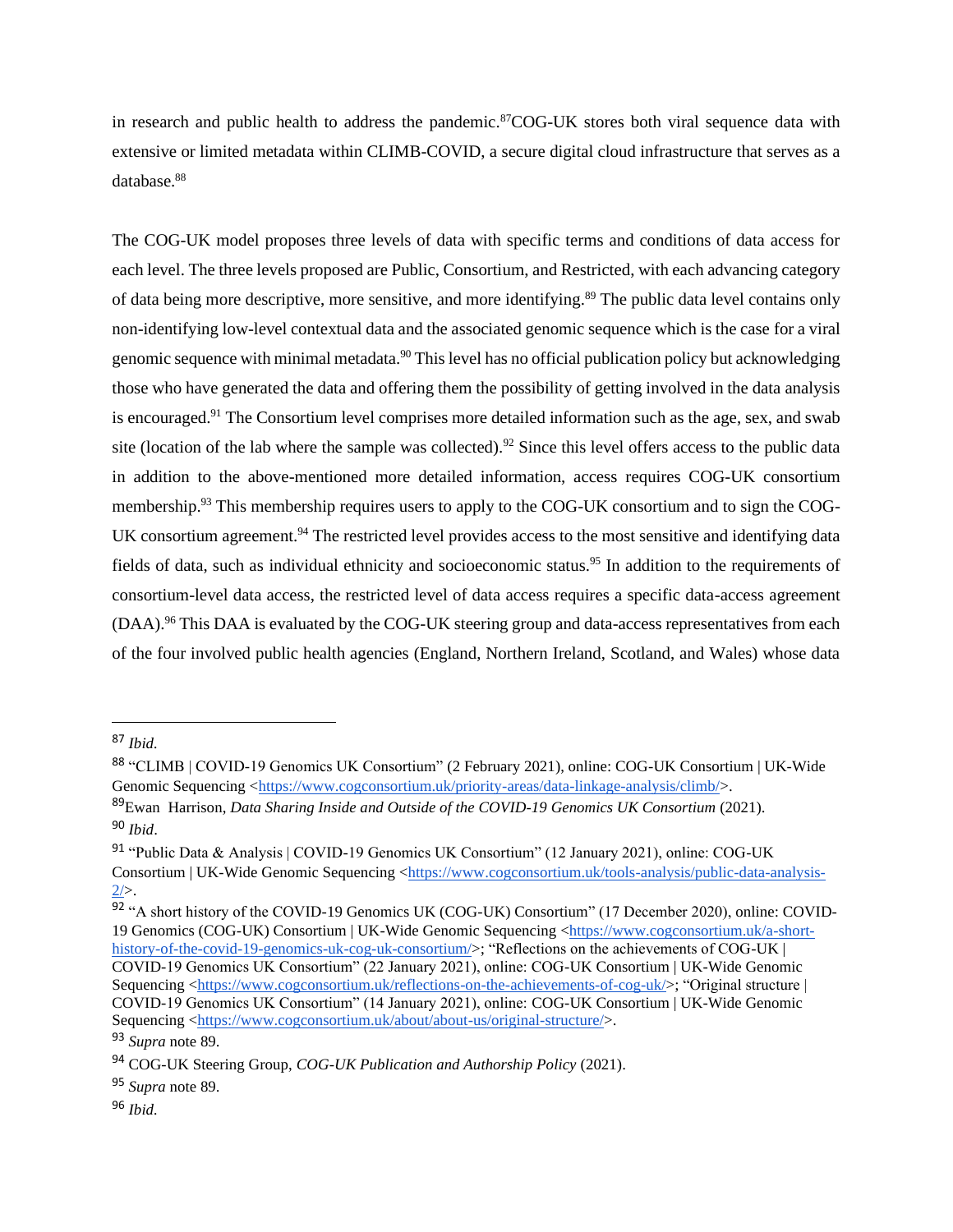are involved.<sup>97</sup> In the case of Restricted data, both the COG-UK Steering Committee and PHA representatives have veto powers to reject such data access.<sup>98</sup> If access for restricted data is approved, a sixmonth data-access period will generally be allowed for.<sup>99</sup> For publications at the Consortium or Restricted levels, the involved PHAs and Steering Committee must be consulted. They have the discretion to veto any such publication.<sup>100</sup>

Outside of COG-UK, the UK Health Security Agency (UKHSA) and UK Department of Health and Social Care (DHSC) also play a role in facilitating access to protected data (such as viral data with more extensive contextual/metadata).<sup>101</sup> Both entities collaborate with industry, academia and other governmental organizations in generating, curating, and integrating data on infectious diseases and external public health threats, with UKHSA serving as the *data steward*, while the DHSC is the *data controller*. <sup>102</sup> Researchers based outside of the UK conducting public health research may access higher level data/protected data through the UKHSA.<sup>103</sup> This protected data can include COVID-19 related data, such as viral genomic sequences with extensive metadata.<sup>104</sup> This data is available through controlled access procedures. External researchers must submit a data access request detailing their proposed research project, the data necessary, project aims/objectives, and more.<sup>105</sup> Afterwards, this data access request will be formally evaluated by a Data Access Committee.<sup>106</sup> The UKSHA may then provide feedback, request further details, and impose conditions via a legally binding data-sharing contract.<sup>107</sup>This contract may govern conditions such as security requirements, data minimization, data retention, data reduction, confidentiality requirements and more.<sup>108</sup>

#### **IV. FRANCE**

<sup>97</sup> *Ibid*.

<sup>98</sup> *Ibid*.

<sup>&</sup>lt;sup>99</sup> Once approval is given, it is effective for 6 months. Beyond that period, access will have to be renewed. <sup>100</sup> *Ibid.*

<sup>101</sup> "Accessing UKHSA Protected Data" (14 March 2022), online: UK Health Security Agency (UKHSA) [<https://www.gov.uk/government/publications/accessing-ukhsa-protected-data/accessing-ukhsa-protected-data>](https://www.gov.uk/government/publications/accessing-ukhsa-protected-data/accessing-ukhsa-protected-data). <sup>102</sup> *Ibid* at s Contents.

<sup>103</sup> *Ibid*.

<sup>104</sup> *Ibid* at s Improving Access to Data.

<sup>105</sup> *Ibid* at s Applying to Access Protected Data.

<sup>106</sup> *Ibid* at s Application Process Summary.

<sup>107</sup> *Ibid*.

<sup>108</sup> *Ibid*.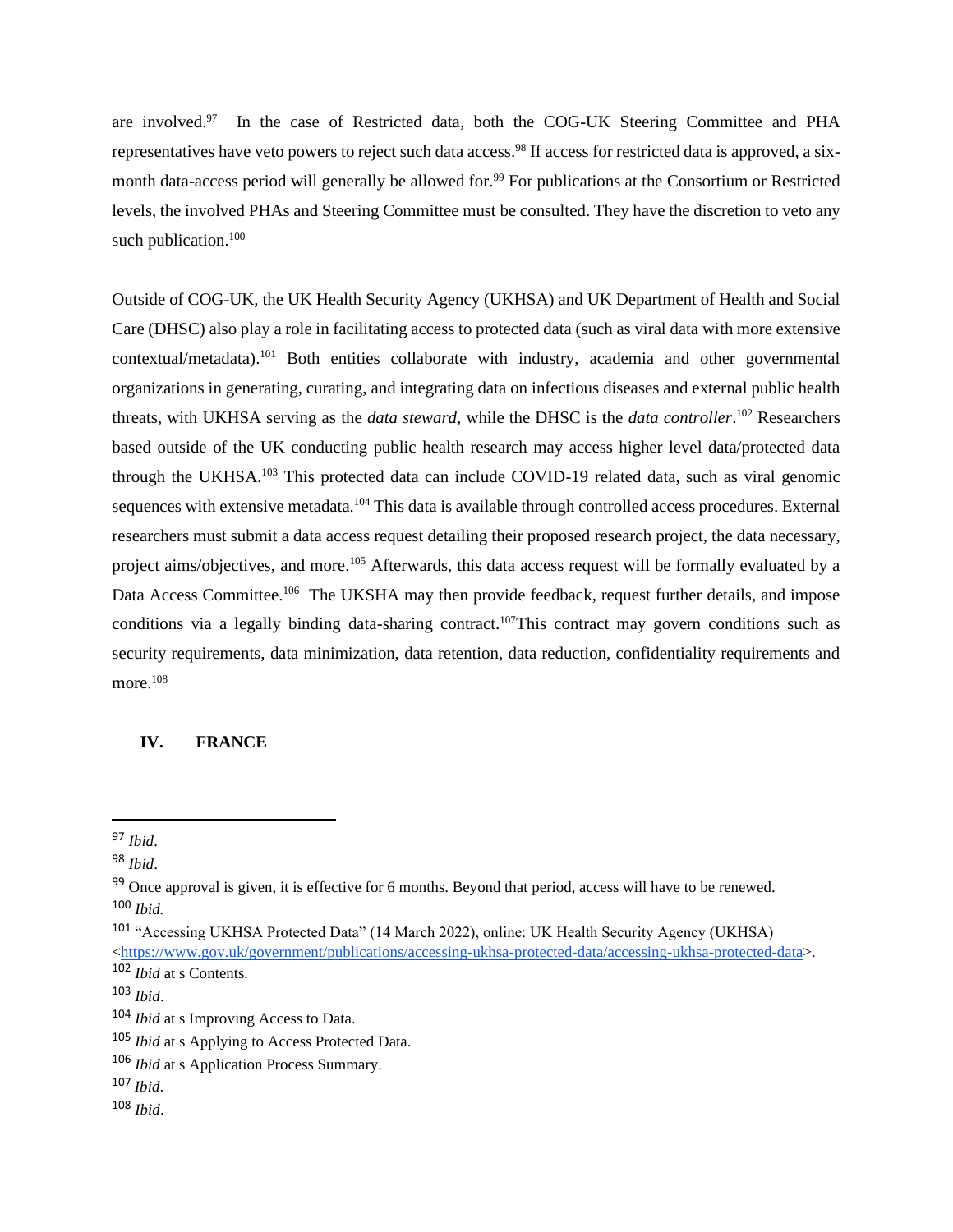#### *A. Legal Framework regulating data sharing*

France has two levels of privacy-related laws – domestic and European – both of which cover only personally identifiable information.<sup>109</sup> At the European level, the *General Data Protection Regulation* (EU GDPR) aims to harmonize data protection laws across the European Union Member States.<sup>110</sup> Under the EU GDPR, Member States are allowed some flexibility and may maintain or introduce further conditions of the law, notably those applicable to the processing of genetic data, biometric data or data concerning health.<sup>111</sup> As such, at the domestic level, while the *French Data Protection Act 1978* (FDPA), which was amended following the adoption of the EU GDPR in 2018, incorporates provisions of the EU GDPR into French law,<sup>112</sup> it also adds a specific section on the processing of health-related data.<sup>113</sup>

Just as it is the case under the EU GDPR, the FDPA legitimizes the processing of personal health data without requiring consent when it is necessary both for the performance of a task carried out in the public interest and for reasons of public interest in the area of public health.<sup>114</sup> Just like for the UK GDPR, research aimed at addressing the COVID-19 pandemic would most likely fall within such a situation.<sup>115</sup> While consent may not be necessary under certain circumstances, the *French Public Health Code* (FPHC) makes use of consent a condition to undertaking research involving humans.<sup>116</sup> If used in research, host sequence data is subject to these provisions, despite not requiring the individual data source's consent when processed.<sup>117</sup>

<sup>109</sup> *Loi n°78-17 du 6 janvier 1978*, JO, 6 January 1978 (FDPA) at 2, online: [<https://www.cnil.fr/fr/la-loi-](https://www.cnil.fr/fr/la-loi-informatique-et-libertes#article2)

[informatique-et-libertes#article2>](https://www.cnil.fr/fr/la-loi-informatique-et-libertes#article2); *EC, Commission Regulation (EC) 2016/679 of 27 April 2016 on the protection of natural persons with regard to the processing of personal data and on the free movement of such data*, [2016] OJ, L119/1 (EU GDPR) at 4.

<sup>&</sup>lt;sup>110</sup> Given that the text of the UK GDPR was essentially derived from the EU GDPR when adopted domestically in the UK, please refer to subsection A of Section III of this report for the application of the EU GDPR in France considering the necessary adaptations.

<sup>111</sup> European Commission, *supra* note 109 at 4.

<sup>112</sup> For instance, articles 5 and 6 of the FDPA essentially replicate articles 6 and 9, respectively, of the EU GDPR. It should be noted, however, that France did not implement the provisions related to transfers of personal data to third countries or international organizations domestically when it comes to research purposes.

<sup>113</sup> French Parliament, *supra* note 109 at 64-77.

<sup>114</sup> French Parliament, *supra* note 109 at 5-6.

<sup>115</sup> Becker, *supra* note 83.

<sup>116</sup> art. L1122-1-1 *Code de la santé publique*.

<sup>&</sup>lt;sup>117</sup> Only personal data is subject to the FDPA, which excludes viral sequence data with minimal metadata given its unlikelihood of allowing for re-identification.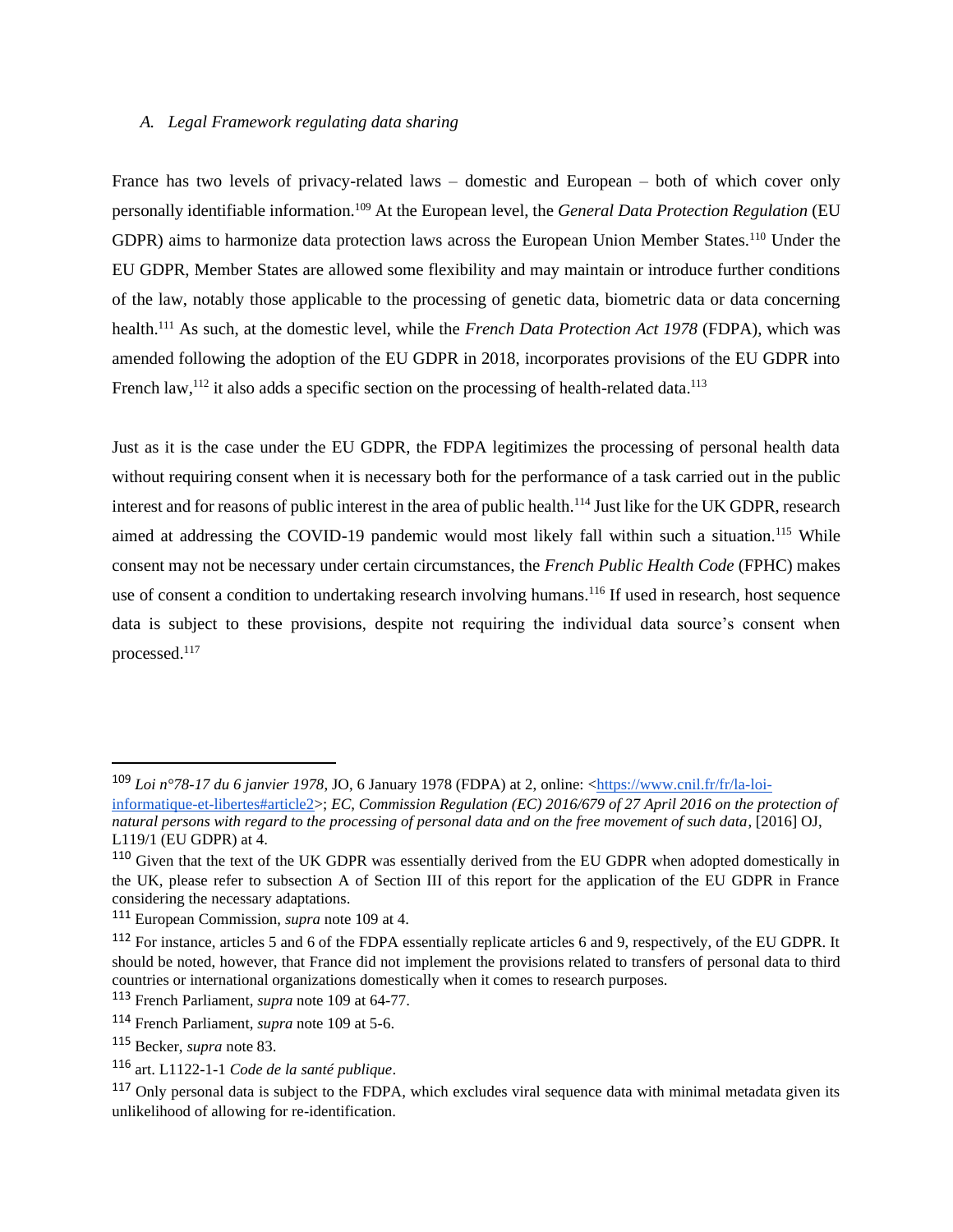Provided that the personal health data falls within the scope of the exceptions of Article 9 of the EU GDPR, it must also respect the specific provisions of the FDPA on the processing of personal data concerning health, especially when it comes to research.<sup>118</sup> Under the FDPA, personal health data is subject to two formalities: a declaration attesting in advance that the processing conforms to a standard and, in the case that it does not, an authorization from the *Commission nationale de l'informatique et des libertés* (CNIL).<sup>119</sup> That said, as stated by articles 65 and 67 of the FDPA, some cases are exempt from these formalities. For instance, it is the case of health data processed for internal research purposes.<sup>120</sup> Similarly, no formalities under the FDPA are required for the "processing of personal data concerning health carried out by the organizations or departments entrusted with a public service task contained on a list established by decree of the ministers responsible for health and social security, passed following an opinion of the CNIL, whose sole purpose is to respond, in the event of an emergency, to a health alert and to manage the consequences".<sup>121</sup> Moreover, particular to the context of the COVID-19 pandemic, the French government implemented new laws and decrees to ensure a balance between the need for data protection and the needs associated with research purposes in terms of data access (e.g., sharing data without consent in the context of the pandemic, but restricted to specific organisms authorized by decrees with the CNIL's approval).<sup>122</sup>

#### *B. Concrete actors and practices*

The EMERGEN project (*Consortium pour la surveillance et la recherche sur les infections à pathogènes EMERgents via la GENomique microbienne*) is the central consortium for the collection and sharing of SARS-CoV-2 viral sequences in France.<sup>123</sup> The project is coordinated by Public Health France and ANRS-MI, collaboratively tasked to deploy a genomic surveillance system for COVID-19.<sup>124</sup> EMERGEN has three

<sup>121</sup> "Traitement de données à caractère personnel pour la surveillance de l'épidémie de COVID-19" (June 2021), online: Santé Publique France [<https://www.santepubliquefrance.fr/dossiers/coronavirus-covid-19/traitement-de](https://www.santepubliquefrance.fr/dossiers/coronavirus-covid-19/traitement-de-donnees-a-caractere-personnel-pour-la-surveillance-de-l-epidemie-de-covid-19)[donnees-a-caractere-personnel-pour-la-surveillance-de-l-epidemie-de-covid-19>](https://www.santepubliquefrance.fr/dossiers/coronavirus-covid-19/traitement-de-donnees-a-caractere-personnel-pour-la-surveillance-de-l-epidemie-de-covid-19); The processing of such personal information is subject to the sole provisions of Section 3 of Chapter IV of the EU GDPR.

<sup>118</sup> European Commission, *supra* note 109 at 6.

<sup>119</sup> French Parliament, *supra* note 109 at 66; Manon De Fallois, "Les traitements de données de santé à des fins de recherche liés à la COVID-19 : quelle régulation par la CNIL ?" (2021) 29 JDSAM.

<sup>120</sup> "Recherche médicale : quel est le cadre légal ?" (10 December 2018), online: Commission nationale de l'informatique et des libertés (CNIL) [<https://www.cnil.fr/fr/recherche-medicale-quel-est-le-cadre-legal>](https://www.cnil.fr/fr/recherche-medicale-quel-est-le-cadre-legal). Research will be deemed internal if it is for the exclusive use of the medical staff.

<sup>122</sup> *Loi n° 2020-546 du 11 mai 2020*, JO, 12 May 2020; *Décret n° 2020-551 du 12 mai 2020 relatif aux systèmes d'information*, JO, 13 May 2020.

<sup>123</sup> "Consortium EMERGEN" (Last modified: 11 January 2022), online: Santé Publique France [<https://www.santepubliquefrance.fr/dossiers/coronavirus-covid-19/consortium-emergen>](https://www.santepubliquefrance.fr/dossiers/coronavirus-covid-19/consortium-emergen). <sup>124</sup> *Ibid*.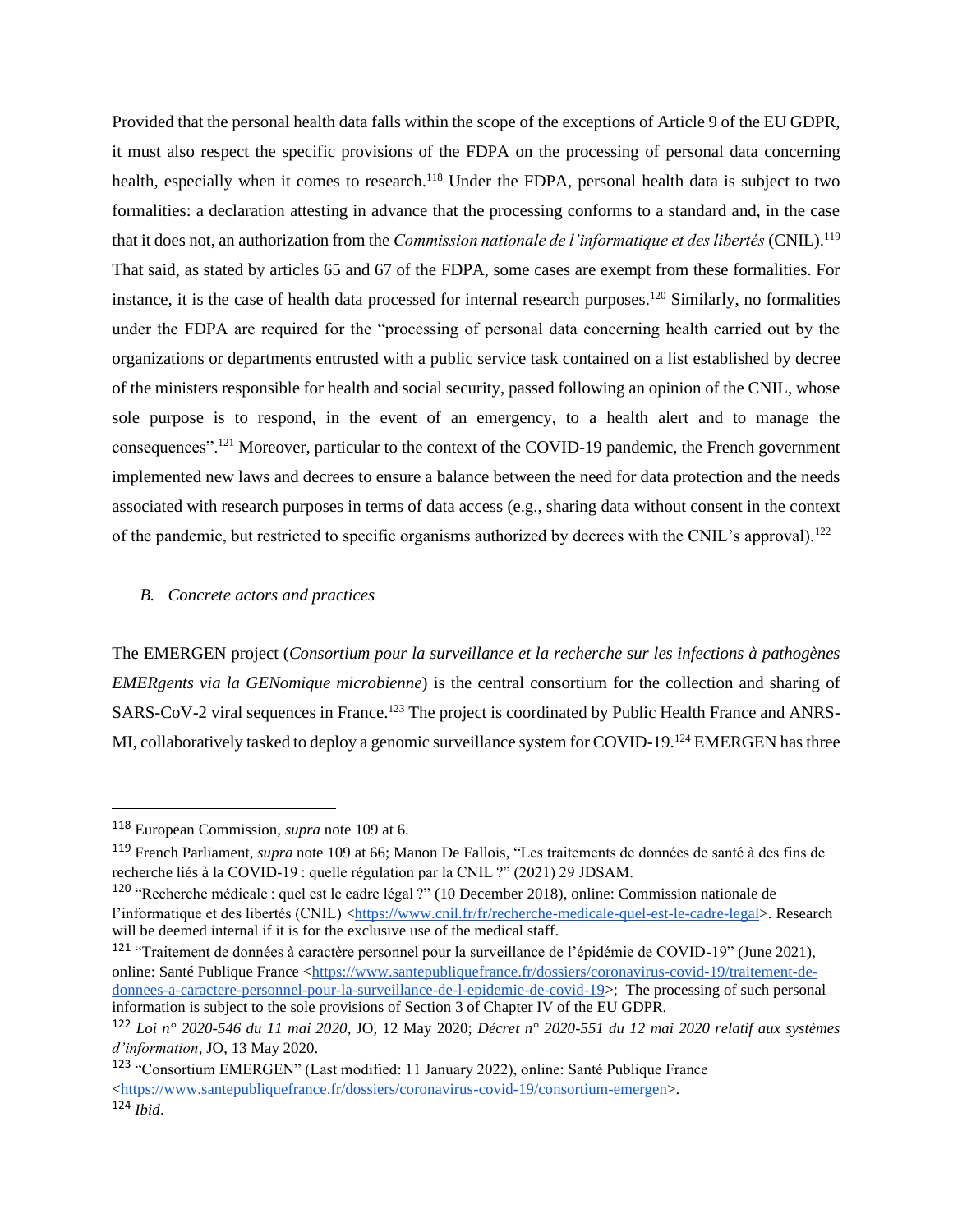key goals.<sup>125</sup> First, identify and track the share of variants circulating on the French territory via Flash surveys.<sup>126</sup> Then, identify new variants through the analysis of sequencing results and associated metadata.<sup>127</sup> Finally, EMERGEN looks to promote health research.<sup>128</sup> On this last point, EMERGEN contributes to research on COVID-19 by facilitating access to both non-identifiable data such as viral sequence data with minimal metadata as well as more sensitive data such as host sequence data and viral sequence data with extensive metadata.<sup>129</sup> The consortium gets its data from positive samples (e.g., RT-PCR tests) collected by hospital virology laboratories, medical biology laboratories or general practitioners in the Sentinel network (réseau Sentinelles).<sup>130</sup> The information is then sent to four virology platforms with high-throughput sequencing capabilities (two laboratories of CNR Virus des infections respiratoires (Laboratoires de l'Institut Pasteur & des Hospices Civils de Lyon) and two laboratories of CNR – Laboratoires experts pour l'appui au séquençage du SARS-CoV-2 (le CHU Henri Mondor (AP-HP) & le pôle infectieux de l'APHM à Marseille).<sup>131</sup> Once sequenced, the data is stored in EMERGEN-DB<sup>132</sup> and harmonized to be sent to international public repositories such as GISAID and ENA.<sup>133</sup> This data is then publicly available in accordance with the data access conditions stated by GISAID and ENA.<sup>134</sup> The metadata usually transmitted to public repositories includes sample number, year of birth of the patient, department of residence, indication of sequencing, date of sample, name and postal code of the sampling laboratory, name of the laboratory in charge of the sequencing, date of receipt of the sampling for sequencing, date of rendering of the result, type of sequencing and its result.<sup>135</sup>

The main data protection authority is the CNIL, which is the French administrative independent regulatory body in charge of ensuring that data privacy laws are duly complied with while personal data is collected,

<sup>125</sup> De Fallois, *supra* note 119.

<sup>126</sup> "Enquêtes Flash : évaluation de la circulation des variants du SARS-CoV-2 en France" (March 2022), online: Santé Publique France [<https://www.santepubliquefrance.fr/etudes-et-enquetes/enquetes-flash-evaluation-de-la](https://www.santepubliquefrance.fr/etudes-et-enquetes/enquetes-flash-evaluation-de-la-circulation-des-variants-du-sars-cov-2-en-france)[circulation-des-variants-du-sars-cov-2-en-france>](https://www.santepubliquefrance.fr/etudes-et-enquetes/enquetes-flash-evaluation-de-la-circulation-des-variants-du-sars-cov-2-en-france).

<sup>127</sup> *Supra* note 123.

<sup>128</sup> *Supra* note 123.

<sup>129</sup> *Supra* note 123.

<sup>130</sup> Supra note 123.

<sup>131</sup> *Supra* note 123.

<sup>132</sup> EMERGEN-DB is a bioinformatics platform managed by Public Health France and the Institut Français de Bioinformatique (IFB) to host and share all the data from sequencing. The database is accessible to Public Health France's epidemiologists and researchers in a secure digital space.

<sup>133</sup> *Supra* note 123.

<sup>134</sup> *Supra* note 1; "Data availability policy", online: European Nucleotide Archive (ENA) [<https://www.ebi.ac.uk/ena/browser/about/policies>](https://www.ebi.ac.uk/ena/browser/about/policies).

<sup>135</sup> *Supra* note 121.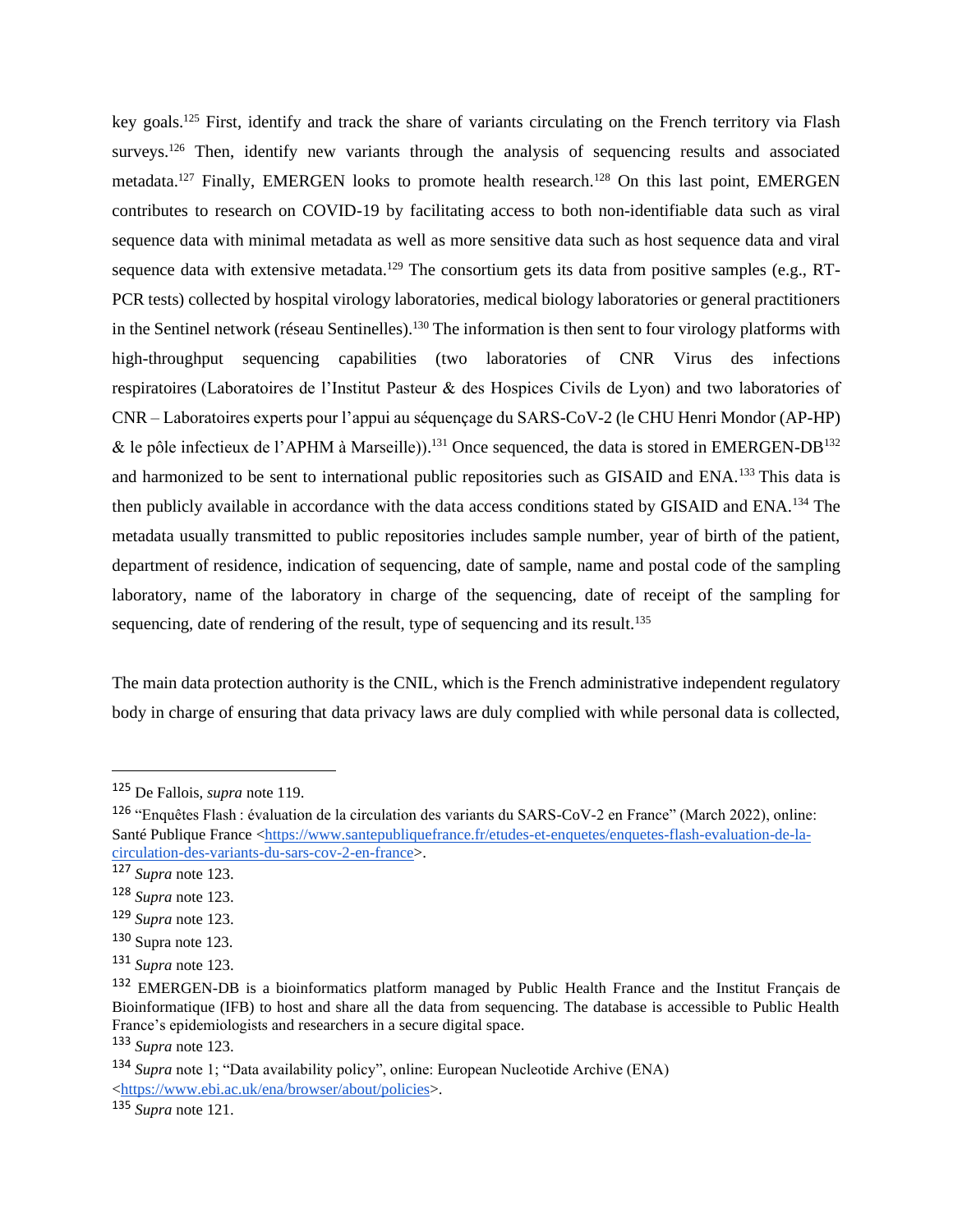stored, and used.<sup>136</sup> This includes supervising and enforcing compliance with the GDPR, the FDPA and other relevant guidelines.<sup>137</sup> Other agencies such as Public Health France, Health Data Hub, Regional Health Agencies *(Agences Régionales de Santé*) <sup>138</sup> and the Caisse nationale d'assurance maladie (CNAM) are also overseeing compliance with domestic and European privacy laws.<sup>139</sup> During the pandemic, the CNIL has published a guide concerning research on COVID-19 to facilitate and accelerate the formalities for researchers.<sup>140</sup> The CNIL manages all applications to access data on COVID-19.<sup>141</sup> If the research using personal health data falls within the scope of a "standard", a simple declaration attesting in advance that the processing conforms to that "standard" is sufficient.<sup>142</sup> In the case that the research does not fall within a standard, but still falls within a reference methodology (MR),<sup>143</sup> a declaration attesting in advance that the processing conforms to that MR is sufficient. For all other cases, the research will only be possible if authorized by the CNIL.<sup>144</sup>

# **V. COMPARISON**

1. Legal similarities

<sup>138</sup> "Qu'est-ce qu'une agence régionale de santé" (May 2019), online: Agence régionale de Santé [<http://www.ars.sante.fr/quest-ce-quune-agence-regionale-de-sante>](http://www.ars.sante.fr/quest-ce-quune-agence-regionale-de-sante); "Notifications d'incidents de sécurité aux autorités de régulation : comment s'organiser et à qui s'adresser ?" (18 May 2020), online: CNIL

[<https://www.cnil.fr/sites/default/files/atoms/files/deliberation\\_du\\_20\\_avril\\_2020\\_portant\\_avis\\_sur\\_projet\\_darrete\\_](https://www.cnil.fr/sites/default/files/atoms/files/deliberation_du_20_avril_2020_portant_avis_sur_projet_darrete_relatif_a_lorganisation_du_systeme_de_sante.pdf) relatif a lorganisation du systeme de sante.pdf>.

<sup>144</sup> "Demande d'autorisation" (2018), online: CNIL

<sup>136</sup> French Parliament, *supra* note 109 at 8.

<sup>137</sup> French Parliament, *supra* note 109 at 8.

 $\langle$ https://www.cnil.fr/fr/notifications-dincidents-de-securite-aux-autorites-de-regulation-comment-sorganiser-et-qui[sadresser>](https://www.cnil.fr/fr/notifications-dincidents-de-securite-aux-autorites-de-regulation-comment-sorganiser-et-qui-sadresser). They are also informed of security accidents or violations of personal data and must notify the CNIL of several specific elements (e.g., description of the nature of the personal data breach and the approximate number of individuals affected by it).

<sup>139</sup> French Parliament, supra note 109 at 26; "Délibération n° 2020-044 du 20 avril 2020 portant avis sur un projet d'arrêté complétant l'arrêté du 23 mars 2020 prescrivant les mesures d'organisation et de fonctionnement du système de santé nécessaires pour faire face à l'épidémie de covid-19 dans le cadre de l'état d'urgence sanitaire" (20 April 2020), online: CNIL

<sup>140</sup> "Recherches sur le COVID-19 : la CNIL se mobilise" (26 March 2020), online: CNIL [<https://www.cnil.fr/fr/recherches-sur-le-covid-19-la-cnil-se-mobilise>](https://www.cnil.fr/fr/recherches-sur-le-covid-19-la-cnil-se-mobilise).

<sup>141</sup> *Ibid*.

<sup>142</sup> "Référentiel santé RS-001 : Gestion des vigilances sanitaires" (2019), online: CNIL [<https://www.cnil.fr/fr/declaration/rs-001-gestion-des-vigilances-sanitaires>](https://www.cnil.fr/fr/declaration/rs-001-gestion-des-vigilances-sanitaires).

<sup>143</sup> "Les traitements nécessitant une déclaration de conformité" (2018), online: CNIL [<https://www.cnil.fr/fr/traitements-declaration-conformite?field\\_norme\\_numerotation\\_type\\_value%5B0%5D=6>](https://www.cnil.fr/fr/traitements-declaration-conformite?field_norme_numerotation_type_value%5B0%5D=6).

[<sup>&</sup>lt;https://declarations.cnil.fr/declarations/declaration/declarant.display.action?showDraftPopup=true>](https://declarations.cnil.fr/declarations/declaration/declarant.display.action?showDraftPopup=true).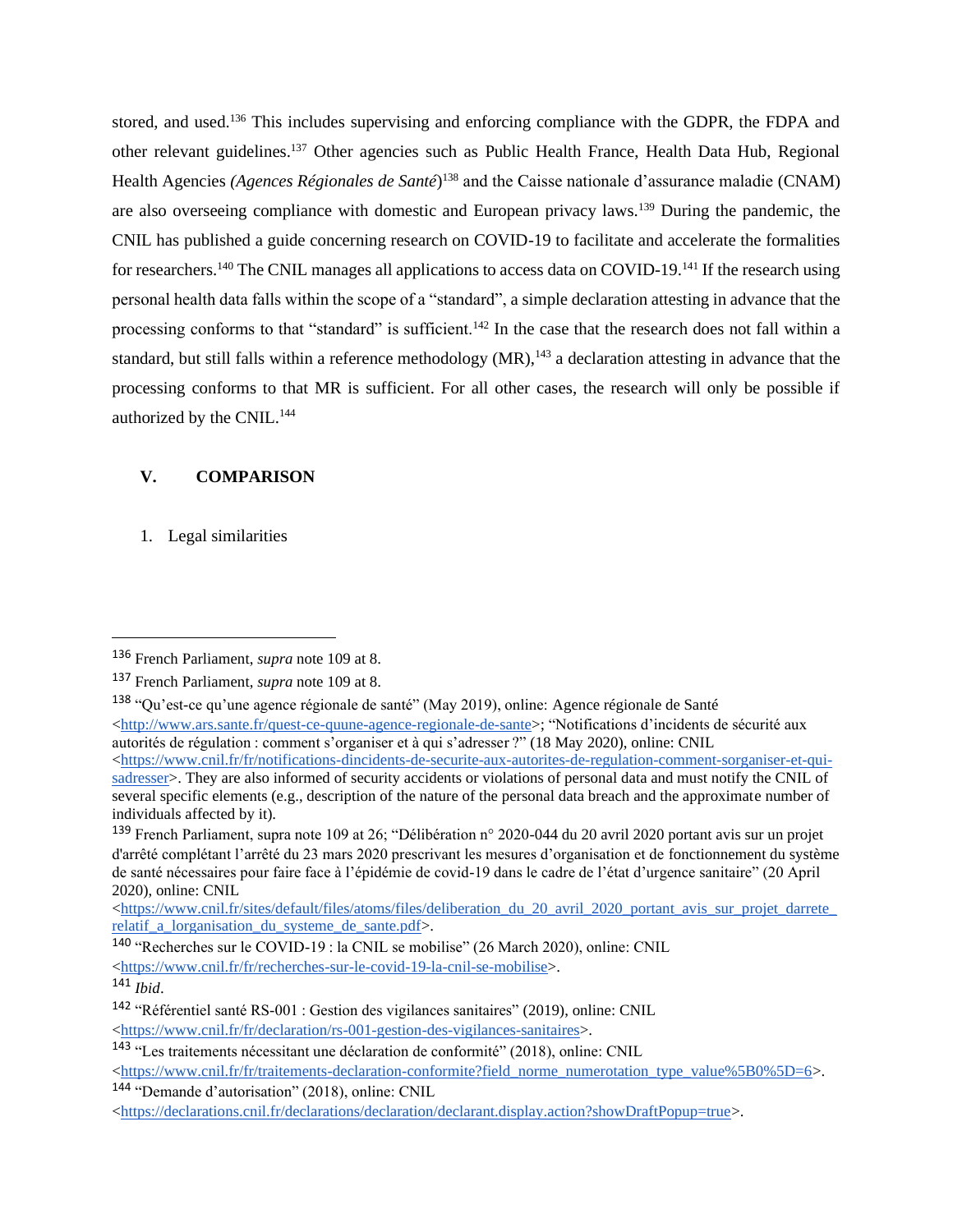Australia, the US, the UK and France have all adopted privacy laws to protect personal information.<sup>145</sup> While the exact wording used in those laws may change from one country to another, only information that allows for the identification of an individual falls within their scope. For instance, the *Privacy Act 1988* in Australia applies to "personal information" – that is any information or an opinion about an identified individual – while the Privacy Rule in the US applies to "protected health information".<sup>146</sup> In the UK and France, under the UK GDPR and the EU GDPR, respectively, "personal data" means any information relating to an identified or identifiable natural person.<sup>147</sup> The clear consensus across the countries on the type of information that is protected by law simplifies the analysis to determine whether host sequence data with or without metadata qualifies as information about an identifiable individual under each jurisdiction's law. Given that the human genome sequence information collected, used, or disclosed could likely be traced back to the identity of its author, host sequence data is subject to privacy legislation specific to each country. However, the same does not apply to viral sequence data which, if properly de-hosted, is not identifying. The identifiability of the sequence then depends on the nature/amount of metadata attached to it, if any. While viral sequence data with no, or limited, metadata is most likely not be protected by privacy laws, on the contrary, more extensive metadata that allows for the identification of the individual would fall within the definitions of the laws. $148$ 

The UK GDPR, EU GDPR and the *Privacy Act 1988* in Australia are all broader than the Privacy Rule in the US. The UK GDPR applies to all personal data processed by "controllers" and "processors" in the UK.<sup>149</sup> The EU GDPR applies to a company or entity which processes personal data as part of the activities of one of its branches established in the EU, regardless of where the data is processed. It also applies to a company established outside of the EU and that is offering goods/services – paid or for free – or is monitoring the behaviour of individuals in the EU.<sup>150</sup> The Australian *Privacy Act* is more restrictive than the UK and EU laws but is broader than the Privacy Rule. It applies to government agencies and private sector organisations with an annual turnover of \$3 million or more that "collect, use and disclose" personal

<sup>145</sup> See Appendix 1.

<sup>146</sup> *Privacy Act 1988*, *supra* note 6; US Department of Health and Human Services, *supra* note 41.

<sup>147</sup> UK Parliament, *supra* note 75; European Commission, *supra* 109 note *.*

<sup>148</sup> See Appendix 1, "Is viral sequence data with minimal metadata subject to any health privacy laws?"; "Is viral sequence data with extensive metadata subject to any health privacy laws?" and "Is host sequence data, with metadata or viral sequence data subject to any health privacy laws?".

<sup>149</sup> UK Parliament, *supra* note 75, at 4; European Commission, *supra* note 109, at 4.

<sup>150 &</sup>quot;Who does the data protection law apply to?", online: European Commission [<https://ec.europa.eu/info/law/law](https://ec.europa.eu/info/law/law-topic/data-protection/reform/rules-business-and-organisations/application-regulation/who-does-data-protection-law-apply_en)[topic/data-protection/reform/rules-business-and-organisations/application-regulation/who-does-data-protection-law](https://ec.europa.eu/info/law/law-topic/data-protection/reform/rules-business-and-organisations/application-regulation/who-does-data-protection-law-apply_en)[apply\\_en>](https://ec.europa.eu/info/law/law-topic/data-protection/reform/rules-business-and-organisations/application-regulation/who-does-data-protection-law-apply_en).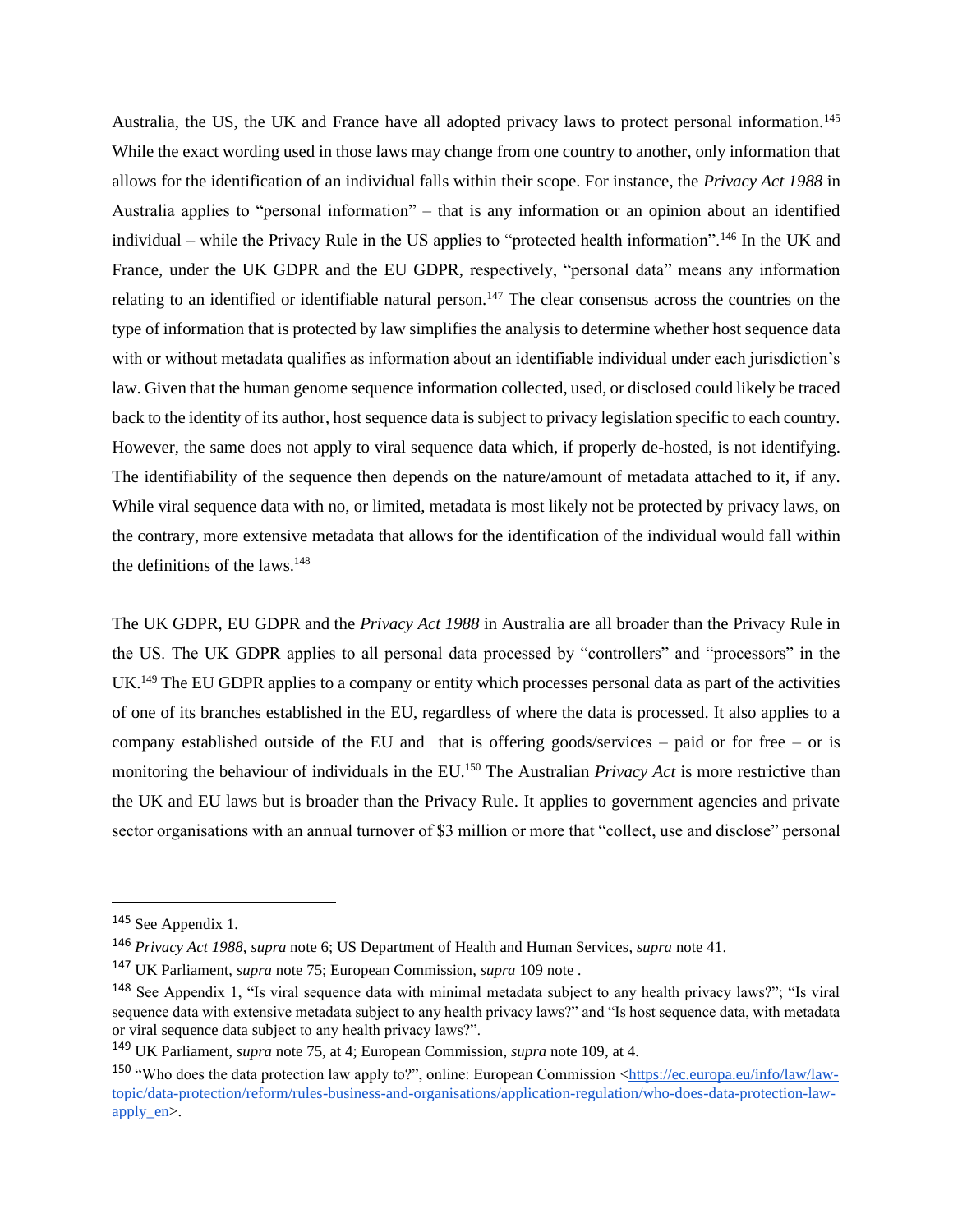information.<sup>151</sup> The US Privacy Rule is specific to health information and only applies to the "use or disclosure" by a covered entity, that is, a health plan, a health care clearinghouse, or a health care provider.<sup>152</sup> It only applies to health information that has already been collected. The Privacy Rule states that individually identifiable health information is a subset of health information that is "created or received" by a covered entity.<sup>153</sup> Hence, despite the differences in the scope of the laws under each jurisdiction, all legislations cover at the very least, the collection, use and disclosure of personal health information.<sup>154</sup>

Moreover, the privacy laws of each country allow for the processing of identifiable health information without consent.<sup>155</sup> The UK and France are similar in that respect since they are governed by essentially the GDPR. While always an option, if the processing is necessary for the performance of a task carried out in the public interest and for reasons of public interest in the area of public health, consent will not be required. A similar exception is applicable under the US and Australian laws. In the context of use and disclosure of personal health information, the US Privacy Rule waives the need for consent for public health activities, health oversight activities, research and to counter serious threats to health or safety. In Australia, "permitted health situation" allows certain situations for the collection, use or disclosure of personal health information without consent. That is, the collection for the provision of a health service or for research relevant to public health or public safety, the use or disclosure when necessary for research, or the compilation or analysis of statistics, relevant to public health or public safety, the use or disclosure by an organisation of genetic information when the organisation has obtained the information in the course of providing a health service, and finally, disclosure by an organisation of health information when the organisation provides a health service to the individual and the recipient of the information is a responsible person for the individual.

When comparing countries' privacy legislation, only the US federal legislation does not provide for a distinct category for genomic information.<sup>156</sup> The Privacy Rule applies broadly to protected health information and does not explicitly distinguish genomic information such as genetic sequence data from

<sup>151</sup> *Supra* note 6.

<sup>152</sup> US Department of Health and Human Services, *supra* note 41.

<sup>153</sup> *Ibid* at s Notice and Other Individual Rights.

<sup>154</sup> See Appendix 1, "Is host sequence data, with metadata or viral sequence data subject to any health privacy laws?". <sup>155</sup> See Appendix 1, "What are the exceptions to the restrictions for processing personal information provided in the laws?".

<sup>156</sup> See Appendix 1, "Do health privacy laws provide a distinction between genomic information and personal information more broadly?"; It should be noted, however, that the US Common Rule does provide a distinct category for "identifiable biospecimen".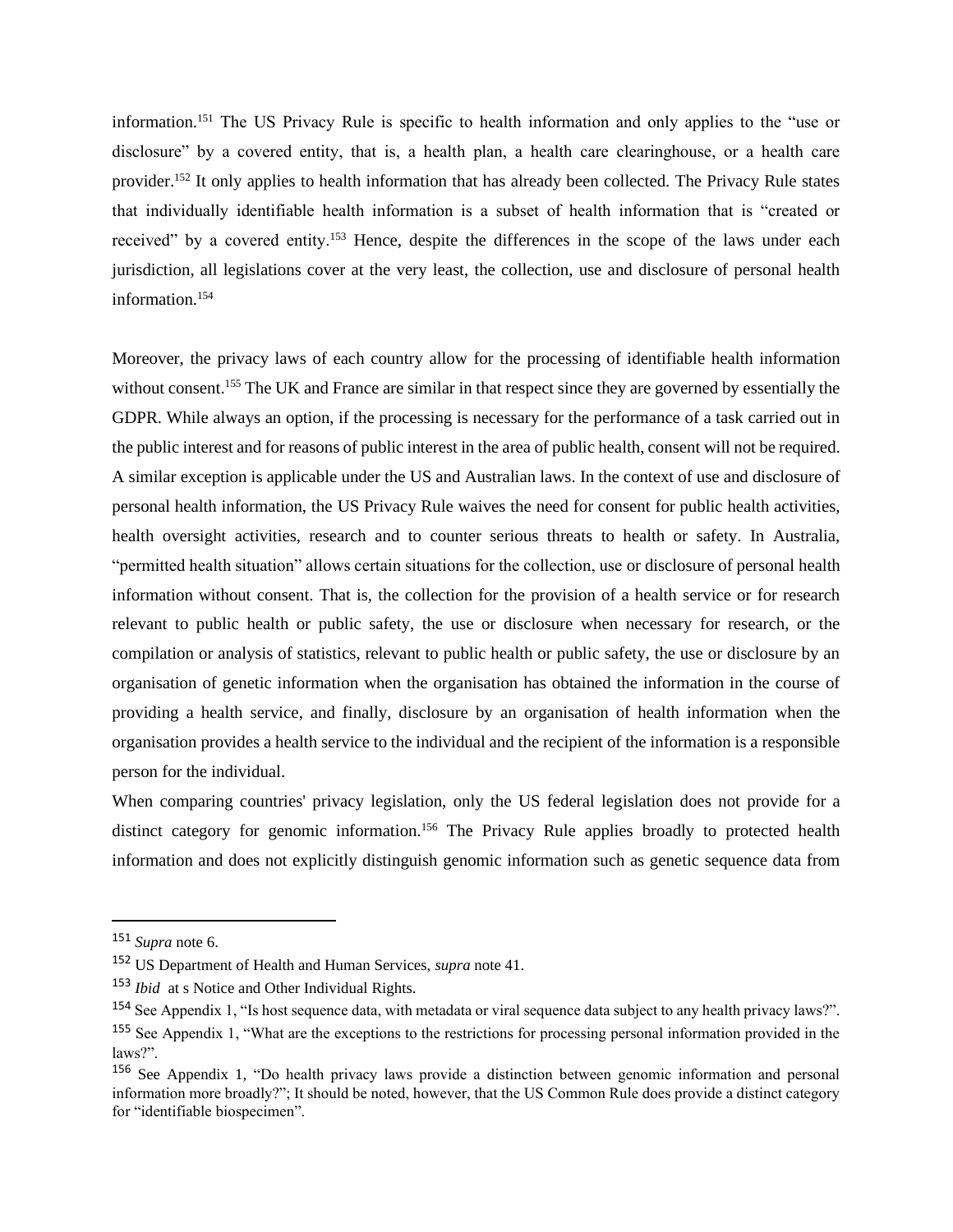other types of health information. Thus, it is unlikely that this difference in formulation explains any variances between the countries in terms of deposition of genetic sequence data.

#### 2. Legal Differences

While privacy laws are the main subject of analysis when discussing lawful collection, use and disclosure of information, some legally binding ethical obligations may come into play as well, specifically concerning the requirement of consent. Despite all countries waiving the consent requirement under their respective privacy laws for "research", whether explicitly or for reasons of "public interest", specific laws governing the ethics of research on human beings may require the prior consent of participants when it comes to personal information such as host sequence data or extensive metadata. That is what the National Statement on Ethical Conduct in Human Research (NSECHR) in Australia provides.<sup>157</sup> Similarly, the US Common Rule may require consent for research participation even though the consent requirement has been waived by the applicability of a permitted situation of the Privacy Rule. As for France, FPHC makes consent a condition to carry out research involving humans. The UK, therefore, clearly differentiates itself by not adopting any statutes about research on human beings.<sup>158</sup> This may create an additional barrier for researchers when using host sequence data in their research and might deter the sharing of health information to researchers altogether.

When it comes to the legal formalities required by one country for processing personal health information, France poses the most constraints. Compared to the other countries, France is the only one that requires additional formalities for the processing of identifiable health-related data by both the provider and the receiver of information at the same time. Indeed, the provisions on the processing of health-related data apply to all controllers that process the information, that is both the disclosing entity and the receiving one. These formalities are overseen by the CNIL and add a specific burden to the processing of personal health data, especially when, in the case of research for COVID-19, prior authorization to pursue the research will have to be obtained.

3. Practical similarities

<sup>157</sup> *Supra* note 14.

<sup>&</sup>lt;sup>158</sup> The UK does however provide non legally binding guidelines that apply to human research. See [https://www.hra.nhs.uk/planning-and-improving-research/policies-standards-legislation/uk-policy-framework](https://www.hra.nhs.uk/planning-and-improving-research/policies-standards-legislation/uk-policy-framework-health-social-care-research/uk-policy-framework-health-and-social-care-research/)[health-social-care-research/uk-policy-framework-health-and-social-care-research/.](https://www.hra.nhs.uk/planning-and-improving-research/policies-standards-legislation/uk-policy-framework-health-social-care-research/uk-policy-framework-health-and-social-care-research/)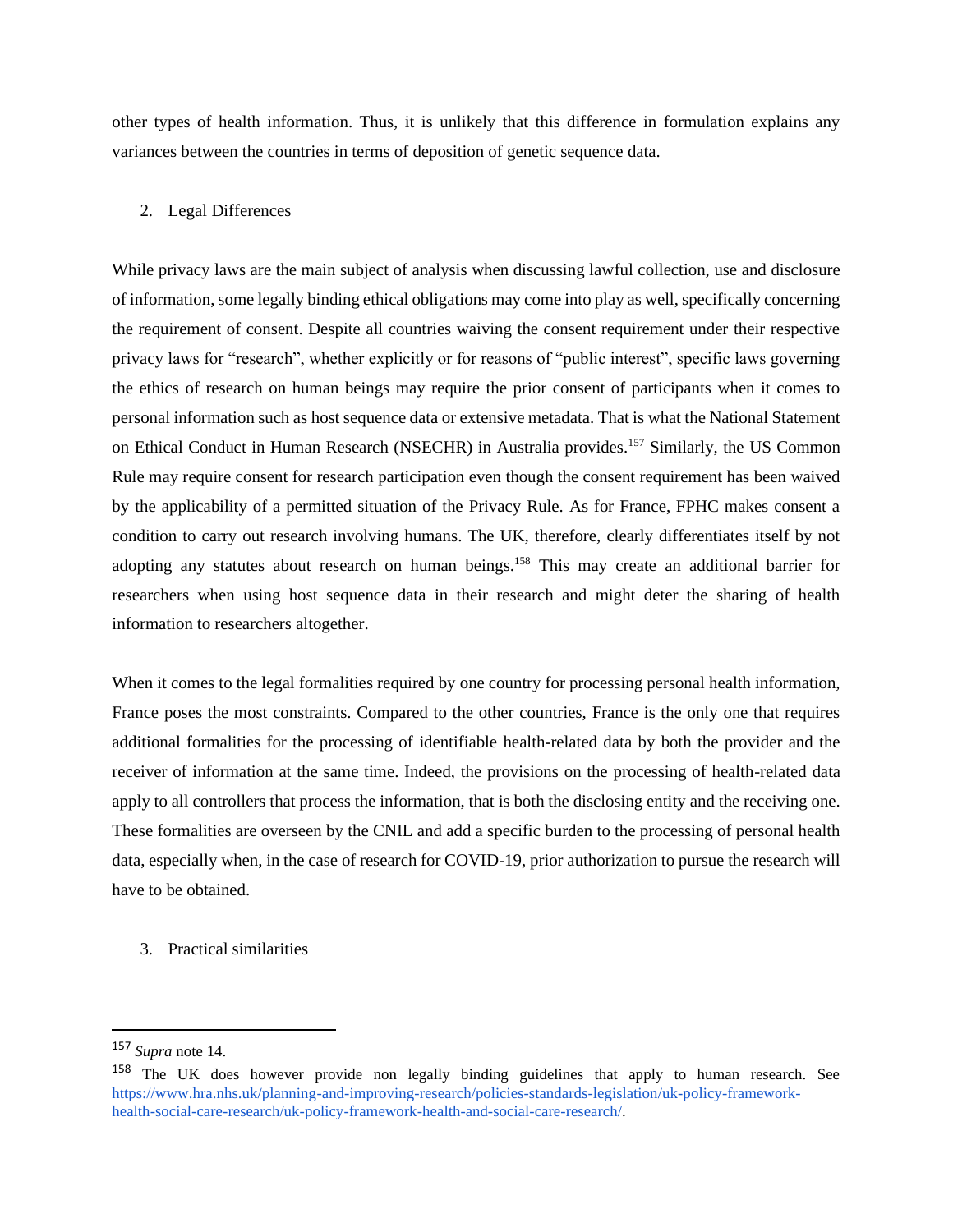All the countries analyzed possess at least one consortium in charge of collecting viral sequence data either with minimal or extensive metadata. In the US, the NCBI and the N3C are the repositories tasked with the storing and the collection of viral sequence data with minimal and extensive metadata, respectively. Their equivalents are COG-UK in the UK, EMERGEN in France and AusTrakka in Australia. The collection of information is performed through private and public labs in each country, except for the US where the N3C accepts more sensitive data from organizations on a case-by-case basis. In terms of access to nonidentifying information such as viral sequence data with limited metadata, the information is open-access and available to the public directly via each platform as well as through the international repositories, with the exception of Austrakka which provides access through GISAID only.

#### 4. Practical differences

Despite the similarities between the countries, there are also notable differences that could contribute to delays in data sharing.<sup>159</sup> Out of the four countries, the US and France present the most significant differences. Indeed, the US is the only country with two different consortia: one that stores less sensitive data such as viral sequence data with minimal metadata (NCBI) and another for more sensitive data such as viral sequence data with extensive metadata (N3C). This difference in structure may contribute to the less efficient data sharing efforts by the US given that both data types are not centralized through the same consortia.<sup>160</sup>

Moreover, France presents more obstacles to personal data sharing than countries like Australia and the UK. The previously mentioned barrier posed by France's legislation translates into a practical hurdle as well. The more rigorous procedure when processing health-related data is less attractive to labs or researchers who are not incentivized as much compared to other countries to share or use personal health information related to COVID-19.<sup>161</sup> While the US, the UK and Australia all require some sort of formality to be filled by the person who requires access to the data, France's policy is stricter.

<sup>159</sup> See Appendix 2A.

<sup>&</sup>lt;sup>160</sup> The US ranks 3<sup>rd</sup> compared to the analyzed countries when looking at the latest median deposition days in Appendix 2A.

<sup>&</sup>lt;sup>161</sup> Although the numbers presented in Appendix 2A are only related to viral sequence data with limited metadata, they are still relevant for host sequence data. France ranks last compared to the other analyzed countries when looking at the latest median deposition days in Appendix 2A.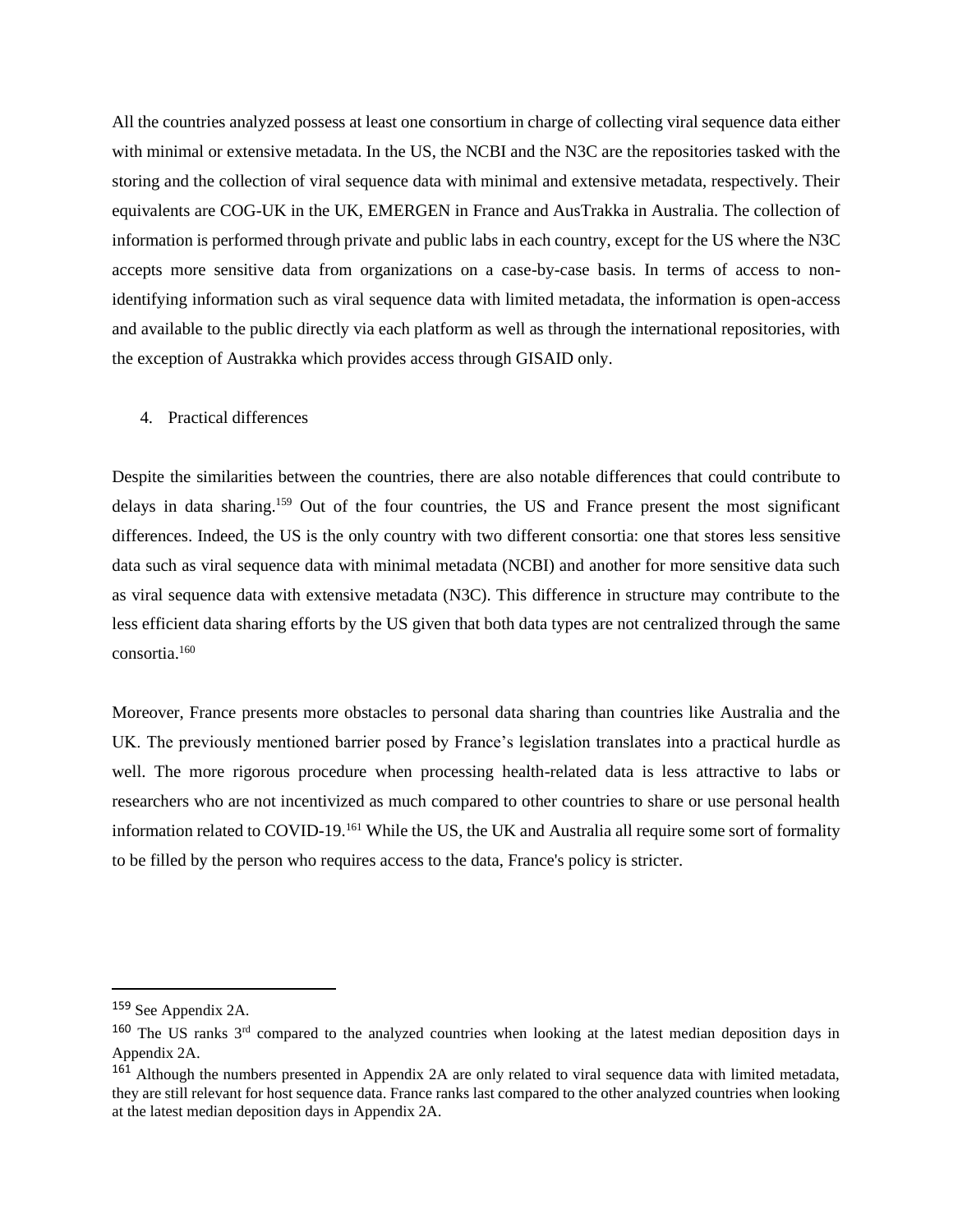Finally, with respect to the collection of host sequence data and viral sequence data with extensive metadata, various methods of collection are employed in various countries.<sup>162</sup> Specific to Australia, the country does not have any centralized data collection or sharing effort for host sequence data.<sup>163</sup> For virus sequence data, the amount of metadata shared by individual public labs to AusTrakka is at the discretion of the labs which can create an efficiency problem.<sup>164</sup> In comparison, COG-UK in the UK and EMERGEN in France both collect and store host sequence data and viral sequence data with extensive metadata. In the US, there are also efforts to aggregate viral sequence data with extensive metadata such as the NIH's N3C initiative.<sup>165</sup> However, much of this is still under active implementation, and the details are subject to change.<sup>166</sup>

#### **CONCLUSION**

Concerning the processing of viral sequence data with extensive metadata or an individual's sequence data, there are differences between the countries we studied that could create barriers to data sharing. Stricter formalities, like those of France, that apply when processing health-related data and when conducting research may contribute to discouraging data sharing for COVID-19 research. On a more practical side, the involvement of different consortia according to the sensitivity of the data as it is the case in the US, for example, is not optimal and may in also hinder sharing. Moreover, as shown by our comparison, the absence of a centralized platform for any type of data may also contribute to slowing down data sharing. For host sequence data, giving more flexibility to public health labs to share sensitive metadata is a two-edged sword: on one hand, it may encourage data sharing by removing unnecessary restrictions and, on the other, providing public health labs more control over these data might make their sharing more arbitrary also resulting in sub-optimal results.

When it comes to non-personal data such as de-hosted viral sequence data with minimal metadata, our comparison is inconclusive. All the countries analyzed seem to have very similar legal frameworks and structures to support data sharing. Thus, the variation in the timing and degree of completeness of deposit is likely explained by other factors. For one, cultural elements come into play when it comes to data sharing. Since the beginning of the pandemic, the UK, for instance, has been very keen on rapid data sharing to promote the research on COVID-19. This could be explained by a greater familiarity with open science and

- <sup>163</sup> *Ibid*.
- <sup>164</sup> *Ibid*.

<sup>162</sup> See Appendix 2B.

<sup>165</sup> *Supra* Note 64.

<sup>166</sup> *Ibid*.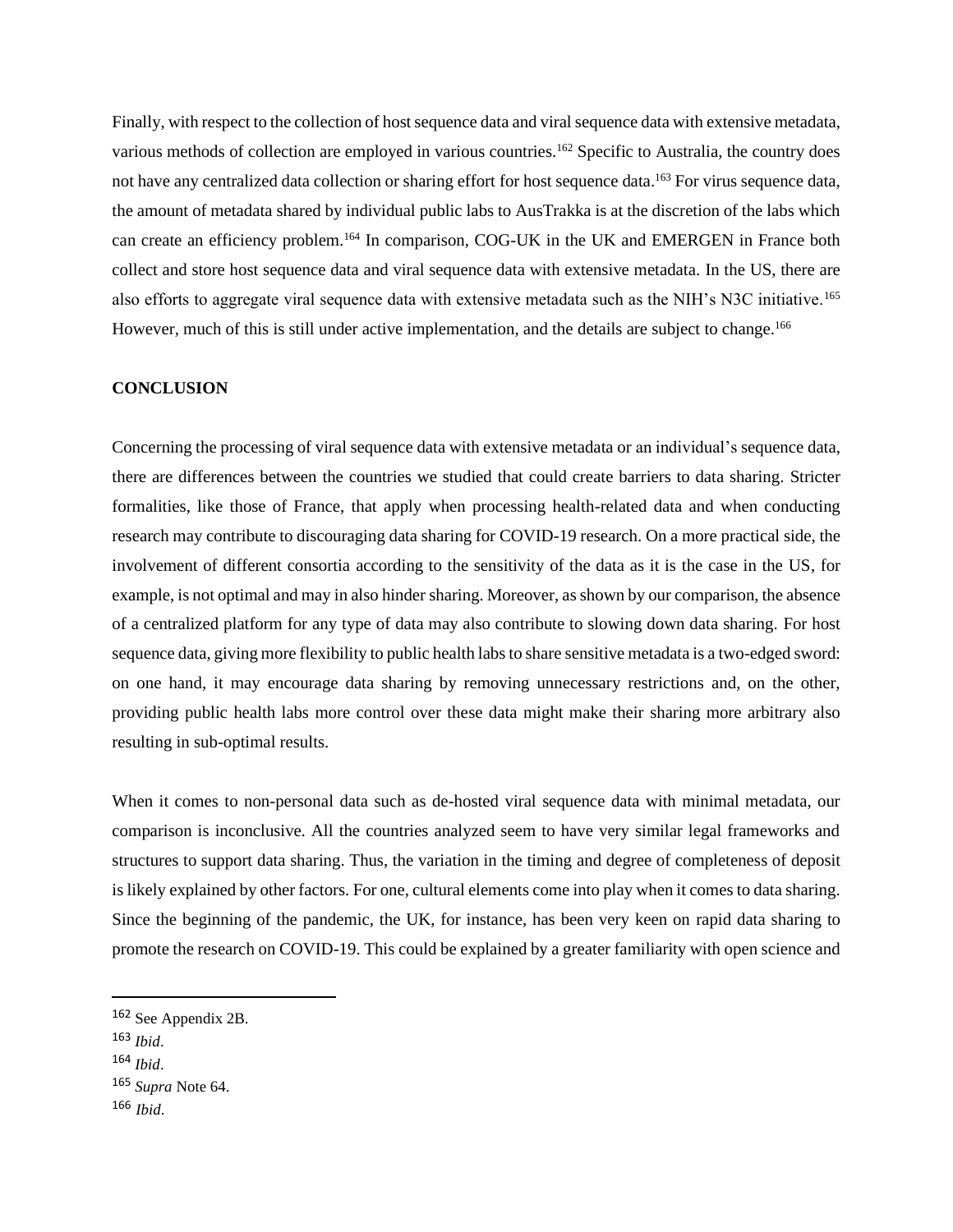the benefits it entails for public health in this country. The difference in performance between the four countries is documented in Appendix 2A. Variance in the level of prior preparation of public health authorities, and consortia, to share data can also explain differences in performance. As the numbers in Appendix 2A have shown, it can take some time before the delay from local sequencing to international sharing in a given country reaches an optimal threshold. While all the countries analyzed rank differently on the timing of deposition, assuming a continuing commitment to data sharing, the numbers may continue evolving in a positive direction (shorter delays) within the next few months until they reach a ceiling. This raises a key question, as we are moving into a new stage of the pandemic where restrictions are progressively being lifted, will governments persist in their support for genomic data sharing for public health research?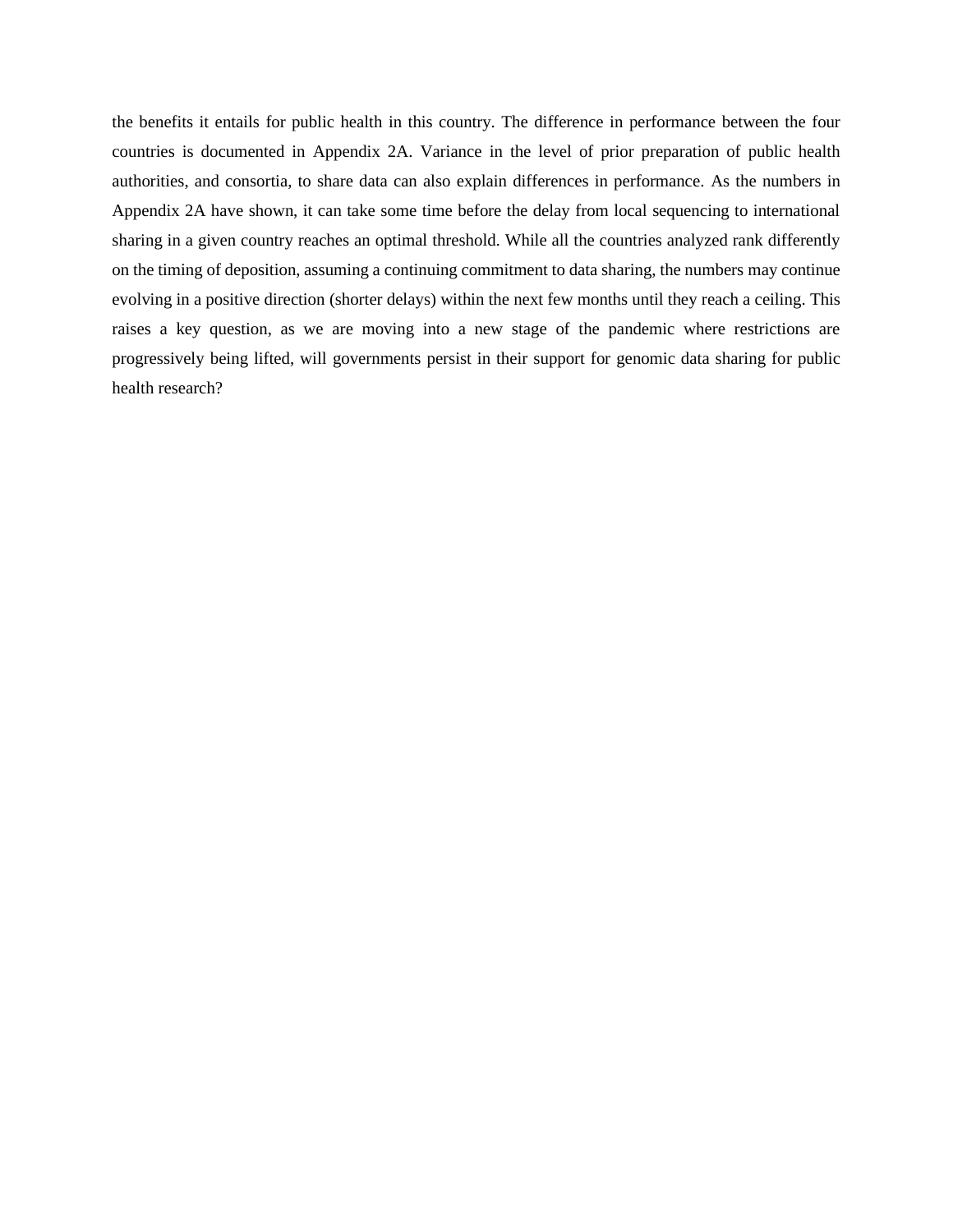# **Bibliography**

#### Legislation

Austl, Commonwealth, Department of Health, *Privacy Policy* (October 2020).

Austl, Commonwealth, *National Health Security Agreement* (July 2011).

*Code de la santé publique*, 1953.

*Décret n° 2020-551 du 12 mai 2020 relatif aux systèmes d'information mentionnés à l'article 11 de la loi n° 2020-546 du 11 mai 2020 prorogeant l'état d'urgence sanitaire et complétant ses dispositions*, JO, 13 May 2020.

*EC, Commission Regulation (EC) 2016/679 of 27 April 2016 on the protection of natural persons with regard to the processing of personal data and on the free movement of such data* , [2016] OJ, L119/1 (EU GDPR).

*Health Insurance Portability and Accountability Act*, 1996.

*Loi n°78-17 du 6 janvier 1978 relative à l'informatique, aux fichiers et aux libertés*, JO, 6 January 1978 (FDPA).

*Loi n°2020-546 du 11 mai 2020 prorogeant l'état d'urgence sanitaire et complétant ses dispositions (1)*, JO, 12 May 2020.

*National Statement on Ethical Conduct in Human Research*, 1864962755 2007.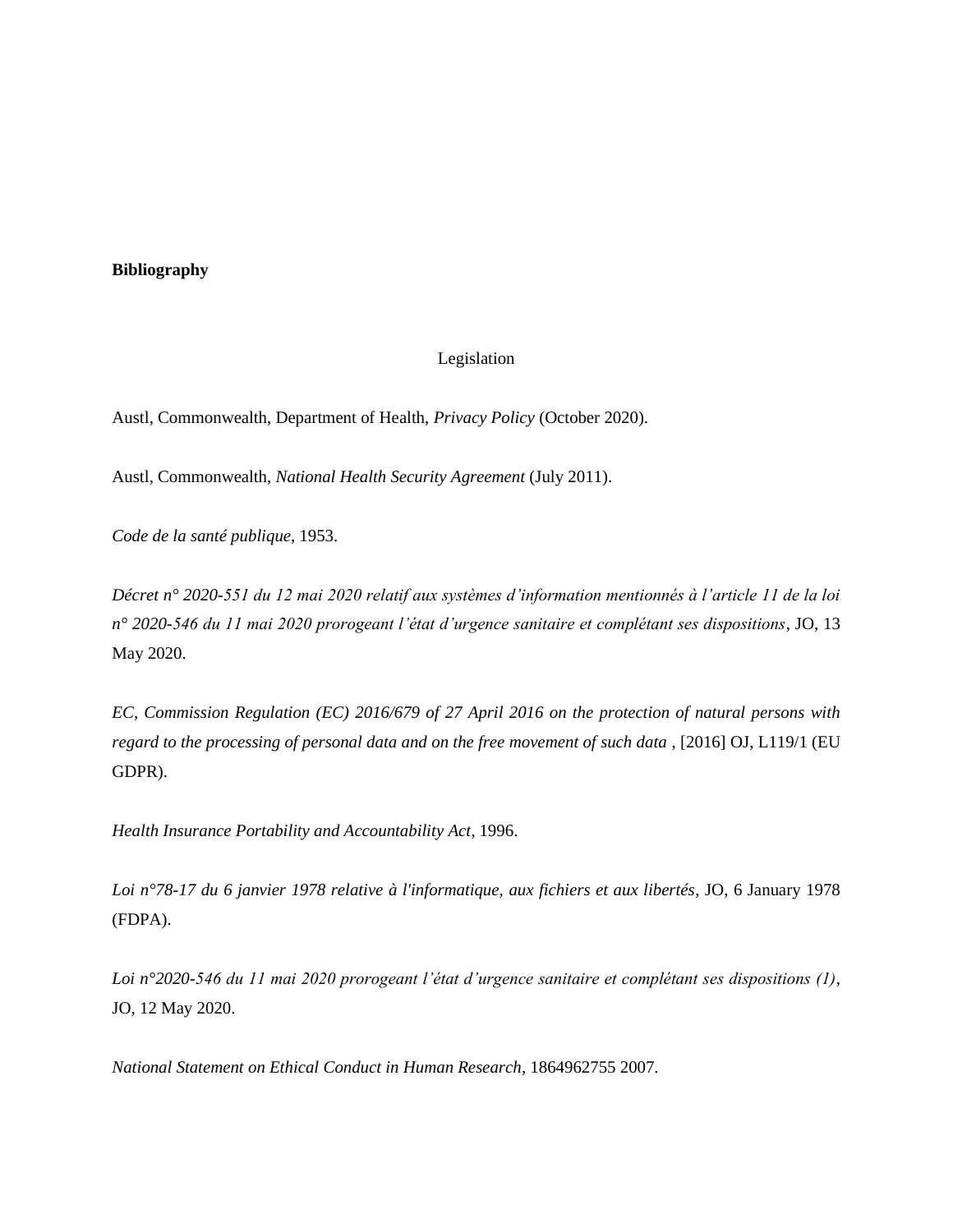*Privacy Act 1988* (Cth), 1988/119.

*(Retained EU Legislation) Regulation (EU) 2016/679 of the European Parliament and of the Council of 27 April 2016 on the protection of natural persons with regard to the processing of personal data and on the free movement of such data, and repealing Directive 95/46/EC (General Data Protection Regulation)* (UK GDPR).

# Secondary Material: Articles

Benson, Dennis A et al, "GenBank" (2002) 30 Nucleic Acids Research 1 17–20.

Becker, Regina et al, "COVID-19 Research: Navigating the European General Data Protection Regulation" (2020) 22 Journal of Medical Internet Research 8, e19799. [https://doi.org/10.2196/19799.](https://doi.org/10.2196/19799)

De Fallois, Manon, "Les traitements de données de santé à des fins de recherche liés à la COVID-19 : quelle régulation par la CNIL ?" (2021) 29 JDSAM.

Harrison, Ewan, *Data Sharing Inside and Outside of the COVID-19 Genomics UK Consortium* (2021).

Song, et al, "Addressing Privacy Concerns in Sharing Viral Sequences and Minimum Contextual Data in a Public Repository during the COVID-19 Pandemic (pre-print)" COVID-19 ELSI special Frontiers in Genetics.

#### Electronic Sources

"Qu'est-ce qu'une agence régionale de santé" (May 2019), online: Agence régionale de Santé [<http://www.ars.sante.fr/quest-ce-quune-agence-regionale-de-sante>](http://www.ars.sante.fr/quest-ce-quune-agence-regionale-de-sante).

AusTrakka & Communicable Diseases Genomics Network, *Framework for data sharing and analysis for SARS-CoV-2 in the AusTrakka system* (2020).

CanCOGeN VirusSeq Data Sharing Committee, "CanCOGeN Pan-Canadian Experience In Data Sharing: Lessons Learned and Recommendations for the Road Ahead", Report [forthcoming in 2022].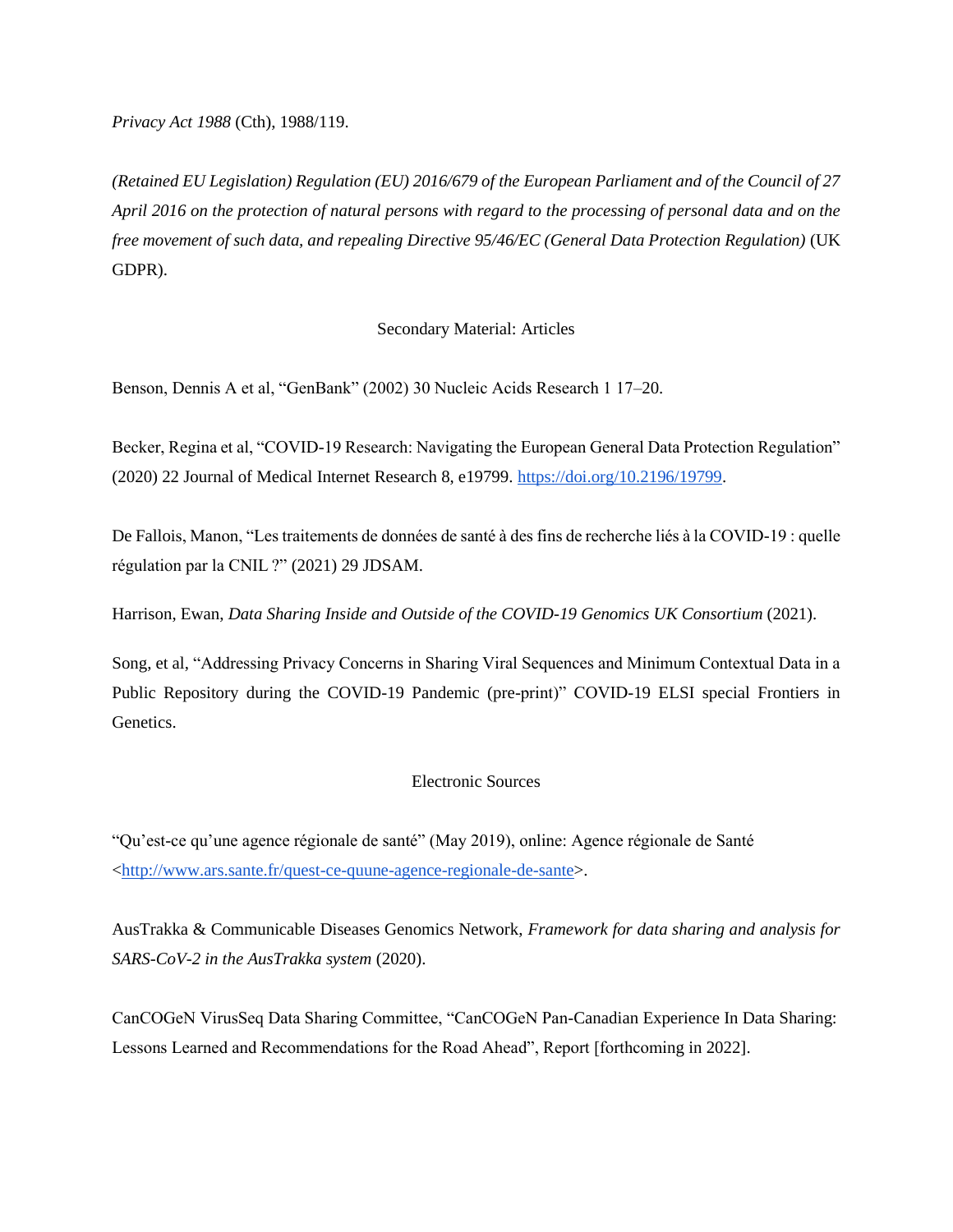"CDC's Role in Tracking Variants" (8 September 2021), online: CDC [<https://www.cdc.gov/coronavirus/2019-ncov/variants/cdc-role-surveillance.html>](https://www.cdc.gov/coronavirus/2019-ncov/variants/cdc-role-surveillance.html).

"SARS-CoV-2 Sequencing for Public Health Emergency Response, Epidemiology, and Surveillance (SPHERES)" (11 February 2020), online: Centers for Disease Control and Prevention (CDC) [<https://www.cdc.gov/coronavirus/2019-ncov/variants/spheres.html>](https://www.cdc.gov/coronavirus/2019-ncov/variants/spheres.html).

"AusTrakka: Overview", online: CDGN [<https://www.cdgn.org.au/austrakka>](https://www.cdgn.org.au/austrakka).

"National genomics reporting", online: Communicable Diseases Genomics Network (CDGN) [<https://www.cdgn.org.au/national-genomics-reporting>](https://www.cdgn.org.au/national-genomics-reporting).

"Our Mission", online: COVID Human Genetic Effort (CHGE) [<https://www.covidhge.com/>](https://www.covidhge.com/).

"Participating Centers Regional Coordinators", online: CHGE [<https://www.covidhge.com/participating](https://www.covidhge.com/participating-centers)[centers>](https://www.covidhge.com/participating-centers).

"Sequencing Hub Leaders", online: CHGE [<https://www.covidhge.com/sequencing-hubs>](https://www.covidhge.com/sequencing-hubs).

"Délibération n° 2020-044 du 20 avril 2020 portant avis sur un projet d'arrêté complétant l'arrêté du 23 mars 2020 prescrivant les mesures d'organisation et de fonctionnement du système de santé nécessaires pour faire face à l'épidémie de covid-19 dans le cadre de l'état d'urgence sanitaire" (20 April 2020), online: CNIL

 $\text{chttps://www.cnil.fr/sites/default/files/atoms/files/deliberation du 20 avril 2020 portant avis sur proj.}$ et darrete relatif a lorganisation du systeme de sante.pdf>.

"Demande d'autorisation" (2018), online: CNIL

[<https://declarations.cnil.fr/declarations/declaration/declarant.display.action?showDraftPopup=true>](https://declarations.cnil.fr/declarations/declaration/declarant.display.action?showDraftPopup=true).

"Les traitements nécessitant une déclaration de conformité" (2018), online: CNIL [<https://www.cnil.fr/fr/traitements-declaration-](https://www.cnil.fr/fr/traitements-declaration-conformite?field_norme_numerotation_type_value%5B0%5D=6)

[conformite?field\\_norme\\_numerotation\\_type\\_value%5B0%5D=6>](https://www.cnil.fr/fr/traitements-declaration-conformite?field_norme_numerotation_type_value%5B0%5D=6).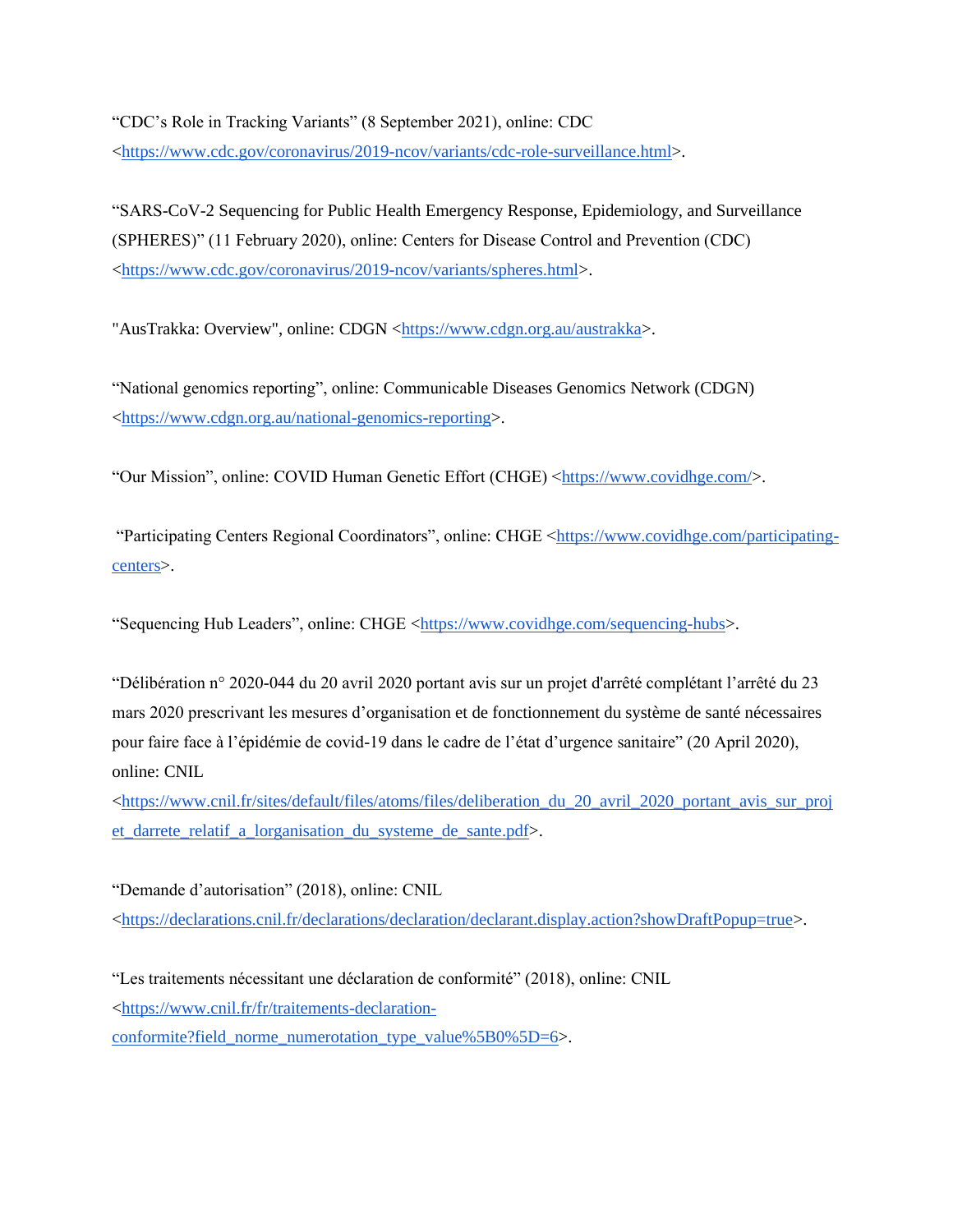"Notifications d'incidents de sécurité aux autorités de régulation : comment s'organiser et à qui s'adresser ?" (18 May 2020), online: CNIL [<https://www.cnil.fr/fr/notifications-dincidents-de-securite](https://www.cnil.fr/fr/notifications-dincidents-de-securite-aux-autorites-de-regulation-comment-sorganiser-et-qui-sadresser)[aux-autorites-de-regulation-comment-sorganiser-et-qui-sadresser>](https://www.cnil.fr/fr/notifications-dincidents-de-securite-aux-autorites-de-regulation-comment-sorganiser-et-qui-sadresser).

"Recherche médicale : quel est le cadre légal ?" (10 December 2018), online: Commission nationale de l'informatique et des libertés (CNIL) [<https://www.cnil.fr/fr/recherche-medicale-quel-est-le-cadre-legal>](https://www.cnil.fr/fr/recherche-medicale-quel-est-le-cadre-legal).

"Recherches sur le COVID-19 : la CNIL se mobilise" (26 March 2020), online: CNIL [<https://www.cnil.fr/fr/recherches-sur-le-covid-19-la-cnil-se-mobilise>](https://www.cnil.fr/fr/recherches-sur-le-covid-19-la-cnil-se-mobilise).

"Référentiel santé RS-001 : Gestion des vigilances sanitaires", (2019), online: CNIL [<https://www.cnil.fr/fr/declaration/rs-001-gestion-des-vigilances-sanitaires>](https://www.cnil.fr/fr/declaration/rs-001-gestion-des-vigilances-sanitaires).

"A short history of the COVID-19 Genomics UK (COG-UK) Consortium" (17 December 2020), online: COVID-19 Genomics (COG-UK) Consortium | UK-Wide Genomic Sequencing [<https://www.cogconsortium.uk/a-short-history-of-the-covid-19-genomics-uk-cog-uk-consortium/>](https://www.cogconsortium.uk/a-short-history-of-the-covid-19-genomics-uk-cog-uk-consortium/).

"About Us | COVID-19 Genomics UK Consortium" (14 January 2021), online: COG-UK Consortium | UK-Wide Genomic Sequencing [<https://www.cogconsortium.uk/about/about-us/about-us/>](https://www.cogconsortium.uk/about/about-us/about-us/).

"CLIMB | COVID-19 Genomics UK Consortium" (2 February 2021), online: COG-UK Consortium | UK-Wide Genomic Sequencing [<https://www.cogconsortium.uk/priority-areas/data-linkage](https://www.cogconsortium.uk/priority-areas/data-linkage-analysis/climb/)[analysis/climb/>](https://www.cogconsortium.uk/priority-areas/data-linkage-analysis/climb/).

"Original structure | COVID-19 Genomics UK Consortium" (14 January 2021), online: COG-UK Consortium | UK-Wide Genomic Sequencing [<https://www.cogconsortium.uk/about/about-us/original](https://www.cogconsortium.uk/about/about-us/original-structure/)[structure/>](https://www.cogconsortium.uk/about/about-us/original-structure/).

"Public Data & Analysis | COVID-19 Genomics UK Consortium" (12 January 2021), online: COG-UK Consortium | UK-Wide Genomic Sequencing [<https://www.cogconsortium.uk/tools-analysis/public-data](https://www.cogconsortium.uk/tools-analysis/public-data-analysis-2/)[analysis-2/>](https://www.cogconsortium.uk/tools-analysis/public-data-analysis-2/).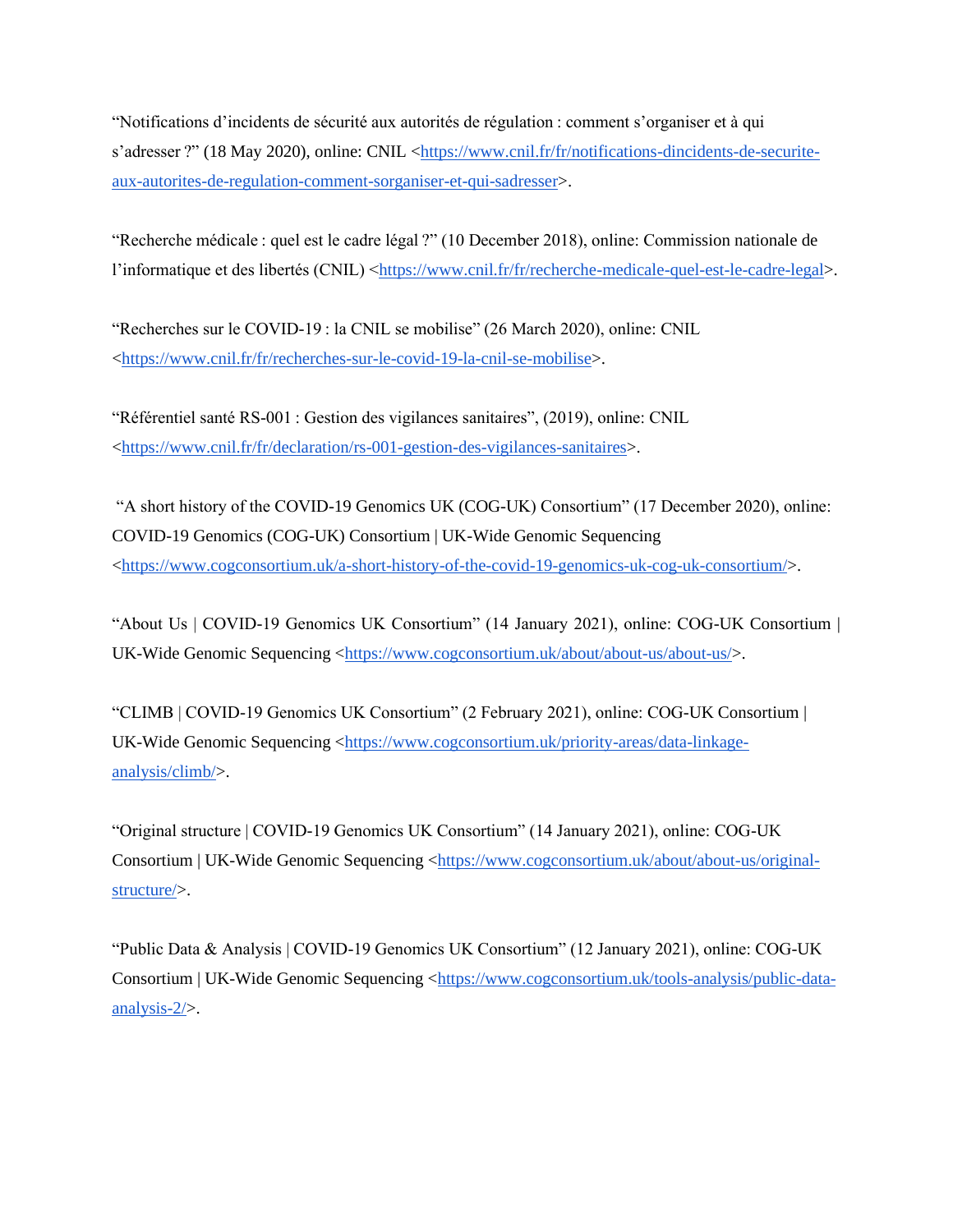"Reflections on the achievements of COG-UK | COVID-19 Genomics UK Consortium" (22 January 2021), online: COG-UK Consortium | UK-Wide Genomic Sequencing [<https://www.cogconsortium.uk/reflections-on-the-achievements-of-cog-uk/>](https://www.cogconsortium.uk/reflections-on-the-achievements-of-cog-uk/).

COG-UK Steering Group, *COG-UK Publication and Authorship Policy* (2021).

Austl, Commonwealth, Communicable Diseases Intelligence, *COVID-19 Australia Epidemiology Report*  by COVID-19 National Incident Room Surveillance Team, Communicable Diseases Intelligence: Technical Supplement (Australian Government Department of Health, 2021).

"Coronavirus disease (COVID-19) epidemiology reports, Australia, 2020–2021" (8 November 2021), online: Department of Health [<https://www1.health.gov.au/internet/main/publishing.nsf/Content/novel\\_coronavirus\\_2019\\_ncov\\_weekl](https://www1.health.gov.au/internet/main/publishing.nsf/Content/novel_coronavirus_2019_ncov_weekly_epidemiology_reports_australia_2020.htm) [y\\_epidemiology\\_reports\\_australia\\_2020.htm>](https://www1.health.gov.au/internet/main/publishing.nsf/Content/novel_coronavirus_2019_ncov_weekly_epidemiology_reports_australia_2020.htm).

"Data availability policy", online: European Nucleotide Archive (ENA) [<https://www.ebi.ac.uk/ena/browser/about/policies>](https://www.ebi.ac.uk/ena/browser/about/policies).

"Who does the data protection law apply to?", online: European Commission [<https://ec.europa.eu/info/law/law-topic/data-protection/reform/rules-business-and](https://ec.europa.eu/info/law/law-topic/data-protection/reform/rules-business-and-organisations/application-regulation/who-does-data-protection-law-apply_en)[organisations/application-regulation/who-does-data-protection-law-apply\\_en>](https://ec.europa.eu/info/law/law-topic/data-protection/reform/rules-business-and-organisations/application-regulation/who-does-data-protection-law-apply_en).

"GISAID - Terms of Use" (16 March 2011), online: GISAID [<https://www.gisaid.org/registration/terms](https://www.gisaid.org/registration/terms-of-use/)[of-use/>](https://www.gisaid.org/registration/terms-of-use/).

Harrison, *Data Sharing Inside and Outside of the COVID-19 Genomics UK Consortium* (2021).

Office for Civil, *Summary of the HIPAA Privacy Rule* (2013) US Department of Health and Human Services (Last modified: 2021-07-27 T09:13:59-0400).

Office for Civil, "Summary of the Security Rule" (10 September 2020), online: HHS.gov [<https://www.hhs.gov/hipaa/for-professionals/security/index.html>](https://www.hhs.gov/hipaa/for-professionals/security/index.html) (Last modified: 2021-06-28 T08:59:34-0400).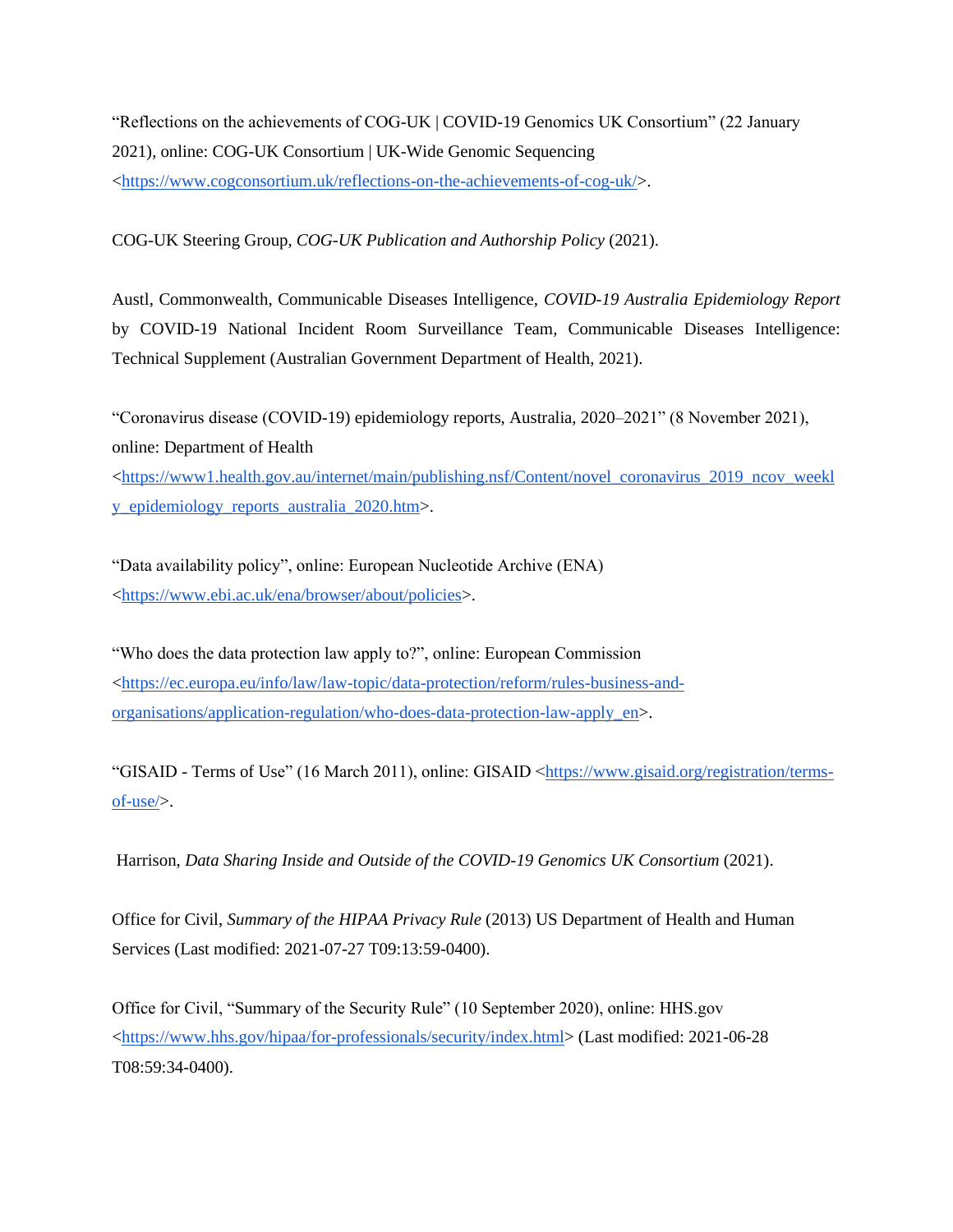Office for Human Research Protections (OHRP), "2018 Requirements (2018 Common Rule)" (7 March 2017), online: HHS.gov [<https://www.hhs.gov/ohrp/regulations-and-policy/regulations/45-cfr-46/revised](https://www.hhs.gov/ohrp/regulations-and-policy/regulations/45-cfr-46/revised-common-rule-regulatory-text/index.html)[common-rule-regulatory-text/index.html>](https://www.hhs.gov/ohrp/regulations-and-policy/regulations/45-cfr-46/revised-common-rule-regulatory-text/index.html) (Last modified: 2021-08-06T14:38:48-0400).

"About the National COVID Cohort Collaborative" (1 February 2022), online: National Center for Advancing Translational Sciences [<https://ncats.nih.gov/n3c/about>](https://ncats.nih.gov/n3c/about).

"GenBank Overview", online: NCBI [<https://www.ncbi.nlm.nih.gov/genbank/>](https://www.ncbi.nlm.nih.gov/genbank/).

"How to submit data to GenBank", NCBI online: [<https://www.ncbi.nlm.nih.gov/genbank/submit/>](https://www.ncbi.nlm.nih.gov/genbank/submit/).

"NCBI SARS-CoV-2 Resources", s Explore the Data, online: NCBI [<https://www.ncbi.nlm.nih.gov/sars-](https://www.ncbi.nlm.nih.gov/sars-cov-2/) $\text{cov-}2\text{/}$ .

"COVID-19 response from Australian privacy regulators" (27 March 2020), online: OAIC [<https://www.oaic.gov.au/updates/news-and-media/covid-19-response-from-australian-privacy](https://www.oaic.gov.au/updates/news-and-media/covid-19-response-from-australian-privacy-regulators)[regulators>](https://www.oaic.gov.au/updates/news-and-media/covid-19-response-from-australian-privacy-regulators).

"Health and medical research", online: OAIC [<](https://www.zotero.org/google-docs/?w9TXhn)[https://www.oaic.gov.au/privacy/the-privacy-act/health](https://www.oaic.gov.au/privacy/the-privacy-act/health-and-medical-research)[and-medical-research](https://www.oaic.gov.au/privacy/the-privacy-act/health-and-medical-research)[>.](https://www.zotero.org/google-docs/?w9TXhn)

"National COVID-19 Privacy Principles" (2 September 2021), online: OAIC [<https://www.oaic.gov.au/privacy/guidance-and-advice/national-covid-19-privacy-principles>](https://www.oaic.gov.au/privacy/guidance-and-advice/national-covid-19-privacy-principles).

"Privacy in your state", online: OAIC [<https://www.oaic.gov.au/privacy/privacy-in-your-state>](https://www.oaic.gov.au/privacy/privacy-in-your-state).

"Rights and responsibilities", online: Office of the Australian Information Commissioner (OAIC) [<https://www.oaic.gov.au/privacy/the-privacy-act/rights-and-responsibilities>](https://www.oaic.gov.au/privacy/the-privacy-act/rights-and-responsibilities).

"What we do", online: OAIC [<https://www.oaic.gov.au/about-us/what-we-do>](https://www.oaic.gov.au/about-us/what-we-do).

US, Pittman & Levenberg (Global Legal Group), *International Comparative Legal Guides*.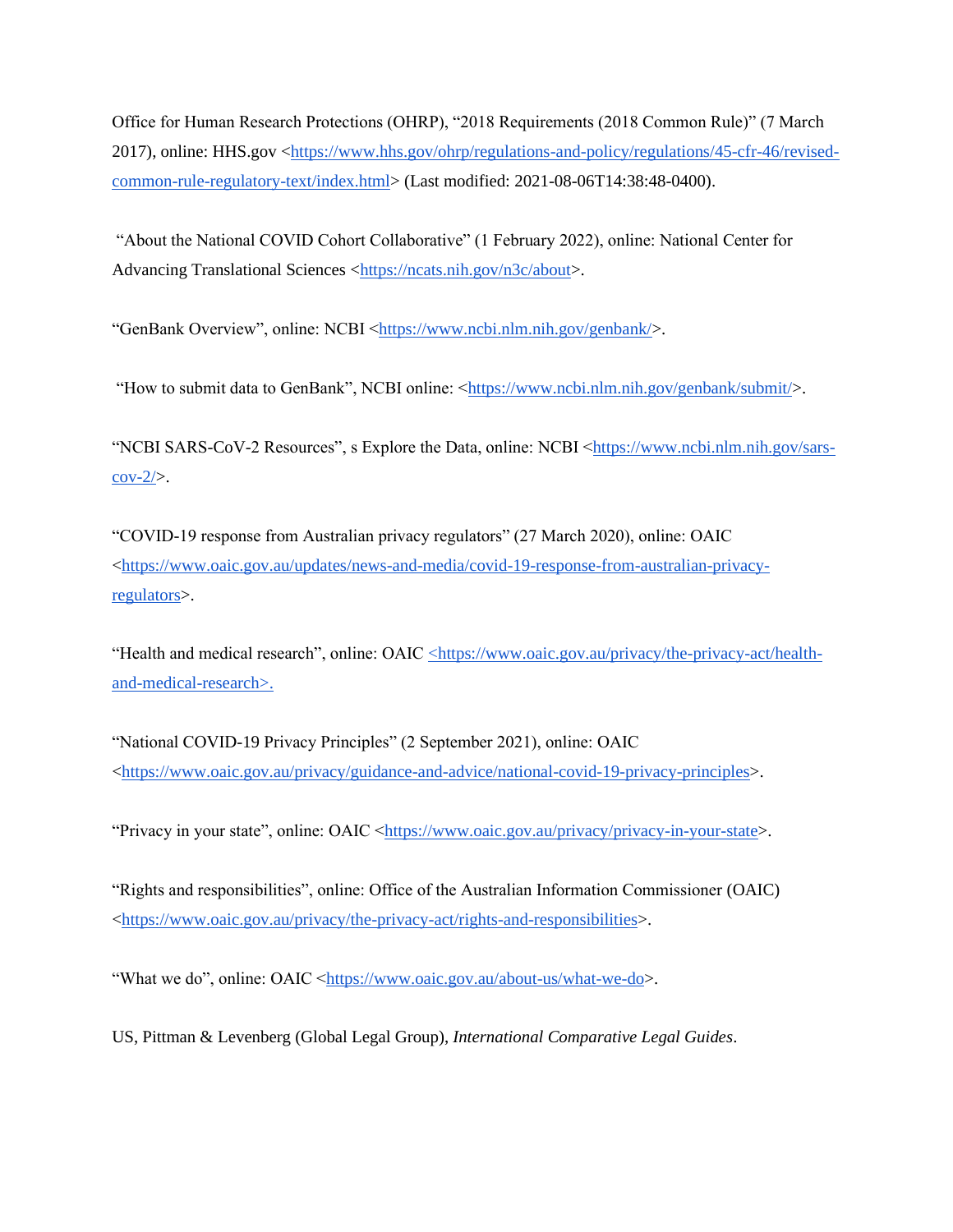"Consortium EMERGEN" (Last modified: 11 January 2022), online: Santé Publique France [<https://www.santepubliquefrance.fr/dossiers/coronavirus-covid-19/consortium-emergen>](https://www.santepubliquefrance.fr/dossiers/coronavirus-covid-19/consortium-emergen).

"Enquêtes Flash : évaluation de la circulation des variants du SARS-CoV-2 en France" (March 2022), online: Santé Publique France [<https://www.santepubliquefrance.fr/etudes-et-enquetes/enquetes-flash](https://www.santepubliquefrance.fr/etudes-et-enquetes/enquetes-flash-evaluation-de-la-circulation-des-variants-du-sars-cov-2-en-france)[evaluation-de-la-circulation-des-variants-du-sars-cov-2-en-france>](https://www.santepubliquefrance.fr/etudes-et-enquetes/enquetes-flash-evaluation-de-la-circulation-des-variants-du-sars-cov-2-en-france).

"Traitement de données à caractère personnel pour la surveillance de l'épidémie de COVID-19" (June 2021), online: Santé Publique France [<https://www.santepubliquefrance.fr/dossiers/coronavirus-covid-](https://www.santepubliquefrance.fr/dossiers/coronavirus-covid-19/traitement-de-donnees-a-caractere-personnel-pour-la-surveillance-de-l-epidemie-de-covid-19)[19/traitement-de-donnees-a-caractere-personnel-pour-la-surveillance-de-l-epidemie-de-covid-19>](https://www.santepubliquefrance.fr/dossiers/coronavirus-covid-19/traitement-de-donnees-a-caractere-personnel-pour-la-surveillance-de-l-epidemie-de-covid-19).

"International transfers after the UK exit from the EU Implementation Period" (31 January 2022), online: UK ICO [<https://ico.org.uk/for-organisations/guide-to-data-protection/guide-to-the-general-data](https://ico.org.uk/for-organisations/guide-to-data-protection/guide-to-the-general-data-protection-regulation-gdpr/international-transfers-after-uk-exit/)[protection-regulation-gdpr/international-transfers-after-uk-exit/>](https://ico.org.uk/for-organisations/guide-to-data-protection/guide-to-the-general-data-protection-regulation-gdpr/international-transfers-after-uk-exit/).

"Guide to the UK General Data Protection Regulation (UK GDPR)" (29 March 2022), online: UK ICO [<https://ico.org.uk/for-organisations/guide-to-data-protection/guide-to-the-general-data-protection](https://ico.org.uk/for-organisations/guide-to-data-protection/guide-to-the-general-data-protection-regulation-gdpr/)[regulation-gdpr/>](https://ico.org.uk/for-organisations/guide-to-data-protection/guide-to-the-general-data-protection-regulation-gdpr/).'

"Accessing UKHSA Protected Data" (14 March 2022), online: UKHSA [<https://www.gov.uk/government/publications/accessing-ukhsa-protected-data/accessing-ukhsa](https://www.gov.uk/government/publications/accessing-ukhsa-protected-data/accessing-ukhsa-protected-data)[protected-data>](https://www.gov.uk/government/publications/accessing-ukhsa-protected-data/accessing-ukhsa-protected-data).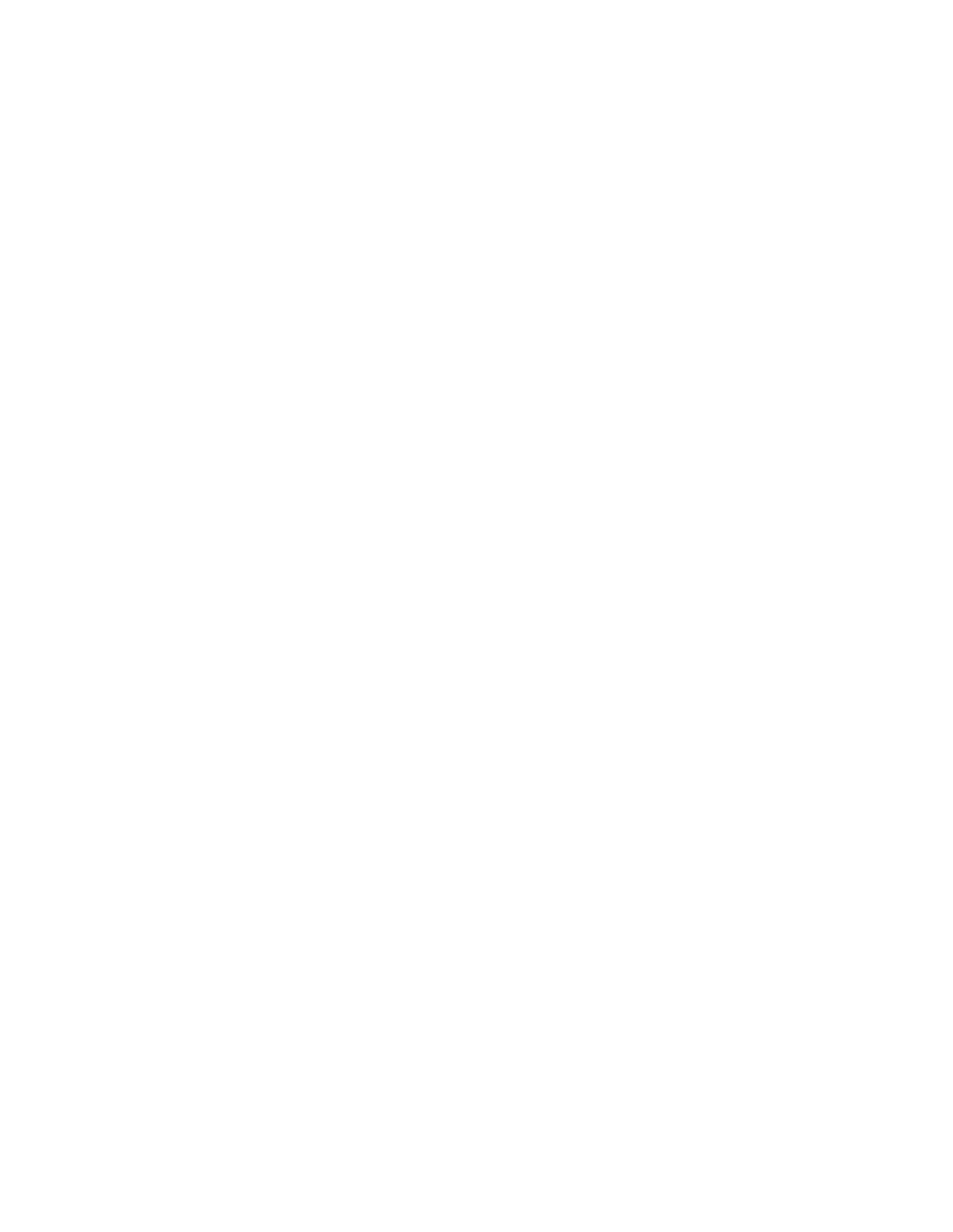#### **APPENDIX 1**

# **Legal Framework for COVID genomic and health data sharing**

| <b>Questions/Countries</b> | <b>United States</b>         | <b>United Kingdom</b>        | <b>France</b>               | <b>Australia</b>            |
|----------------------------|------------------------------|------------------------------|-----------------------------|-----------------------------|
| Is viral sequence data     | No, U.S. health privacy      | No, U.K. privacy laws only   | No, France's privacy laws   | No, Australian privacy      |
| with minimal               | legislation only protects    | protect "personal            | only protect personal       | laws only protect personal  |
| metadata $167$ subject to  | individually identifiable    | information". <sup>170</sup> | information. <sup>171</sup> | information. <sup>172</sup> |
| any health privacy         | health information (personal |                              |                             |                             |
| $laws168$ ?                | information) referred to as  |                              |                             |                             |
|                            | "protected health"           |                              |                             |                             |
|                            | information". <sup>169</sup> |                              |                             |                             |

<sup>&</sup>lt;sup>167</sup> Here, we take it for granted that minimal metadata has been checked and does not allow for re-identification of individuals. E.g., the combination of the geographic location of the host, host age, host age bin, host gender does not constitute personal information.

<sup>168</sup> Only laws that apply throughout the countries, at a national level, were considered.

<sup>169</sup> *HIPAA Administrative Simplification*, 45 CFR at para 160.101- at para 160.550, at para 164.102- at para 164.106 and at para 164.500- at para164.534 (2013) (HIPAA Privacy Rule); *Federal Policy for the Protection of Human Subjects*, 45 CFR at para 46.101- at para 46.124 (2018) (Common Rule).

<sup>170</sup> *Data Protection Act 2018* (UK), c 12; UK Parliament, *supra* note 75.

<sup>171</sup> *Loi n°78-17 du 6 janvier 1978*, JO, 7 janvier 1878 (FDPA); *EC, Commission Regulation (EC) 2016/679 of the European Parliament and of the Council of 27 April 2016 on the protection of natural persons with regard to the processing of personal data and on the free movement of such data and repealing Directive 95/46/EC (General Data Protection Regulation)*, [2016] OJ, L 119/1 (EU GDPR).

<sup>172</sup> *Supra* note 6; *supra* note 23; OAIC, *supra* note 17.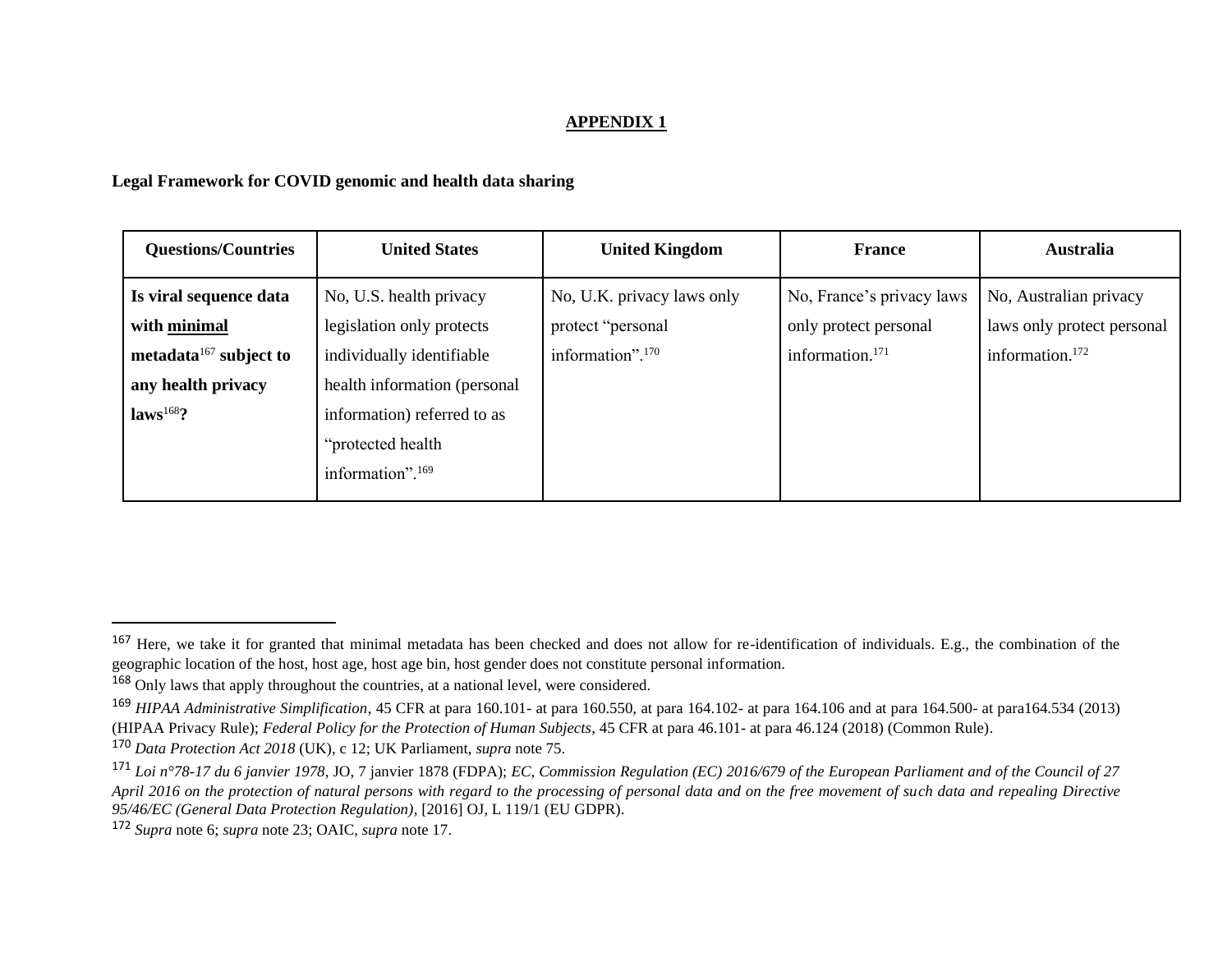| Is viral sequence data   | Yes, if the extensive metadata    | Yes, if the extensive metadata             | Yes, if the extensive          | Yes, if the extensive                   |
|--------------------------|-----------------------------------|--------------------------------------------|--------------------------------|-----------------------------------------|
| with extensive metadata  | likely allows for either a direct | likely allows for either a direct          | metadata likely allows for     | metadata likely allows for              |
| subject to any health    | or an indirect reidentification   | or an indirect reidentification of         | either a direct or an          | either a direct or an                   |
| privacy laws?            | of the individual. <sup>173</sup> | the individual. <sup>174</sup>             | indirect reidentification of   | indirect reidentification of            |
|                          |                                   |                                            | the individual. <sup>175</sup> | the individual. <sup>176</sup>          |
| Is host sequence data,   | Yes.                              | Yes.                                       | Yes.                           | Yes.                                    |
| with metadata or viral   |                                   |                                            |                                |                                         |
| sequence data subject to | When data is being "used and      | When data is being                         | When data is being             | When data is being                      |
| any health privacy       | disclosed", the protected         | "processed", the individually              | "processed", the               | collected, used, or                     |
| laws?                    | health information contained      | identifiable information                   | individually identifiable      | disclosed, the individually             |
|                          | in host sequences and             | contained in host sequences and            | information contained in       | identifiable information                |
|                          | potentially identifying           | potentially identifying metadata           | host sequences and             | contained in host                       |
|                          | metadata is subject to privacy    | is subject to privacy laws. <sup>178</sup> | potentially identifying        | sequences and potentially               |
|                          | laws. <sup>177</sup>              |                                            | metadata is subject to         | identifying metadata is                 |
|                          |                                   |                                            | privacy laws. $^{179}$ (ref)   | subject to privacy laws. <sup>180</sup> |
|                          |                                   |                                            |                                |                                         |

<sup>&</sup>lt;sup>173</sup> The analysis of whether the metadata allows for reidentification is jurisdiction specific.

<sup>176</sup> *Ibid.* 

<sup>174</sup> *Ibid.*

<sup>175</sup> *Ibid.*

<sup>177</sup> US Department of Health and Human Services, *supra* note 41, at para 160.103.

<sup>178</sup> UK Parliament, *supra* note 75 at 4.

<sup>179</sup> European Commission, *supra* note 109 at 4.

<sup>180</sup> *Supra* note 6, s 6, 16A and 16B.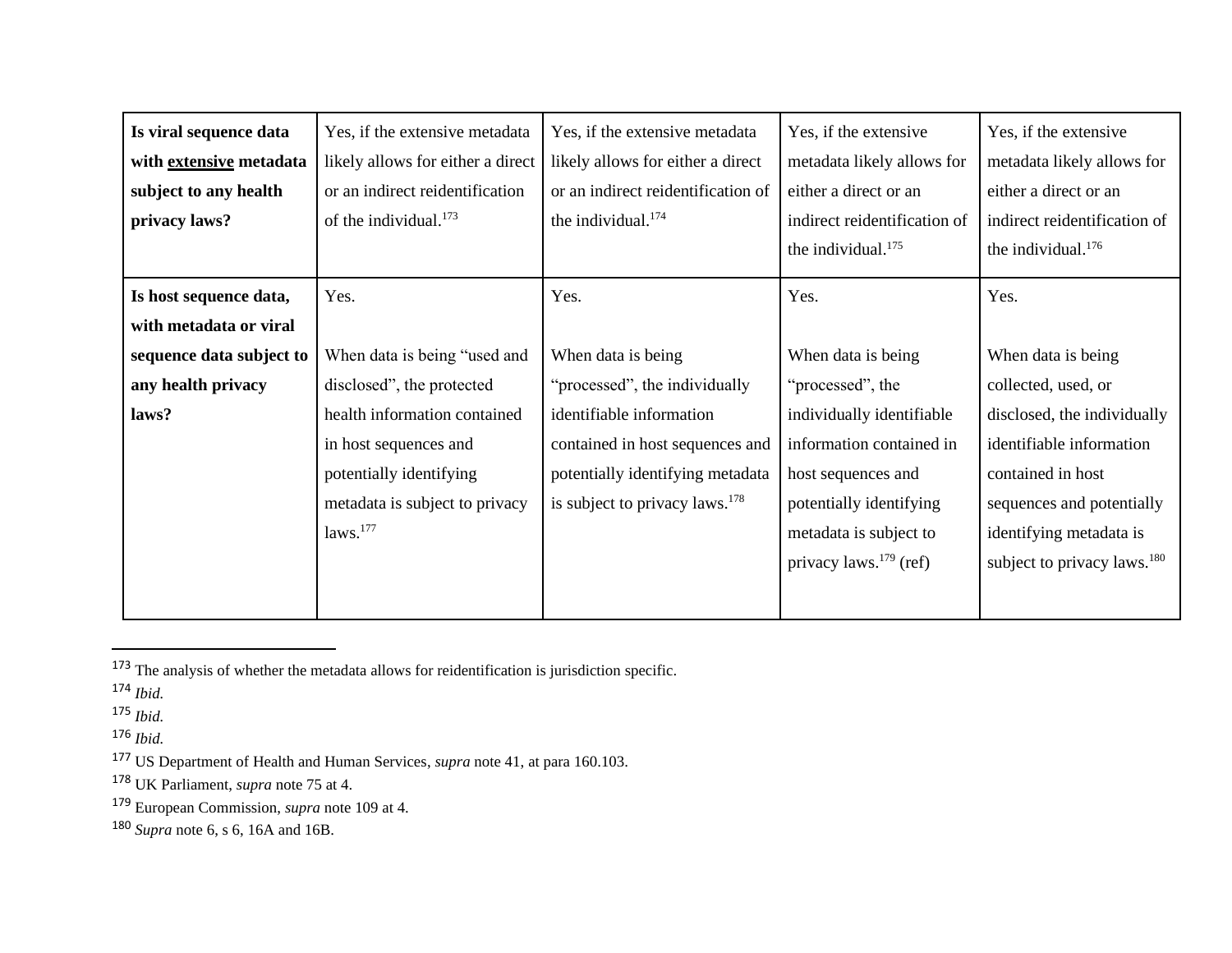| Do health privacy laws | No, under the HIPAA Privacy        | Yes, the processing of "data     | Yes, the processing of     | Yes, "health information              |
|------------------------|------------------------------------|----------------------------------|----------------------------|---------------------------------------|
| provide a distinction  | Rule, genetic information is       | concerning health", including    | 'data concerning health',  | about an individual"                  |
| between genomic        | not distinguished from other       | genetic data, is considered as a | including genetic data, is | including an individual's             |
| information and        | types of health                    | special category of personal     | considered as a special    | genetic information falls             |
| personal information   | information. They are all          | data. <sup>182</sup>             | category of personal       | under the definition of               |
| more broadly?          | simply treated as personal         |                                  | data. <sup>183</sup>       | sensitive information. <sup>184</sup> |
|                        | health information. <sup>181</sup> |                                  |                            |                                       |
|                        |                                    |                                  |                            |                                       |
| Which are the          | Various state and federal          | Centrally, the UK Information    | Commission nationale de    | The Office of the                     |
| government agencies    | authorities are involved. 185      | Commissioner's Office. 186       | l'informatique et des      | <b>Australian Information</b>         |
| responsible for the    |                                    |                                  | libertés (CNIL). $^{187}$  | Commissioner (OAIC) is                |
| promotion/implementat  |                                    |                                  |                            | responsible for <i>Privacy</i>        |
| ion of data privacy    |                                    |                                  |                            | Act enforcement. Privacy              |
| legislation?           |                                    |                                  |                            | regulators in Australia               |
|                        |                                    |                                  |                            | (federal, state, territory)           |
|                        |                                    |                                  |                            | have created National                 |
|                        |                                    |                                  |                            | COVID-19 Privacy                      |
|                        |                                    |                                  |                            |                                       |

<sup>181</sup> US Department of Health and Human Services, *supra* note 41, at para 160.103 and at para 164.501.

<sup>182</sup> UK Parliament, *supra* note 75, at art.9.

<sup>183</sup> European Commission, *supra* note 109, at 32.

<sup>184</sup> *Supra* note 6.

<sup>185</sup> US Department of Health and Human Services, *supra* note 41.

<sup>186 &</sup>quot;About the ICO" (29 November 2021), online: UK ICO  $\langle \frac{https://ico.org.uk/about-the-ico/}{https://co.org.uk/about-the-ico/}$ .

<sup>187</sup> French Parliament, *supra* note 109 at 8.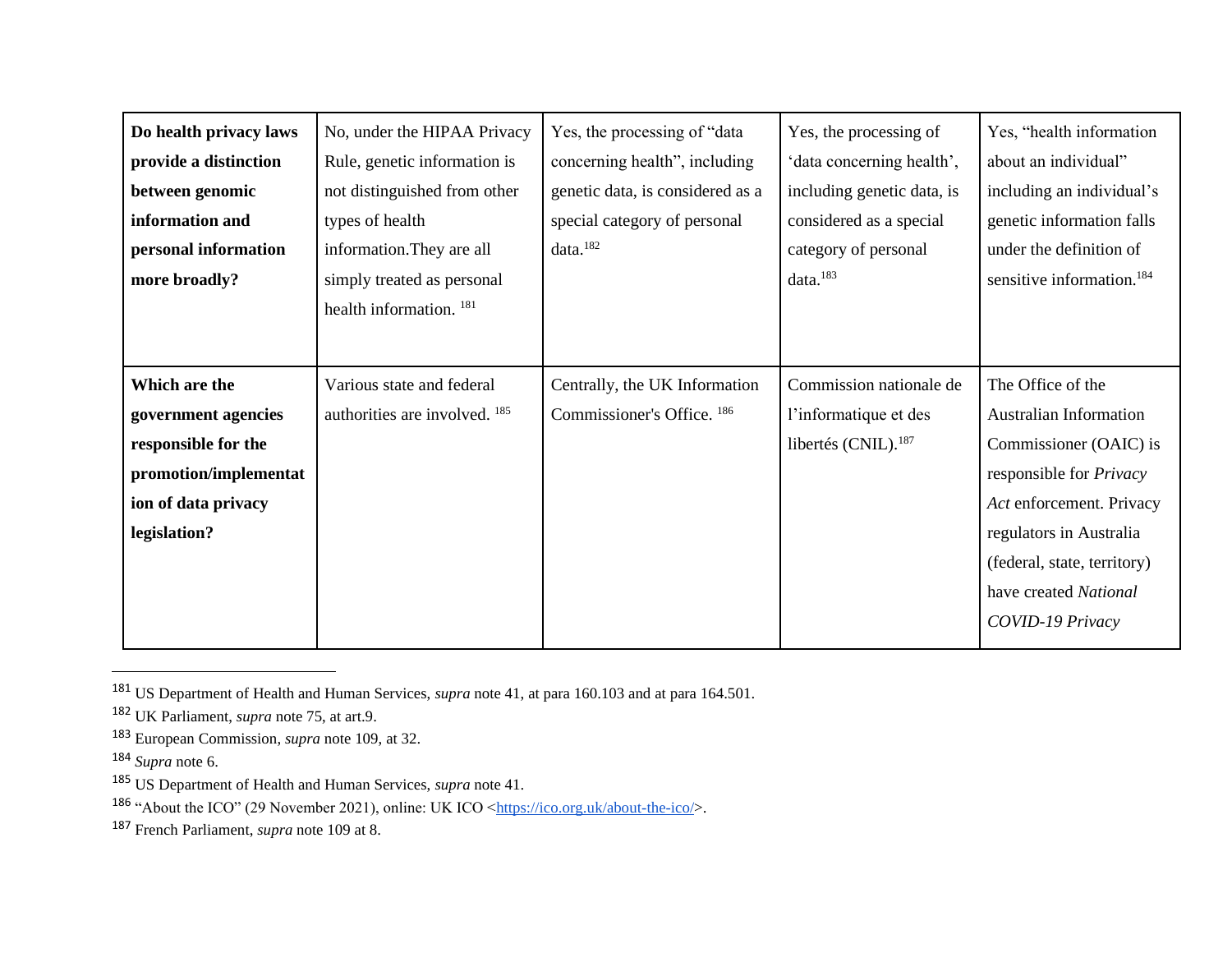|                                      |                                   |                                |                         | Principles for a consistent<br>national approach. <sup>188</sup> |
|--------------------------------------|-----------------------------------|--------------------------------|-------------------------|------------------------------------------------------------------|
| What are the exceptions              | For public health<br>a)           | For reasons of<br>a)           | For reasons of<br>a)    | Information that is                                              |
| to the restrictions for              | activities <sup>190</sup>         | substantial public             | substantial public      | collected for COVID-19                                           |
| $\mathbf{processing}^{189}$ personal | For health oversight<br>b)        | interest <sup>194</sup>        | interest <sup>197</sup> | related reasons should                                           |
| information provided in              | activities <sup>191</sup>         | For the purposes of<br>b)      | b)<br>For the purposes  | generally not be used for                                        |
| the laws?                            | For research <sup>192</sup><br>c) | preventive or                  | of preventive or        | other purposes. <sup>201</sup>                                   |
|                                      | To counter serious<br>d)          | occupational medicine,         | occupational            | Exceptions exist if use is                                       |
|                                      | threats to health or              | $[\dots]$ , medical diagnosis, | medicine, $[\ldots]$ ,  | reasonably necessary and                                         |
|                                      | safety. <sup>193</sup>            | the provision of health        | medical diagnosis,      | there are protections from                                       |
|                                      |                                   | or social care or              | the provision of        | inappropriate disclosure:                                        |
|                                      |                                   | treatment or the               | health or social        |                                                                  |
|                                      |                                   | management of health           | care or treatment       | Collection-<br>a)                                                |
|                                      |                                   | or social care systems         | or the                  | provision of a                                                   |

<sup>201</sup> OAIC, *supra* note 17.

<sup>188</sup> *Supra* note 15; OAIC, supra note 17.

<sup>189</sup> Processing should be understood as "usage and disclosure" under U.S. law and "collection, use, or disclosure" under Australian law.

<sup>190</sup> US Department of Health and Human Services, *supra* note 41 at s Public Health Activities.

<sup>191</sup> *Ibid* at s Health Oversight Activities.

<sup>192</sup> *Ibid* at s Permitted Uses and Disclosures.

<sup>193</sup> *Ibid*.

<sup>194</sup> UK Parliament, *supra* note 75 at 6 and 9.

<sup>197</sup> European Commission, *supra* note 109 at 6 and 9.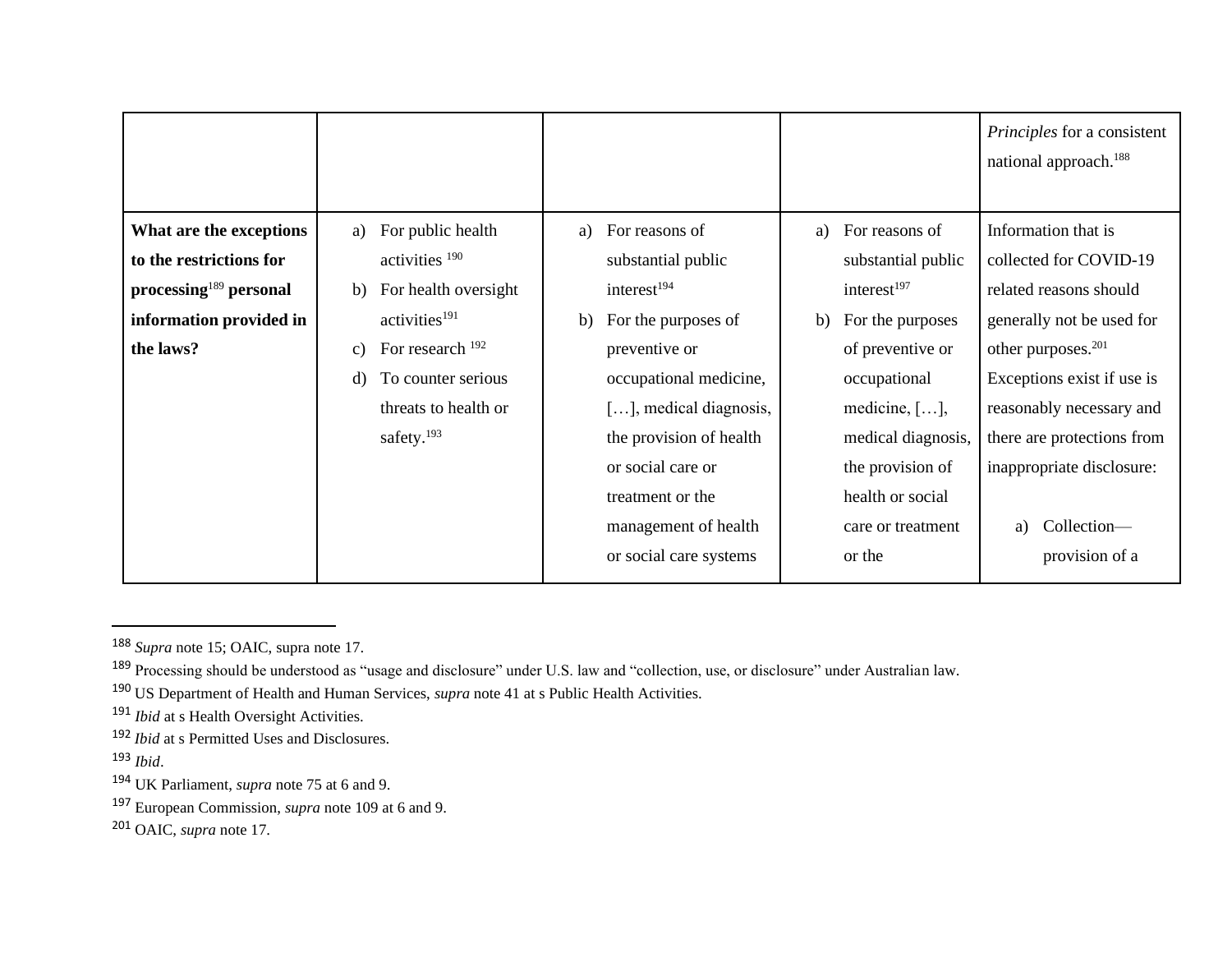|  | and services. <sup>195</sup>          | management of                       |    | health service             |
|--|---------------------------------------|-------------------------------------|----|----------------------------|
|  | For the reasons of<br>C)              | health or social                    |    | b) Collection-             |
|  | public interest in the                | care systems and                    |    | research etc.              |
|  | area of public health. <sup>196</sup> | services. <sup>198</sup>            |    | c) Use or                  |
|  |                                       | For the reasons of<br>$\mathbf{c})$ |    | disclosure-                |
|  | These exceptions apply if one         | public interest in                  |    | research etc.              |
|  | of the situations of Article 6 of     | the area of public                  |    | d) Use or                  |
|  | the UK GDPR applies as well.          | health. <sup>199</sup>              |    | disclosure-                |
|  |                                       |                                     |    | genetic                    |
|  |                                       | These exceptions apply if           |    | information                |
|  |                                       | one of the situations of            | e) | Disclosure-                |
|  |                                       | Article 6 of the GDPR               |    | responsible                |
|  |                                       | applies as well. $200$              |    | person (e.g., legal        |
|  |                                       |                                     |    | guardian,                  |
|  |                                       |                                     |    | emergency                  |
|  |                                       |                                     |    | contact) for an            |
|  |                                       |                                     |    | individual. <sup>202</sup> |
|  |                                       |                                     |    |                            |

<sup>202</sup> Even though consent is not required for the research collection, use or disclosure of sensitive information, consent may still be required to participate in the research study, according to the *National Statement on Ethical Conduct in Human Research* (2007), s 2.3.10; *supra* note 14.

<sup>195</sup> *Ibid*.

<sup>196</sup> *Ibid*.

<sup>198</sup> European Commission, *supra* note 109 at 6 and 9.

<sup>199</sup> European Commission, *supra* note 109 at 6 and 9.

<sup>200</sup> European Commission, *supra* note 109 at 5-6.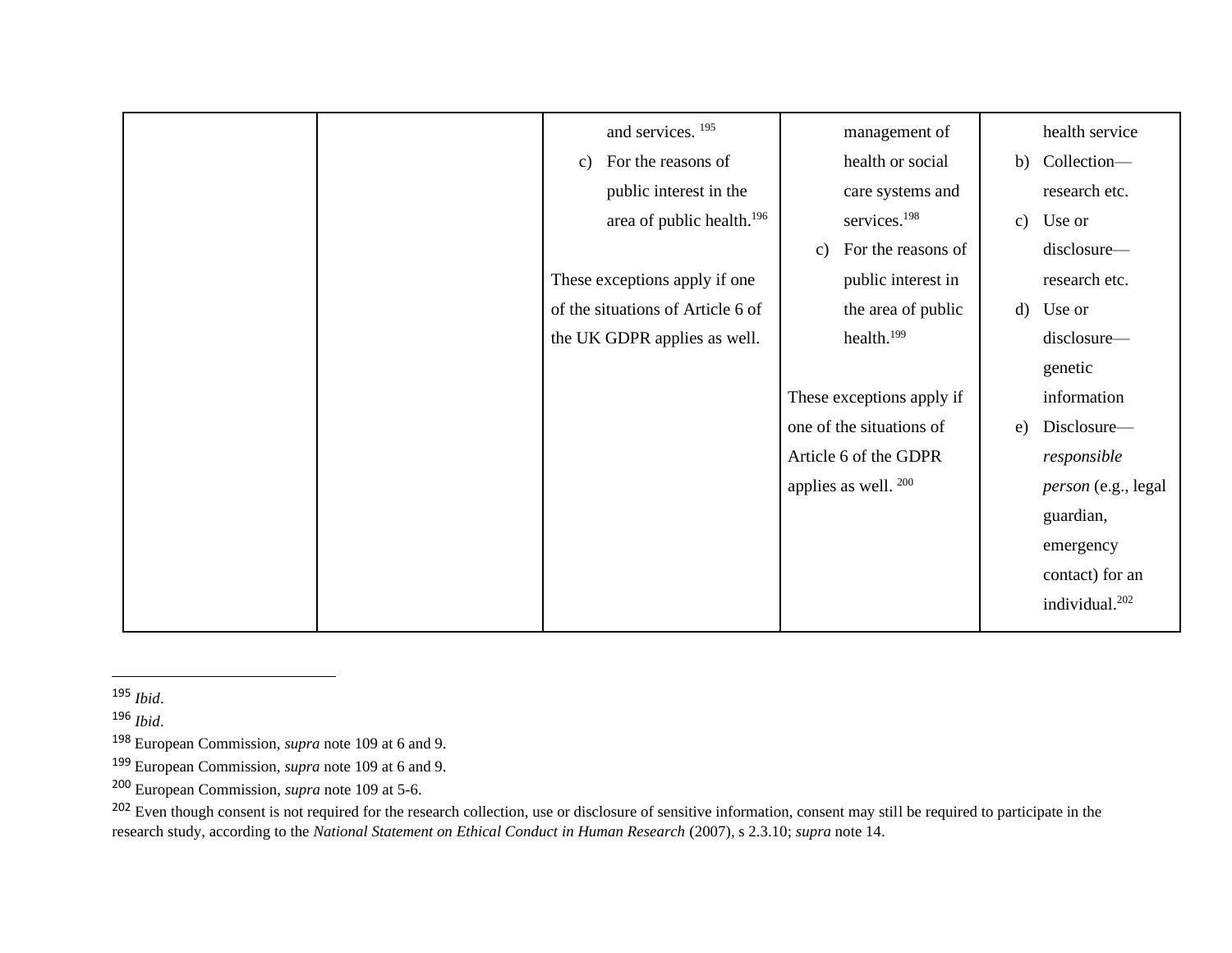| <b>What security</b>      | <b>HIPAA Security Rule</b>                   | Data Controllers and Data                | Data Controllers and Data   | The <i>Privacy Act</i> requires |
|---------------------------|----------------------------------------------|------------------------------------------|-----------------------------|---------------------------------|
| restrictions is host data | implements various security                  | Processors have to implement             | Processors have to          | that entities that hold         |
| with metadata or viral    | requirements by using                        | technical and organizational             | implement technical and     | personal information and        |
| sequence data subject     | appropriate administrative,                  | measures that ensure a level of          | organizational measures     | are governed by the Act         |
| to?                       | physical, and technical                      | data security appropriate for the        | that ensure a level of data | take reasonable steps in        |
|                           | safeguards to ensure the                     | level of risk presented by               | security appropriate for    | the applicable                  |
|                           | confidentiality, integrity and               | processing personal data. <sup>204</sup> | the level of risk presented | circumstances to protect        |
|                           | security of this information. <sup>203</sup> |                                          | by processing personal      | the personal information        |
|                           |                                              |                                          | data. <sup>205</sup>        | from misuse, loss,              |
|                           |                                              |                                          |                             | unauthorized access,            |
|                           |                                              |                                          |                             | disclosure, modification,       |
|                           |                                              |                                          |                             | and use.                        |
|                           |                                              |                                          |                             |                                 |
|                           |                                              |                                          |                             | Personal information            |
|                           |                                              |                                          |                             | should be stored in             |
|                           |                                              |                                          |                             | Australia. <sup>206</sup>       |

<sup>203</sup> *HIPAA Administrative Simplification*, 45 CFR at para 160.101- at para 160.550, at para 164.102- at para 164.106 and at para 164.302- at para 164.318 (2013) (HIPAA Security Rule).

<sup>204</sup> UK Parliament, *supra* note 75, at 32.

<sup>205</sup> European Commission, *supra* note 109, at 32.

<sup>206</sup> OAIC, *supra* note 17.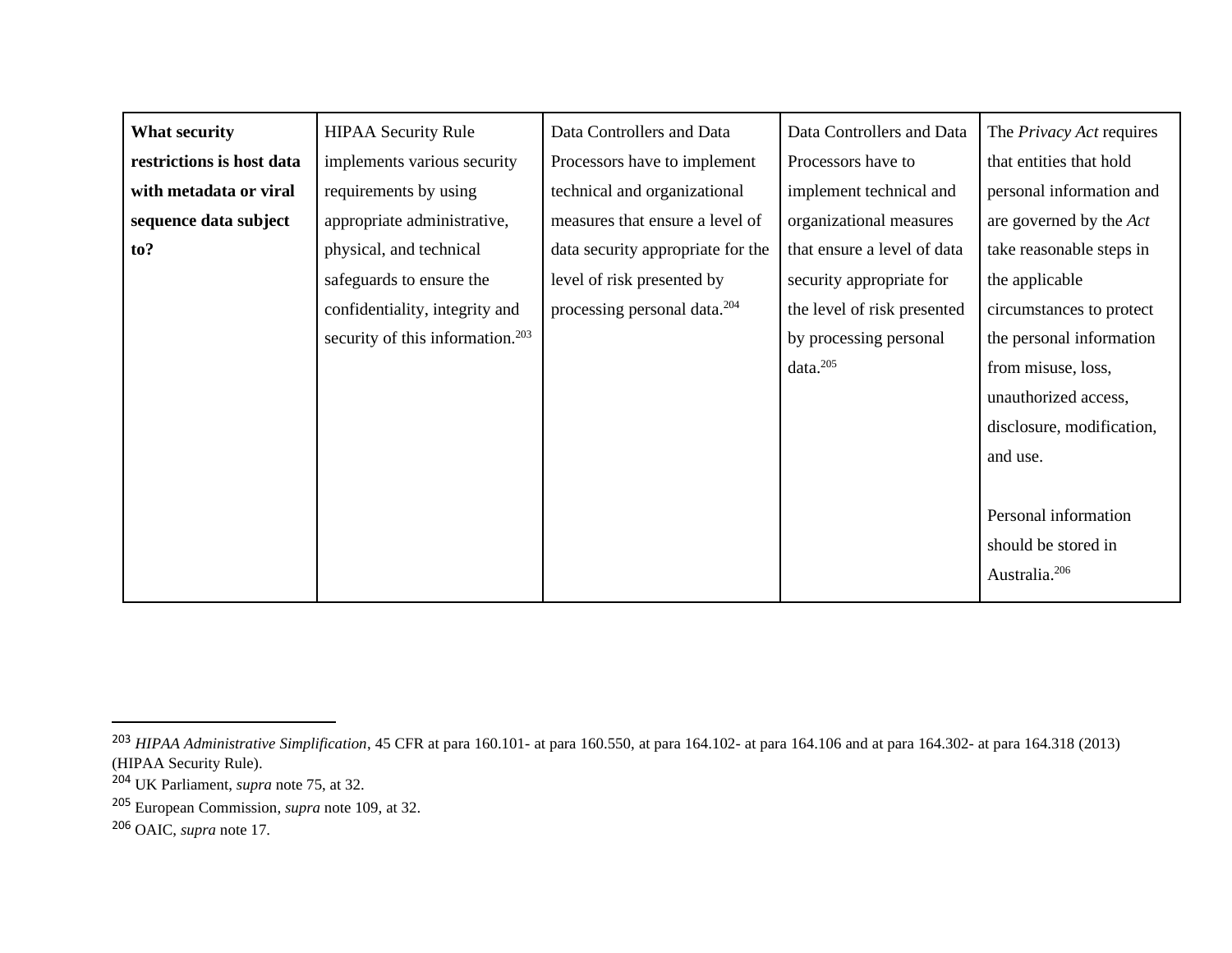# **APPENDIX 2A**

# **Data flow for viral data with minimal metadata**

| <b>Questions/Countries</b>            | <b>United States</b> | <b>United Kingdom</b> | France | Australia          |
|---------------------------------------|----------------------|-----------------------|--------|--------------------|
|                                       |                      |                       |        |                    |
| <b>Median days to</b>                 | 25                   | 10                    | 24     | 21                 |
| deposition (GISAID)                   |                      |                       |        |                    |
| since January 10, 2020 <sup>207</sup> |                      |                       |        |                    |
| <b>Median days to</b>                 | 21                   | 9                     | 22     | 14                 |
| deposition (GISAID)                   |                      |                       |        |                    |
| since July 31, 2021 <sup>208</sup>    |                      |                       |        |                    |
| Is there a central point of           | Yes                  | Yes                   | Yes    | Yes <sup>209</sup> |
| access to data?                       |                      |                       |        |                    |
| Is there a national and               | No                   | Yes                   | Yes    | No                 |
| centralized health care               |                      |                       |        |                    |
| system?                               |                      |                       |        |                    |

<sup>207</sup> Kalia Kishan et al, "The lag in SARS-CoV-2 genome submissions to GISAID" (2021) 39 Nat Biotechnol 9 at 1058–1060.

<sup>208</sup> *Ibid*.

<sup>&</sup>lt;sup>209</sup> Although Austrakka is the central point of access, the data is not accessible without approval from individual labs. The data however, remains accessible via GISAID.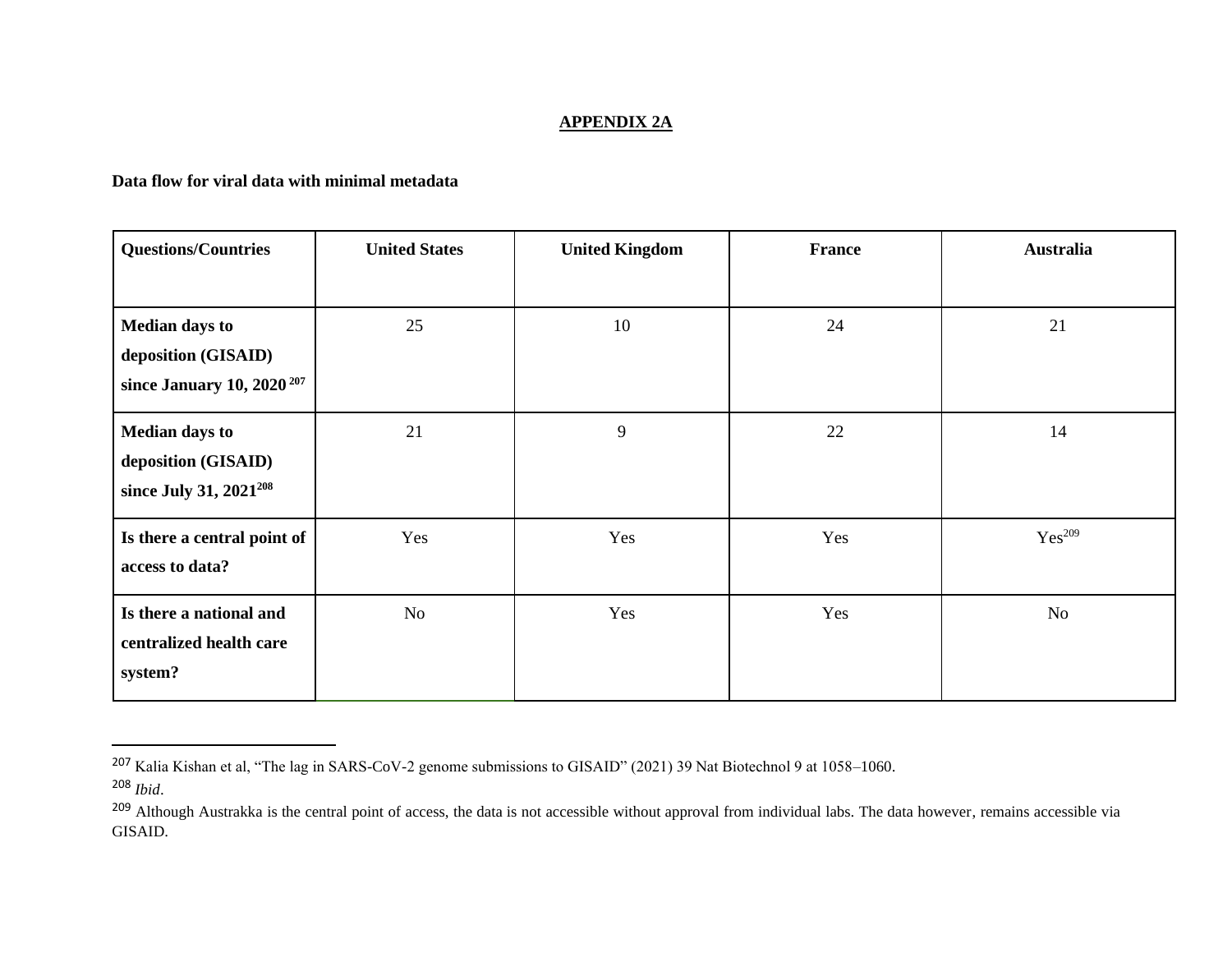| Which consortia are           | <b>SPHERES</b> collaborates | <b>COG-UK</b> is actively      | <b>EMER-GEN</b> labs collect    | <b>AusTrakka</b> specifically for |
|-------------------------------|-----------------------------|--------------------------------|---------------------------------|-----------------------------------|
| Centrally involved in the     | with local, state, federal, | collaborating with the 4       | the viral data from public      | COVID-19 viral data, under        |
| collection of viral           | academic, non-profit, and   | public health agencies of the  | health labs which send it for   | the Communicable Diseases         |
| sequence data? <sup>210</sup> | private organizations to    | UK (England, Scotland,         | sequencing the virus may        | Genomics Network                  |
|                               | create various scientific   | Wales, Northern Ireland),      | be sequenced from the           | (CDGN). <sup>214</sup>            |
|                               | data standards, but does    | academic institutions,         | biological samples of           |                                   |
|                               | not collect data.           | <b>National Health Service</b> | positive cases to detect        | <b>The National Incident Room</b> |
|                               |                             | laboratories, and diagnostic   | possible mutations and then     | (NIR) receives monthly            |
|                               | <b>The NCBI</b> is an Open- | laboratories. <sup>212</sup>   | transmit them to Public         | COVID-19 reports from             |
|                               | Access data repository      |                                | Health France and the           | AusTrakka. <sup>215</sup>         |
|                               | based in the U.S. The       |                                | INSERM/ANRS-MIE. <sup>213</sup> |                                   |
|                               | NCBI Genbank hosts a        |                                |                                 |                                   |
|                               | variety of pathogen viral   |                                |                                 |                                   |
|                               | data types including        |                                |                                 |                                   |
|                               | SARS-CoV-2                  |                                |                                 |                                   |
|                               | sequences. $^{211}$         |                                |                                 |                                   |

<sup>215</sup> *Supra* note 26.

<sup>210</sup> We focused on country specific consortia rather than international consortia such as GISAID, ENA, ELIXIR Hub.

<sup>211</sup> NCBI, *supra* note 58.

<sup>&</sup>lt;sup>212</sup> In close collaboration with COG-UK, viral genomic data is stored in the Cloud Infrastructure for Microbial Bioinformatics (CLIMB).

<sup>213</sup> Data is stored on EMERGEN-DB.

<sup>&</sup>lt;sup>214</sup> June 2021 - data was projected to have been moved from lab-specific servers to being stored in national Azure cloud; AusTrakka & Communicable Diseases Genomics Network, *supra* note 28.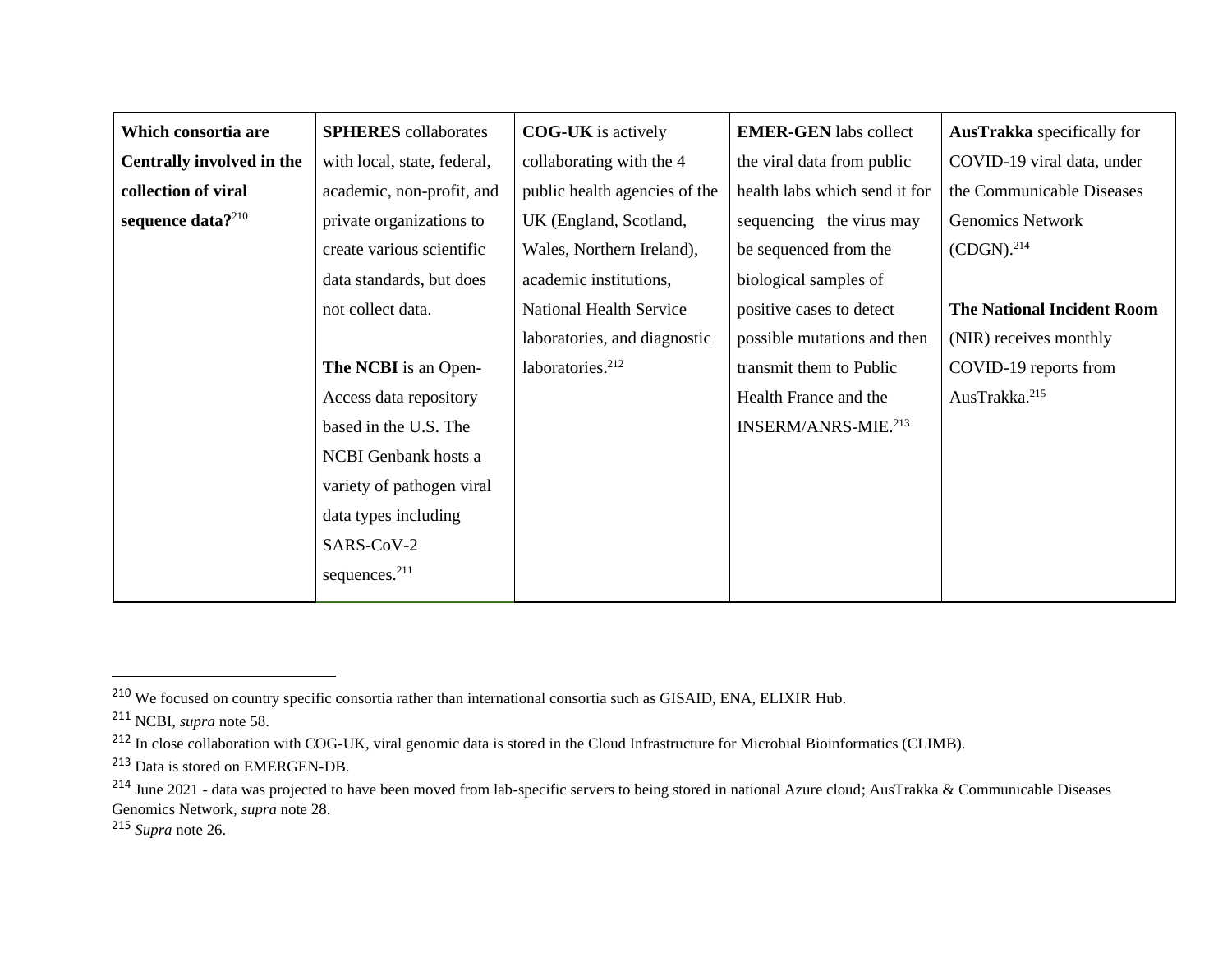| How is the viral sequence | Individual labs and                    | Public health labs and their           | The data is collected                  | AusTrakka: All Australian (and       |
|---------------------------|----------------------------------------|----------------------------------------|----------------------------------------|--------------------------------------|
| data collected?           | authorities deposit data               | affiliates send the data to            | directly by labs and                   | New Zealand) Public Health           |
|                           | into NCBI. <sup>216</sup>              | $COG$ -UK. $^{217}$                    | transmitted to EMER-GEN                | Labs have access to AusTrakka        |
|                           |                                        |                                        | labs for sequencing. 219               | and upload sequences. <sup>220</sup> |
|                           |                                        | COG-UK is also involved in             |                                        |                                      |
|                           |                                        | depositing such data into              |                                        |                                      |
|                           |                                        | international/continental              |                                        |                                      |
|                           |                                        | databases such as GISAID               |                                        |                                      |
|                           |                                        | and ENA. <sup>218</sup>                |                                        |                                      |
| Are there any             | No, viral sequence data is             | No, viral sequence data is             | No, viral sequence data is             | Viral sequence data is public        |
| restrictions on data      | public and open access. <sup>221</sup> | public and open access. <sup>223</sup> | public and open access. <sup>224</sup> | and open access through              |
| access?                   |                                        |                                        |                                        | GISAID, but is not publicly          |
|                           | Data access is available               |                                        |                                        | available through                    |
|                           | through several resources,             |                                        |                                        | AusTrakka. <sup>225</sup>            |

<sup>&</sup>lt;sup>216</sup> Individual labs will also deposit data into the GISAID. The CDC is also sometimes involved (E.g., data curation, deposition) in data deposition to international data repositories such as GISAID, and the NCBI when labs lack such capacity.

<sup>219</sup> *Supra* note 123.

<sup>223</sup> *Supra* note 86; *supra* note 89.

<sup>225</sup> Through GISAID only.

<sup>217</sup> Data is stored in CLIMB.

<sup>&</sup>lt;sup>218</sup> COG-UK: [https://www.cogconsortium.uk/tools-analysis/public-data-analysis-2/;](https://www.cogconsortium.uk/tools-analysis/public-data-analysis-2/) GISAID: [https://www.epicov.org/;](https://www.epicov.org/) ENA: [https://www.ebi.ac.uk/ena/browser/view/PRJEB37886?show=reads.](https://www.ebi.ac.uk/ena/browser/view/PRJEB37886?show=reads)

<sup>220</sup> Sequences uploaded to GISAID by Public Health Laboratories are automatically captured by AusTrakka; *supra* note 29.

<sup>221</sup> Through NCBI and GISAID.

<sup>&</sup>lt;sup>224</sup> *Supra* note 1; "Data availability policy", online: European Nucleotide Archive (ENA) [<https://www.ebi.ac.uk/ena/browser/about/policies>](https://www.ebi.ac.uk/ena/browser/about/policies).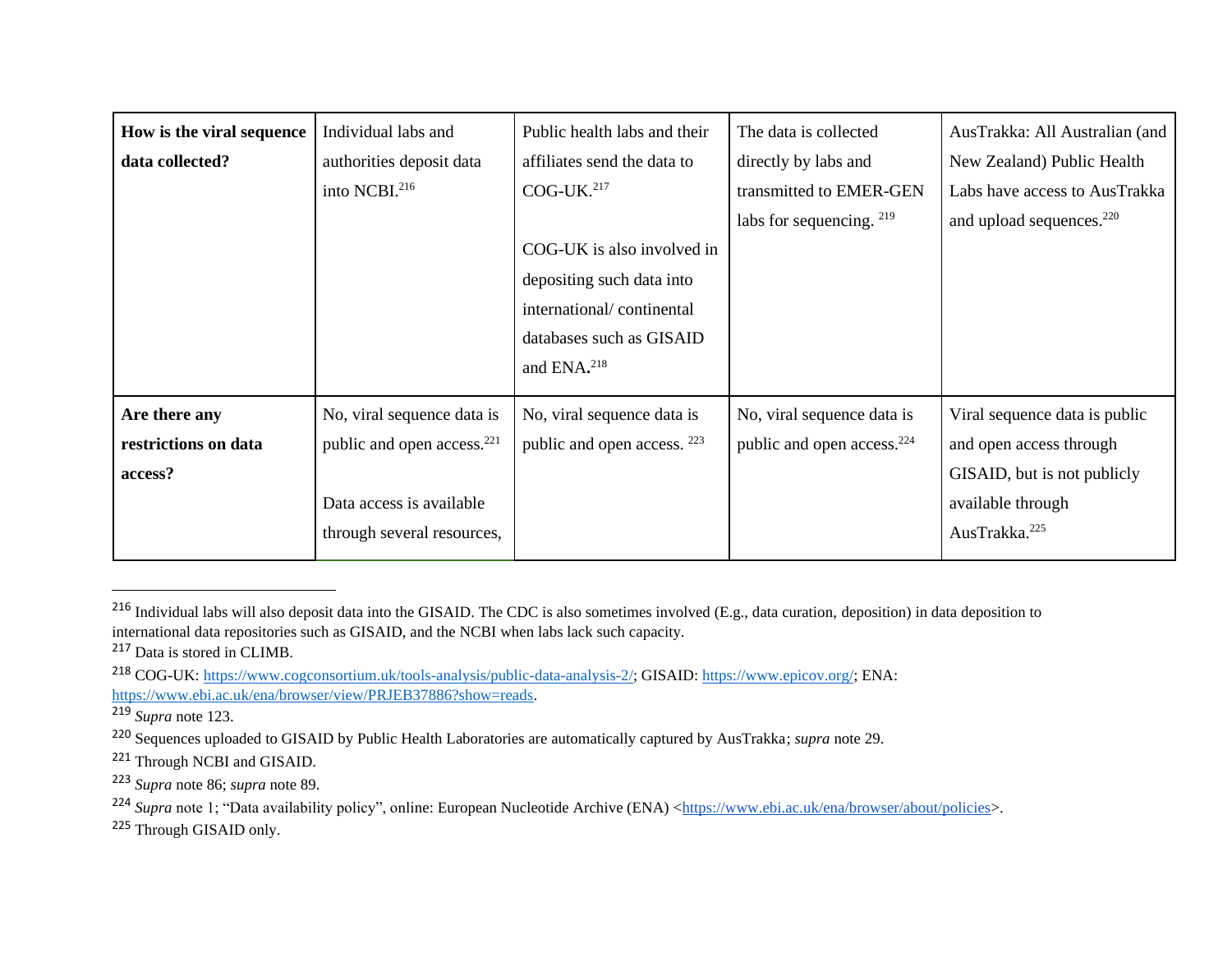| GISAID and the NCBI                  |  |  |
|--------------------------------------|--|--|
| being most prominent. <sup>222</sup> |  |  |

<sup>222</sup> *Supra* note 1; *supra* note 58.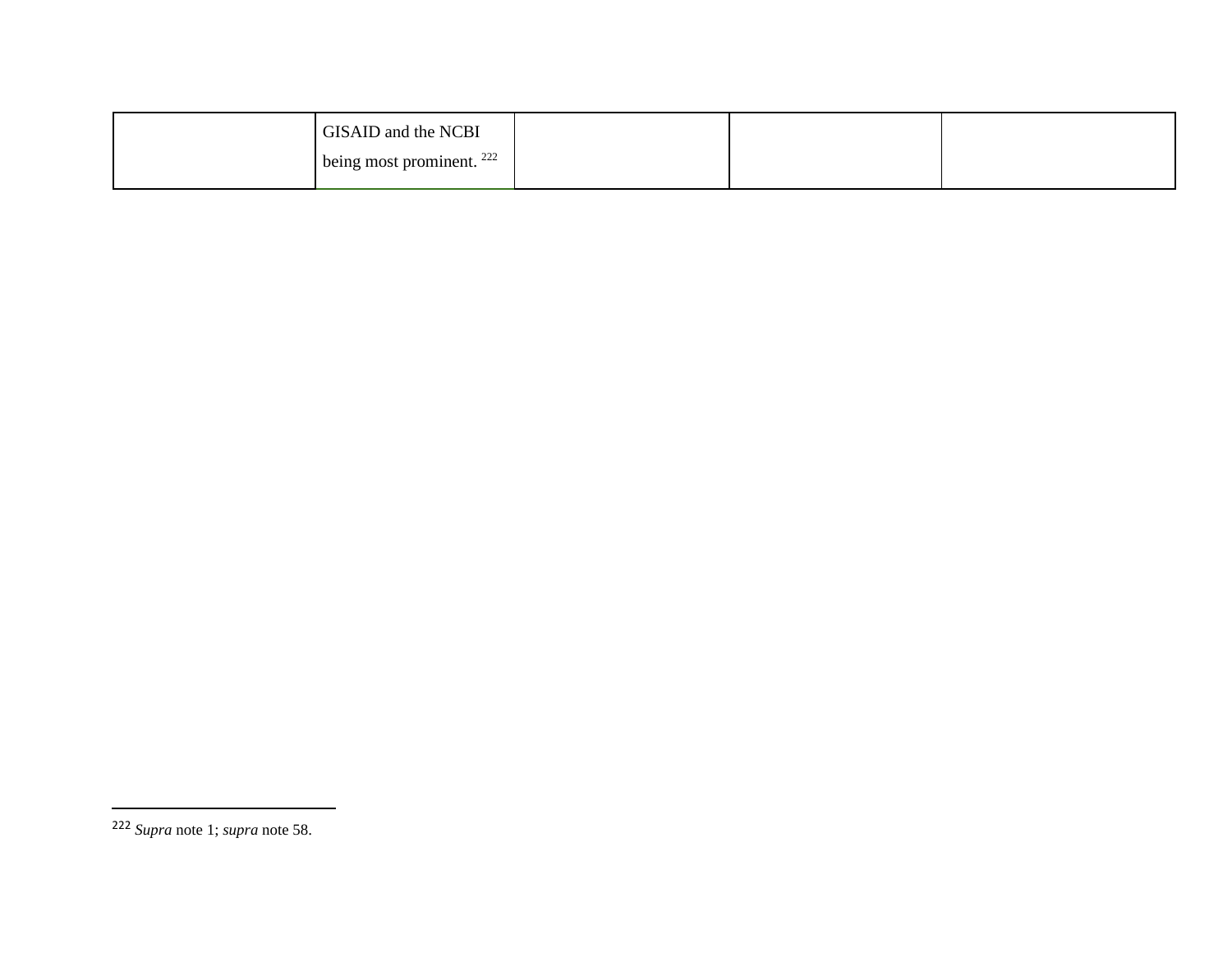#### **APPENDIX 2B**

# **Data flow for viral data with extensive metadata or host sequence data**

| <b>Questions/Countries</b>  | <b>United States</b>          | <b>United Kingdom</b>      | <b>France</b>                      | <b>Australia</b>              |
|-----------------------------|-------------------------------|----------------------------|------------------------------------|-------------------------------|
|                             |                               |                            |                                    |                               |
| Is there a central point of | Yes                           | Yes                        | Yes                                | No <sup>226</sup>             |
| access?                     |                               |                            |                                    |                               |
| Is there a national and     | N <sub>o</sub>                | Yes                        | Yes                                | N <sub>o</sub>                |
| centralized health care     |                               |                            |                                    |                               |
| system?                     |                               |                            |                                    |                               |
| Which consortia are         | <b>The National COVID</b>     | $COG-UK$ is the central    | <b>EMER-GEN</b> is the central     | <b>AusTrakka</b> specifically |
| involved in the collection  | <b>Cohort Collaborative</b>   | consortium involved in the | consortium responsible for viral   | for COVID-19 viral data       |
| of data?                    | (N3C) project is a part of    | collection of data.        | genomic surveillance in            | with metadata, under the      |
|                             | the larger NIH National       |                            | France. <sup>230</sup> EMER-GEN is | <b>Communicable Diseases</b>  |
|                             | Center for Advancing          | COG UK also collaborates   | coordinated by Public Health       | <b>Genomics Network</b>       |
|                             | <b>Translational Sciences</b> | with the 4 public health   | <b>France ANRS/Maladies</b>        |                               |

<sup>&</sup>lt;sup>226</sup> There is no centralized process for collecting host sequence data. Individual public health labs may collect viral data with extensive metadata or host sequence data.

<sup>&</sup>lt;sup>230</sup> According t[o https://www.santepubliquefrance.fr,](https://www.santepubliquefrance.fr/) the consortium has a bioinformatic platform available to host and share all sequencing data, EMERGEN-DB, developed and maintained by the Institut Français de Bioinformatique. It allows the analysis and availability of data from several thousand genomes produced each week. This database is accessible to Santé publique France epidemiologists and researchers in a secure digital space.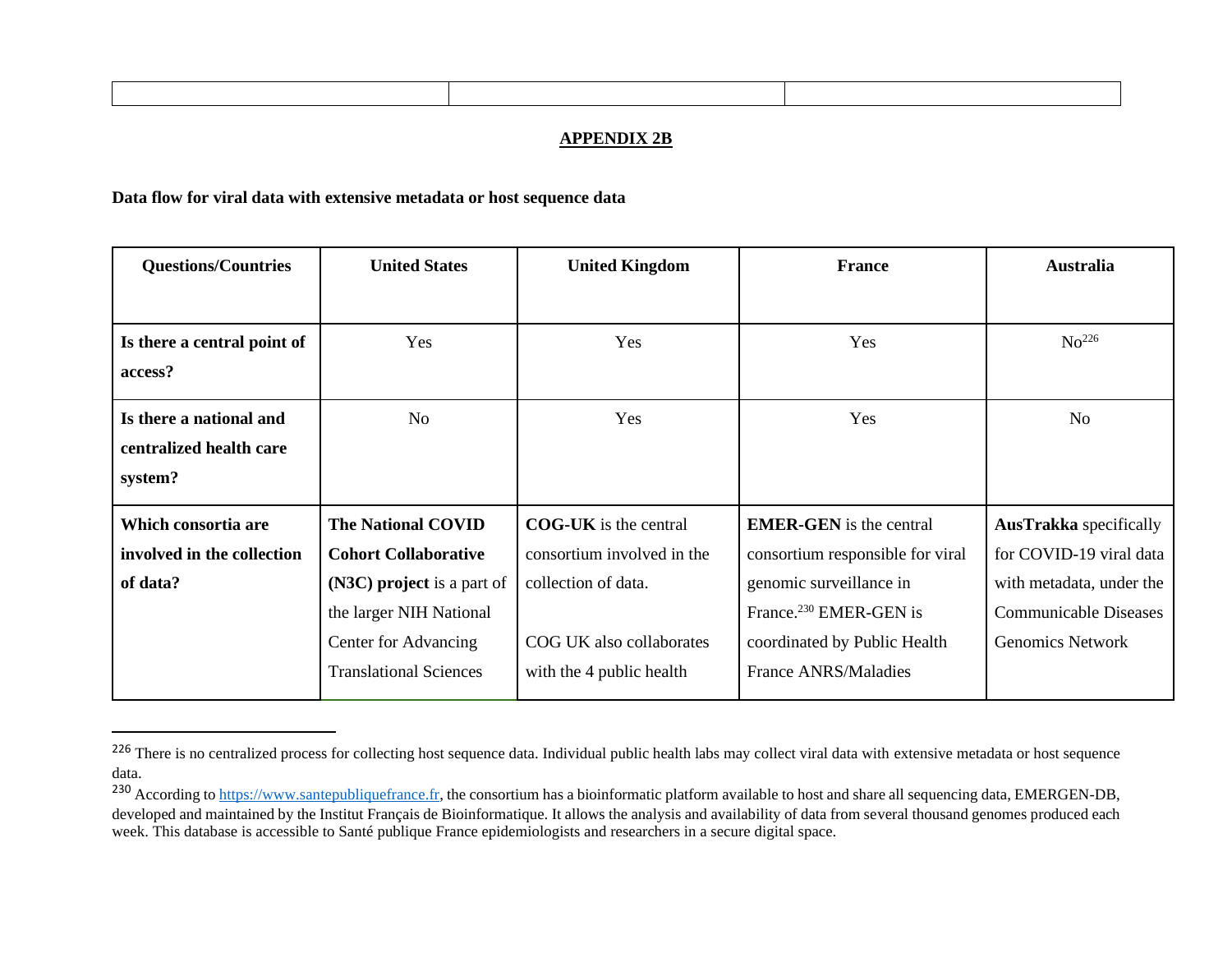| (CDGN). <sup>232</sup><br>(NCATS) and stores viral<br>agencies of the UK (England,<br>Infectieuses émergentes. Data is<br>deposited by EMER-GEN in<br>Scotland, Wales, Northern<br>sequence data with<br>GISAID and the ENA. <sup>231</sup><br>extensive metadata. As of<br>Ireland), academic<br>January 2022, such data is<br>institutions, National Health<br>not available, but efforts<br>Service laboratories, and<br>are proceeding.<br>diagnostic laboratories to<br>Furthermore, this effort<br>rapidly deposit sequencing<br>and the associated metadata<br>will only include the<br>records of a fraction of<br>in controlled-access<br>individuals. <sup>227</sup><br>repositories. <sup>228</sup><br>For external (non-UK)<br>researchers, there is<br>controlled access via the<br>UKHSA. 229<br>How is the viral sequence<br>Public health labs and their<br>It is collected by hospital<br>Individual public health<br>The N3C accepts user<br>data collected?<br>labs collect data and<br>data submission on a<br>affiliates send the data to<br>virology laboratories, medical |  |  |  |  |
|--------------------------------------------------------------------------------------------------------------------------------------------------------------------------------------------------------------------------------------------------------------------------------------------------------------------------------------------------------------------------------------------------------------------------------------------------------------------------------------------------------------------------------------------------------------------------------------------------------------------------------------------------------------------------------------------------------------------------------------------------------------------------------------------------------------------------------------------------------------------------------------------------------------------------------------------------------------------------------------------------------------------------------------------------------------------------------------------------|--|--|--|--|
|                                                                                                                                                                                                                                                                                                                                                                                                                                                                                                                                                                                                                                                                                                                                                                                                                                                                                                                                                                                                                                                                                                  |  |  |  |  |
|                                                                                                                                                                                                                                                                                                                                                                                                                                                                                                                                                                                                                                                                                                                                                                                                                                                                                                                                                                                                                                                                                                  |  |  |  |  |
|                                                                                                                                                                                                                                                                                                                                                                                                                                                                                                                                                                                                                                                                                                                                                                                                                                                                                                                                                                                                                                                                                                  |  |  |  |  |
|                                                                                                                                                                                                                                                                                                                                                                                                                                                                                                                                                                                                                                                                                                                                                                                                                                                                                                                                                                                                                                                                                                  |  |  |  |  |
|                                                                                                                                                                                                                                                                                                                                                                                                                                                                                                                                                                                                                                                                                                                                                                                                                                                                                                                                                                                                                                                                                                  |  |  |  |  |
|                                                                                                                                                                                                                                                                                                                                                                                                                                                                                                                                                                                                                                                                                                                                                                                                                                                                                                                                                                                                                                                                                                  |  |  |  |  |
|                                                                                                                                                                                                                                                                                                                                                                                                                                                                                                                                                                                                                                                                                                                                                                                                                                                                                                                                                                                                                                                                                                  |  |  |  |  |
|                                                                                                                                                                                                                                                                                                                                                                                                                                                                                                                                                                                                                                                                                                                                                                                                                                                                                                                                                                                                                                                                                                  |  |  |  |  |
|                                                                                                                                                                                                                                                                                                                                                                                                                                                                                                                                                                                                                                                                                                                                                                                                                                                                                                                                                                                                                                                                                                  |  |  |  |  |
|                                                                                                                                                                                                                                                                                                                                                                                                                                                                                                                                                                                                                                                                                                                                                                                                                                                                                                                                                                                                                                                                                                  |  |  |  |  |
|                                                                                                                                                                                                                                                                                                                                                                                                                                                                                                                                                                                                                                                                                                                                                                                                                                                                                                                                                                                                                                                                                                  |  |  |  |  |
|                                                                                                                                                                                                                                                                                                                                                                                                                                                                                                                                                                                                                                                                                                                                                                                                                                                                                                                                                                                                                                                                                                  |  |  |  |  |
|                                                                                                                                                                                                                                                                                                                                                                                                                                                                                                                                                                                                                                                                                                                                                                                                                                                                                                                                                                                                                                                                                                  |  |  |  |  |
|                                                                                                                                                                                                                                                                                                                                                                                                                                                                                                                                                                                                                                                                                                                                                                                                                                                                                                                                                                                                                                                                                                  |  |  |  |  |
|                                                                                                                                                                                                                                                                                                                                                                                                                                                                                                                                                                                                                                                                                                                                                                                                                                                                                                                                                                                                                                                                                                  |  |  |  |  |
|                                                                                                                                                                                                                                                                                                                                                                                                                                                                                                                                                                                                                                                                                                                                                                                                                                                                                                                                                                                                                                                                                                  |  |  |  |  |
|                                                                                                                                                                                                                                                                                                                                                                                                                                                                                                                                                                                                                                                                                                                                                                                                                                                                                                                                                                                                                                                                                                  |  |  |  |  |
|                                                                                                                                                                                                                                                                                                                                                                                                                                                                                                                                                                                                                                                                                                                                                                                                                                                                                                                                                                                                                                                                                                  |  |  |  |  |
|                                                                                                                                                                                                                                                                                                                                                                                                                                                                                                                                                                                                                                                                                                                                                                                                                                                                                                                                                                                                                                                                                                  |  |  |  |  |

<sup>231</sup> *Supra* note 123.

<sup>232</sup> June 2021 - data was projected to have been moved from lab-specific server to being stored in the national Azure cloud; AusTrakka & Communicable Diseases Genomics Network, *supra* note 28.

<sup>227</sup> *Supra* note 64.

<sup>&</sup>lt;sup>228</sup> Supra note 88. In close collaboration with COG-UK, viral genomic data is stored in the Cloud Infrastructure for Microbial Bioinformatics (CLIMB).

<sup>229</sup> *Supra* note 101.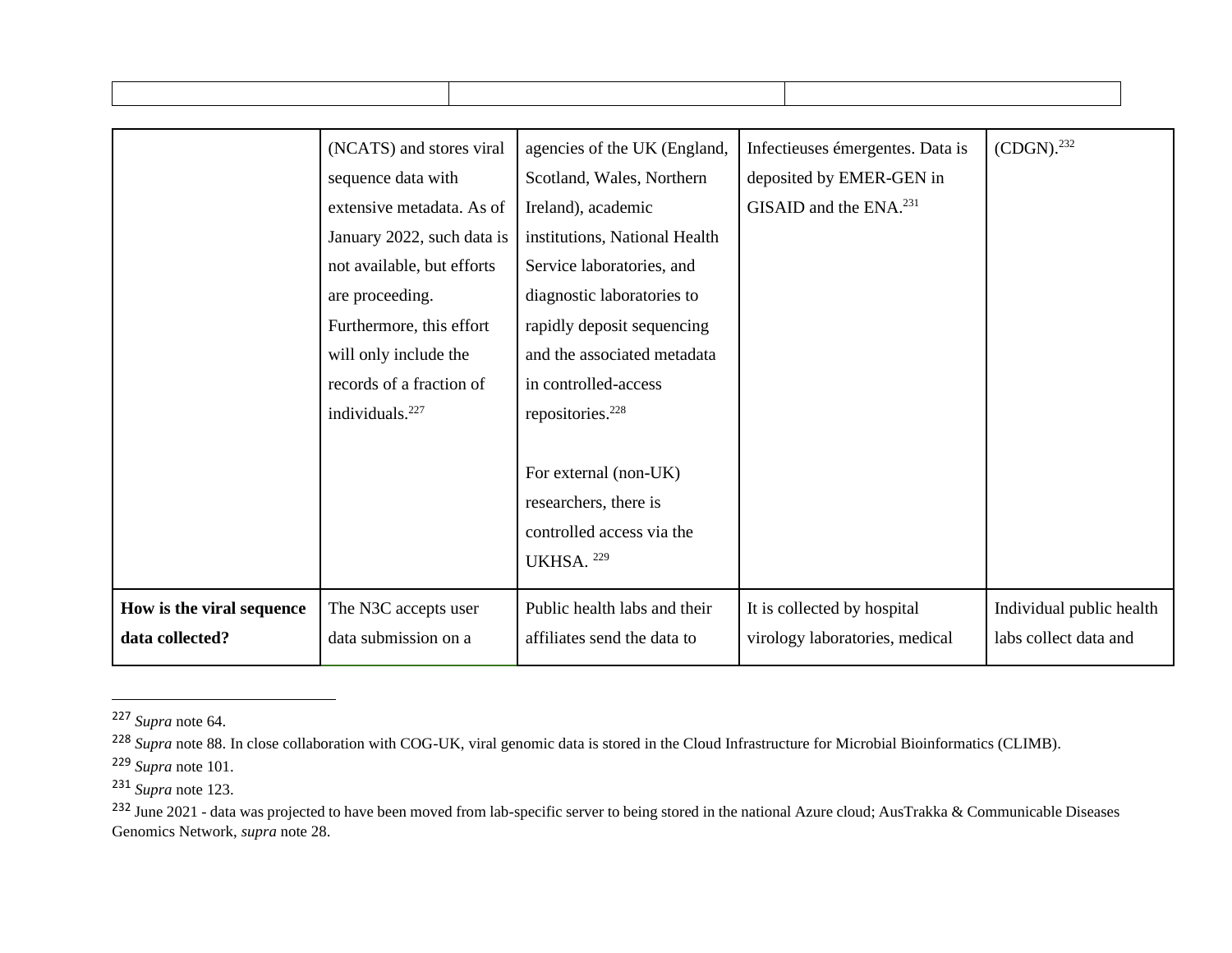|                            | case-by-case basis. The           | COG-UK.                         | biology laboratories or general       | submit viral data with    |
|----------------------------|-----------------------------------|---------------------------------|---------------------------------------|---------------------------|
|                            | N <sub>3</sub> C team must assess |                                 | practitioners of the "réseau          | metadata to AusTrakka     |
|                            | that the submitted data           | UKHSA collaborates with the     | Sentinelles".                         | – the amount of           |
|                            | meets legal and regulatory        | DHSC, academic partners,        |                                       | metadata submitted is     |
|                            | requirements.                     | industry, and other             | As a part of the public health        | the decision of the       |
|                            |                                   | governmental organizations      | effort, positive biological           | individual public health  |
|                            | Several primary data              | to collect data. <sup>234</sup> | samples are collected based on        | lab. <sup>236</sup>       |
|                            | collecting organizations          |                                 | pathogen surveillance. <sup>235</sup> |                           |
|                            | are collaborating by              |                                 |                                       |                           |
|                            | making their data                 |                                 |                                       |                           |
|                            | available to the N3C              |                                 |                                       |                           |
|                            | effort. <sup>233</sup>            |                                 |                                       |                           |
| Are there any restrictions | Yes, depending on the             | Yes, depending on the           | Yes, public health data may be        | Yes, accessing viral      |
| on data access?            | sensitivity of the data, it       | sensitivity of the data, it     | used for research purposes if         | sequence data/metadata    |
|                            | would fall either under           | would fall either under         | authorized by the CNIL.               | requires the permission   |
|                            | "synthetic", "de-                 | "consortium" or "restricted",   | Research projects must apply for      | of the individual public  |
|                            | identified" or "limited",         | which both provide for higher   | data access. <sup>239</sup>           | health lab that maintains |

┓

<sup>233</sup> *Supra* note 64.

Τ

<sup>234</sup> *Supra* note 101.

<sup>235</sup> *Supra* note 123.

<sup>236</sup> AusTrakka & Communicable Diseases Genomics Network *supra* note 28.

<sup>&</sup>lt;sup>239</sup> The CNIL sets different baseline methodologies, such as MR-005 and MR-006, access in the context of public interest and necessary to pursue a legitimate interest, respectively, see "Référentiel santé RS-001 : Gestion des vigilances sanitaires" (2019), online: CNIL [<https://www.cnil.fr/fr/declaration/rs-001-gestion](https://www.cnil.fr/fr/declaration/rs-001-gestion-des-vigilances-sanitaires)[des-vigilances-sanitaires>](https://www.cnil.fr/fr/declaration/rs-001-gestion-des-vigilances-sanitaires); *supra* note 140; *supra* note 143.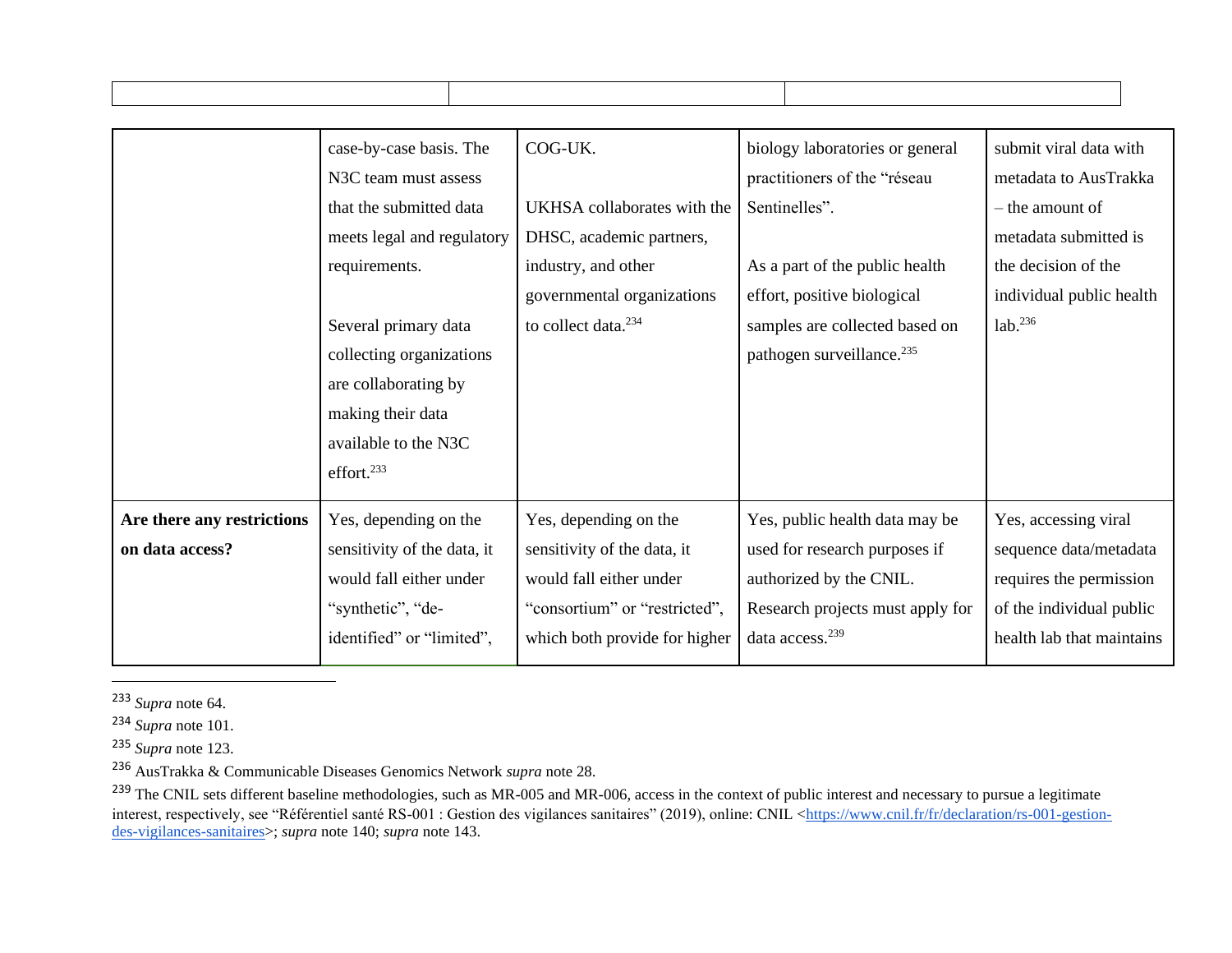|                            | which provide for higher      | restrictions.                  |                                 | custodianship of the     |
|----------------------------|-------------------------------|--------------------------------|---------------------------------|--------------------------|
|                            | restrictions in terms of      |                                |                                 | data. <sup>240</sup>     |
|                            | access. <sup>237</sup>        | Yes, the UKHSA requires        |                                 |                          |
|                            |                               | researchers to submit a data   |                                 |                          |
|                            |                               | access request, and then       |                                 |                          |
|                            |                               | imposes data access            |                                 |                          |
|                            |                               | requirements via a legally     |                                 |                          |
|                            |                               | binding data sharing           |                                 |                          |
|                            |                               | contract. <sup>238</sup>       |                                 |                          |
| What are the measures      | All work must be done         | All this data is combined with | Within the framework of SARS-   | Viral sequence with      |
|                            |                               |                                |                                 |                          |
| taken to protect the data? | within the enclave, and no    | the viral sequences in COG-    | CoV-2 genomic surveillance,     | extensive metadata is    |
|                            | data may be                   | UK's central database, called  | positive samples (RT-PCR) to be | not accessible to the    |
|                            | downloaded. <sup>241</sup>    | CLIMB-COVID-19.243             | sent to the various sequencing  | public via AusTrakka.    |
|                            |                               |                                | laboratories must be            | Requests must be         |
|                            | NCATS has established a       | The data in this database is   |                                 | approved by the          |
|                            | <b>COVID-19 Data Transfer</b> | de-personalized.               |                                 | individual public health |
|                            |                               |                                |                                 |                          |

<sup>237</sup> *Supra* note 70.

 $243$  CLIMB-COVID is a secure digital cloud infrastructure that integrates (alignment with consensus sequences) collected viral sequences and extensive metadata. Data analysis and storage in this secure infrastructure, which prevents unauthorized sharing, data tampering, etc.

<sup>238</sup> Supra note 101.

<sup>240</sup> AusTrakka & Communicable Diseases Genomics Network, *supra* note 28.

<sup>&</sup>lt;sup>241</sup> The N3C Data Enclave's secure, cloud-based environment is certified through the Federal Risk and Authorization Management Program, or FedRAMP, which provides standardized assessment, authorization and continuous monitoring for cloud products and services, ensuring the validity of the data while protecting patient privacy.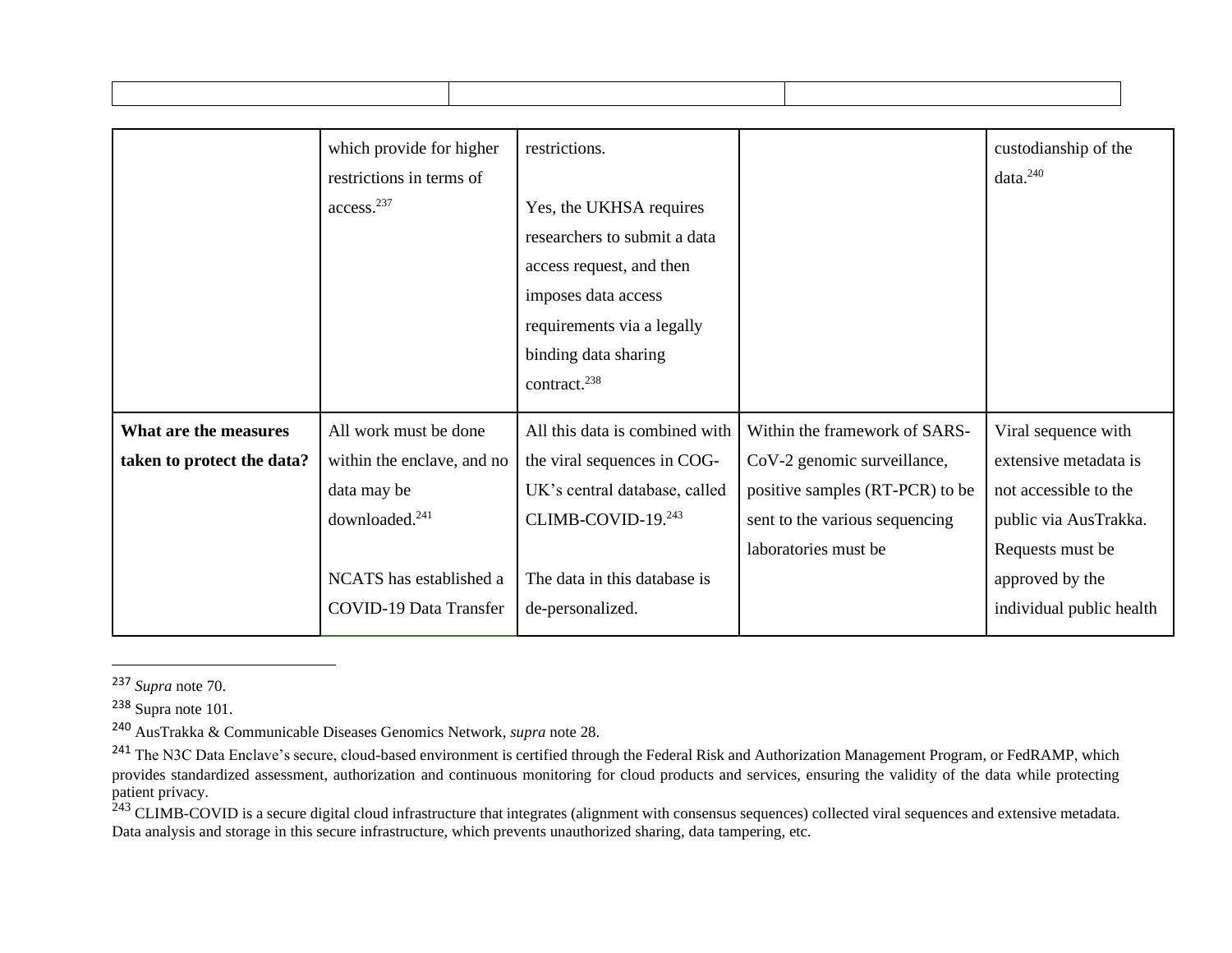| Agreement (DTA) that             |                                         | accompanied by a shipping                   | labs that have                |
|----------------------------------|-----------------------------------------|---------------------------------------------|-------------------------------|
| provides terms and               | The CLIMB-COVID-19                      | note. $246$                                 | custodianship. <sup>250</sup> |
| conditions for data              | system meets the security               |                                             |                               |
| transfer and outlines the        | standards for processing NHS            | For internal research projects, no          |                               |
| general terms of data use.       | data. <sup>244</sup>                    | formalities are required. The data          |                               |
|                                  |                                         | controller must include the                 |                               |
| N3C data may be used             | the UKSHA data sharing                  | relevant data processing in its             |                               |
| only for COVID-19                | agreement will specify the              | register of processing                      |                               |
| research purposes. Before        | measures that must be taken             | activities. <sup>247</sup>                  |                               |
| researchers can request          | on a case-by-case basis. <sup>245</sup> |                                             |                               |
| access to the data, their        |                                         | If the research project falls into a        |                               |
| institutions must execute        |                                         | reference methodology <sup>248</sup> as set |                               |
| a Data Use Agreement             |                                         | out by the CNIL, a declaration of           |                               |
| (DUA) with NCATS. <sup>242</sup> |                                         | compliance with the                         |                               |
|                                  |                                         |                                             |                               |
|                                  |                                         |                                             |                               |

<sup>242</sup> *Supra* note 64.

<sup>244</sup> See here for more details on the mentioned NHS requirements: [https://www.dsptoolkit.nhs.uk/.](https://www.dsptoolkit.nhs.uk/)

<sup>245</sup> *Supra* note 101.

<sup>246</sup> *Supra* note 123.

<sup>247</sup> For more information, *supra* note 120.

<sup>248</sup> A reference methodology therefore ensures that the rights and freedoms of the persons concerned are respected, while promoting research by providing legal certainty to researchers. It is a legal and technical "frame of reference" specific to research, studies, and evaluations in the health field. It allows organizations that comply with it to carry out their study without first seeking authorization from the CNIL, thanks to a compliance undertaking. See "Santé : la CNIL organise une consultation publique sur la modification des méthodologies de référence pour la recherche en santé" (10 January 2022), online: CNIL [<https://www.cnil.fr/fr/sante](https://www.cnil.fr/fr/sante-la-cnil-organise-une-consultation-publique-sur-la-modification-des-methodologies-de-reference)[la-cnil-organise-une-consultation-publique-sur-la-modification-des-methodologies-de-reference>](https://www.cnil.fr/fr/sante-la-cnil-organise-une-consultation-publique-sur-la-modification-des-methodologies-de-reference).

<sup>250</sup> AusTrakka & Communicable Diseases Genomics Network, *supra* note 28.